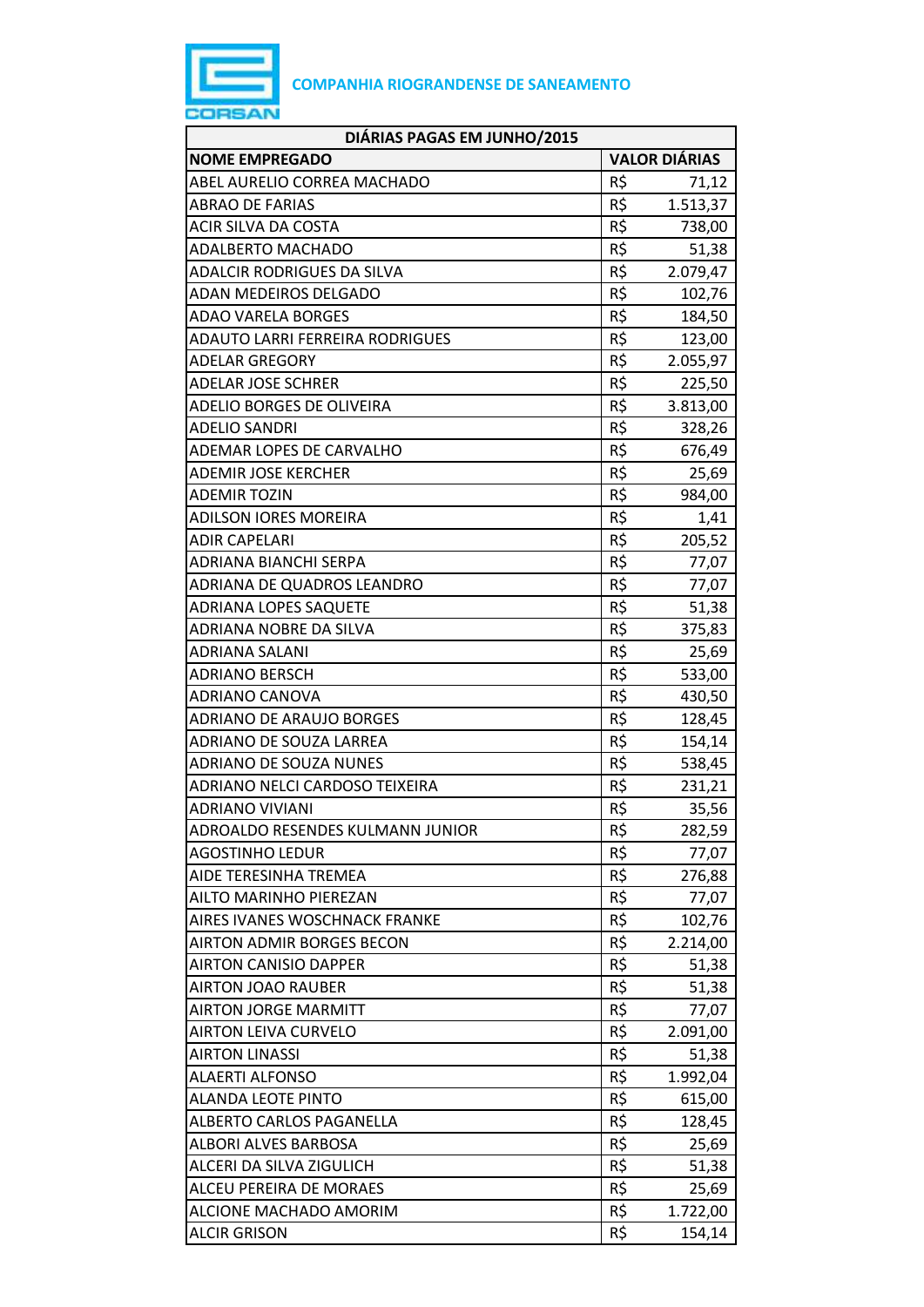| ALDO JOSE VAUCHINSKI               | R\$ | 205,52   |
|------------------------------------|-----|----------|
| <b>ALDO MARTINS SANTOS</b>         | R\$ | 102,76   |
| <b>ALDOIR ALMEIDA BARCELLOS</b>    | R\$ | 128,45   |
| ALDOLIR ANGELO BENEDETTI           | R\$ | 184,50   |
| <b>ALDOMIR ANTONIO SANTI</b>       | R\$ | 528,07   |
| ALENCAR JOSE COLOMBELLI            | R\$ | 25,69    |
| <b>ALESANDRO SILVA TAVARES</b>     | R\$ | 821,30   |
| ALESSANDRO HENRIQUE TEIXEIRA       | R\$ | 77,07    |
| <b>ALESSANDRO LOPES</b>            | R\$ | 51,38    |
| <b>ALEX PANDOLFO</b>               | R\$ | 25,69    |
| <b>ALEX RODRIGUES PEDROSO</b>      | R\$ | 77,07    |
| ALEX SANDRI DOS SANTOS             | R\$ | 2.952,00 |
| ALEX SANDRO DIAS CASTRO            | R\$ | 3.039,19 |
| ALEXANDRA CRUZ VASCONCELLOS        | R\$ | 375,83   |
| ALEXANDRA DA SILVA VIANNA          | R\$ | 51,38    |
| ALEXANDRA LUZZATTO                 | R\$ | 25,69    |
| ALEXANDRE ANTONIO BARBOZA AVILA    | R\$ | 565,18   |
| ALEXANDRE ANTONIO THIEL WALL       | R\$ | 25,69    |
| ALEXANDRE BOURSCHEIDT GABRIEL      | R\$ | 128,45   |
| ALEXANDRE CAVALHEIRO MARCHESAN     | R\$ | 553,50   |
| ALEXANDRE EDUARDO KRAMER           | R\$ | 25,69    |
| ALEXANDRE FERREIRA TOLFO           | R\$ | 861,00   |
| <b>ALEXANDRE HERMES</b>            | R\$ | 77,07    |
| ALEXANDRE MADEIRA CALVETTI         | R\$ | 256,90   |
| ALEXANDRE MARQUES DA SILVA         | R\$ | 282,59   |
| ALEXANDRE MIETH DOS SANTOS         | R\$ | 2.624,00 |
| ALEXANDRE SILVA PRESTES SOUZA      | R\$ | 451,00   |
| ALEXANDRE SOKOLOV                  | R\$ | 488,11   |
| ALEXANDRE SOUZA SCHNEID            | R\$ | 302,57   |
| ALEXSANDRO ZANETTE DOS SANTOS      | R\$ | 51,38    |
| <b>ALFEU FARIAS</b>                | R\$ | 2.398,50 |
| ALINE FATIMA ZDONEK DE MARCO       | R\$ | 77,07    |
| <b>ALINE GARTNER</b>               | R\$ | 77,07    |
| ALINE SCHERER DE ALVES             | R\$ | 102,76   |
| ALINE SOUZA DE LIMA                | R\$ | 25,69    |
| <b>ALIONSO DE PAULA ALVES</b>      | R\$ | 77,07    |
| ALISON MATEUS SOARES CARDOSO       | R\$ | 51,38    |
| ALISSON RICARDO DE ALMEIDA MACHADO | R\$ | 25,69    |
| ALLAN MACHADO KOVALSCKI            | R\$ | 25,69    |
| ALMECI DE FREITAS BARCELLOS        | R\$ | 1.537,50 |
| ALMERIO ARIEL VARGAS MELLO         | R\$ | 553,50   |
| ALMIRO FERNANDES PORTO             | R\$ | 25,69    |
| <b>ALOIR LUIZ GOMES FILHO</b>      | R\$ | 25,69    |
| <b>ALOISIO SCHNEIDER</b>           | R\$ | 128,45   |
| ALVARINO LIMA PEREIRA              | R\$ | 282,59   |
| <b>ALVARO LEITE FERNANDES</b>      | R\$ | 471,76   |
| <b>ALVORINO SIMON</b>              | R\$ | 1.045,50 |
| AMANDA DA PAIXAO SCAPIN            | R\$ | 25,69    |
| AMANDA MARTINS MAFASSIOLLI         | R\$ | 25,69    |
| AMARILDO DA SILVEIRA MARTINS       | R\$ | 25,69    |
| AMARILDO DE VARGAS                 | R\$ | 25,69    |
| ANA CRISTINA BIELOHOUBEK CARNIEL   | R\$ | 25,69    |
| ANA MARIA MERLOTTI CAVALCANTI      | R\$ | 976,22   |
| ANA MARIA PRESTES BRUM DA SILVEIRA | R\$ | 478,59   |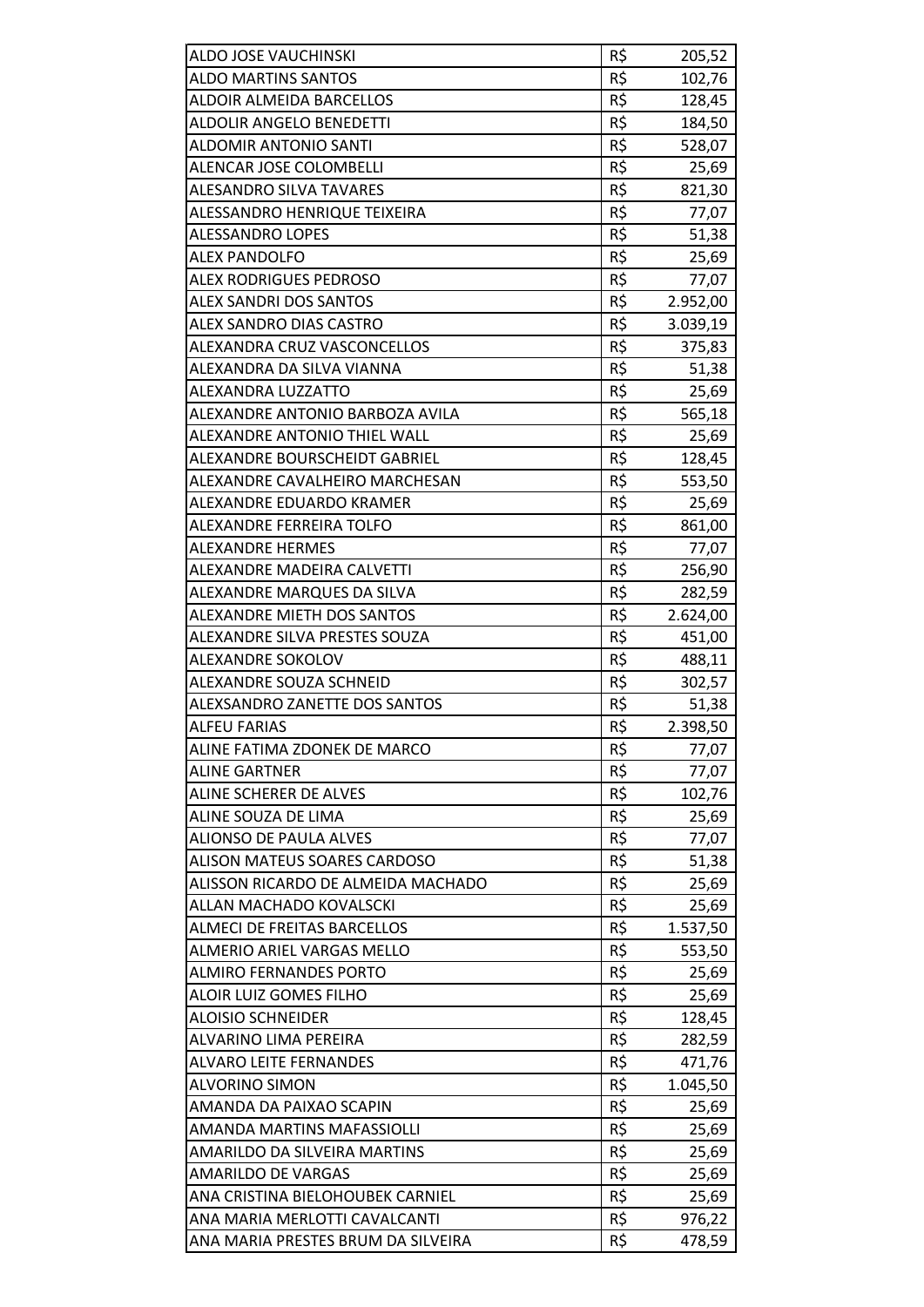| ANA MARILIGE CORNELI               | R\$ | 508,35             |
|------------------------------------|-----|--------------------|
| ANA PAULA BENETTI PACHECO          | R\$ | 1.783,50           |
| <b>ANACLETO SOLETTI</b>            | R\$ | 154,14             |
| ANDERSON BARBOZA GOMES             | R\$ | 51,38              |
| <b>ANDERSON HERMES</b>             | R\$ | 25,69              |
| ANDERSON ISMAEL CYGAINSKI          | R\$ | 25,69              |
| ANDERSON MEDINA FONSECA            | R\$ | 513,80             |
| <b>ANDERSON SPIGER</b>             | R\$ | 102,76             |
| ANDRE ANTONIO BRANDELLI            | R\$ | 770,70             |
| <b>ANDRE BELTRAO FINAMOR</b>       | R\$ | 759,02             |
| ANDRE DA MOTTA MONTAGNER           | R\$ | 1.056,40           |
| ANDRE DA SILVA FERREIRA            | R\$ | 77,07              |
| <b>ANDRE DE MATOS BRANCO</b>       | R\$ | 574,52             |
| ANDRE FELIPE LEITE OLIVEIRA        | R\$ | 205,52             |
| ANDRE LIMA DE LIMA                 | R\$ | 154,14             |
| ANDRE LUIS DA SILVA OLIVEIRA       | R\$ | 401,52             |
| <b>ANDRE LUIS DE CAMPOS</b>        | R\$ | 488,11             |
| <b>ANDRE LUIS HECK</b>             | R\$ | 2.398,50           |
| <b>ANDRE LUIZ KUHN</b>             | R\$ | 123,00             |
| ANDRE LUIZ SILVEIRA LOPES          | R\$ | 51,38              |
| ANDRE MAGANHA MANIQUE              | R\$ | 25,69              |
| ANDRE NOETZOLD SCHEFFER            | R\$ | 1.476,00           |
| <b>ANDRE RAMOS ROMERO</b>          | R\$ | 184,50             |
| ANDRE RICARDO BERNARDI             | R\$ | 590,87             |
| ANDRE VIANA                        | R\$ | 481,88             |
| ANDREA BANDEIRA SANCHES            | R\$ | 25,69              |
| ANDREA DE ARAUJO BORGES            | R\$ | 1.548,40           |
| ANDREA VIDAL DOS ANJOS             | R\$ |                    |
| <b>ANDREI MOREIRA VASSALLI</b>     | R\$ | 25,69              |
| ANDREIA MEDIANEIRA MARIN LORO      | R\$ | 77,07              |
| ANDREWS MIGUEL DE SOUZA DUARTE     | R\$ | 205,52<br>57,02    |
| ANDRIGO JAMUR DA SILVA             | R\$ | 359,66             |
| <b>ANGELA COCIO MARTINS</b>        | R\$ | 51,38              |
| ANGELA KERN FRIZON                 | R\$ | 25,69              |
| <b>ANGELO FANTONI</b>              | R\$ | 1.497,02           |
| ANGELO JOSE DALLAGNOL              | R\$ | 128,45             |
| ANGELO PILAR ARAUJO MACHADO        | R\$ | 276,88             |
| ANGELO SCHWARZ                     | R\$ | 1.968,00           |
| ANTONIO AUGUSTO CORTES DE CARVALHO | R\$ | 51,38              |
| <b>ANTONIO AUGUSTO DOS SANTOS</b>  | R\$ | 184,50             |
| ANTONIO AUGUSTO RIBAS DE FREITAS   | R\$ | 430,50             |
| ANTONIO CARLOS CARATI GENERALI     | R\$ | 25,69              |
| ANTONIO CARLOS DE BORBA            | R\$ |                    |
| <b>ANTONIO CARLOS DE MORAIS</b>    | R\$ | 539,49<br>1.107,00 |
| ANTONIO CARLOS PINTO DA SILVA      | R\$ | 902,00             |
| <b>ANTONIO CARLOS VEIGA</b>        | R\$ |                    |
| ANTONIO CARLOS VULFE NOTZOLD       | R\$ | 333,97<br>25,69    |
| ANTONIO CESAR DAMIAN               | R\$ | 102,76             |
| <b>ANTONIO CESAR MORAES</b>        | R\$ |                    |
| <b>ANTONIO GOMES</b>               | R\$ | 7,05               |
| <b>ANTONIO JOSE SIMCH</b>          | R\$ | 362,87<br>25,69    |
| ANTONIO LUIZ NOGUEIRA JUNIOR       | R\$ | 873,46             |
| ANTONIO MARCOS PAGANI DUARTE       | R\$ | 25,69              |
| <b>ANTONIO PIVETTA</b>             | R\$ | 492,78             |
|                                    |     |                    |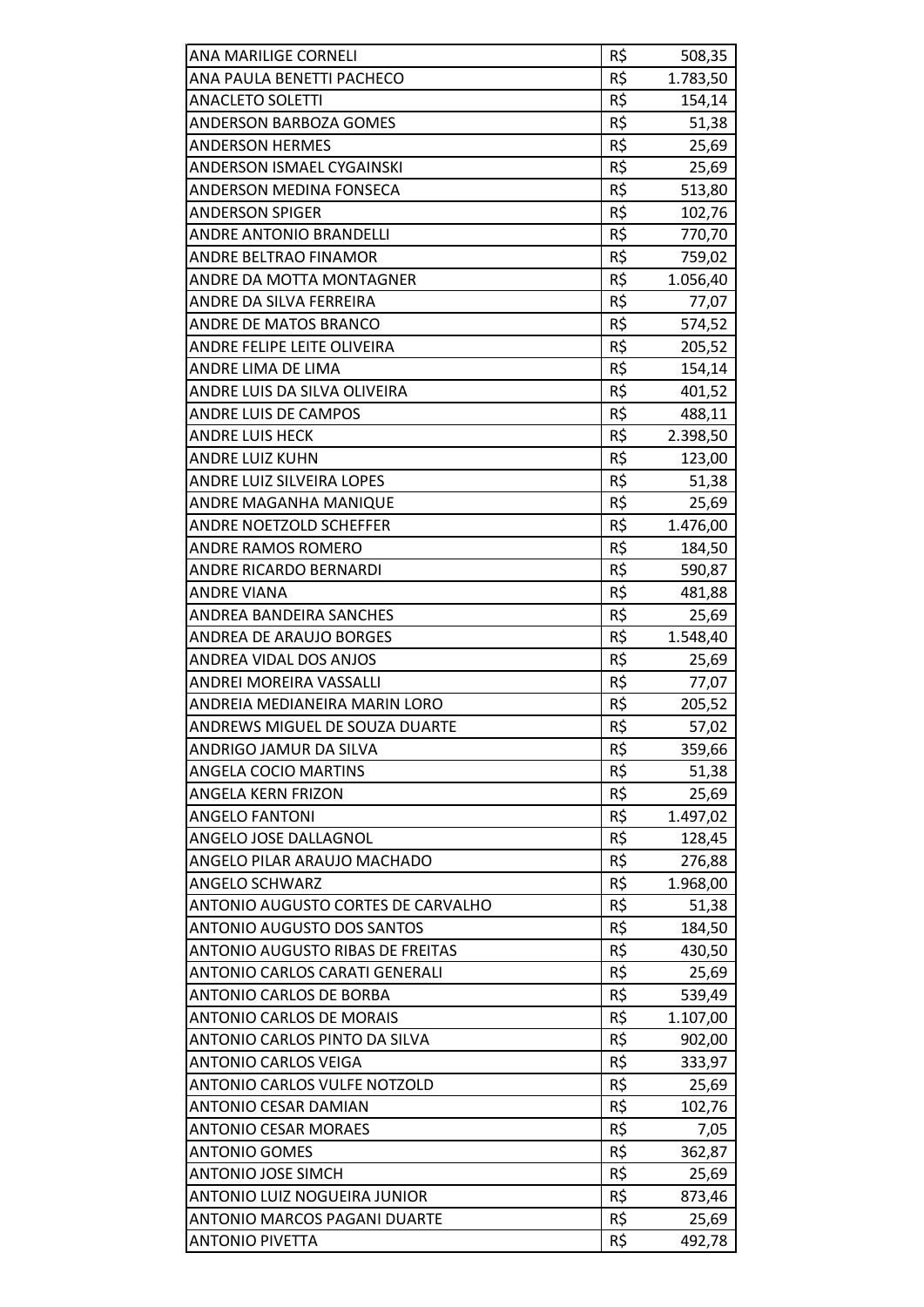| ANTONIO RICARDO DE OLIVEIRA RODRIGUES | R\$             | 887,47   |
|---------------------------------------|-----------------|----------|
| <b>ANTONIO SEZAR VANZ</b>             | R\$             | 77,07    |
| ARACI TERESINHA DOS ANJOS VASSALLO    | R\$             | 25,69    |
| ARAMIS GONCALVES DELFINO FILHO        | $R\overline{S}$ | 2.107,35 |
| <b>AREOVALDO LUIZ GASPARIN</b>        | R\$             | 1.783,50 |
| ARIADINE EIDELWEIN GONCALVES          | R\$             | 77,07    |
| ARION DE LARA FLOR                    | R\$             | 51,38    |
| <b>ARMIN NERI HAUPT</b>               | R\$             | 179,83   |
| ARNOLDO JOSUE DA ROSA WEBER           | R\$             | 615,00   |
| ARTUR ROBERTO MELLO PEREIRA           | R\$             | 702,19   |
| ARY SA DE FIGUEIREDO                  | R\$             | 102,76   |
| <b>ASTOR JOSE SCHNEIDER</b>           | R\$             | 77,07    |
| <b>AUDREI RIBEIRO</b>                 | R\$             | 77,07    |
| AUGUSTO CESAR NICODEMO RODRIGUES      | R\$             | 261,57   |
| <b>AUGUSTO GALERY MEDEIROS</b>        | R\$             | 251,19   |
| <b>AURIO VIANA</b>                    | R\$             | 976,22   |
| BERNARDINO DE OLIVEIRA DAMASCENO      | R\$             | 1.298,33 |
| <b>BIANCA GIULIANI FANTINEL</b>       | R\$             | 64,86    |
| <b>BRAULIO ROSA LE+O</b>              | R\$             | 308,28   |
| <b>BRUNA RODRIGUES DA SILVA</b>       | R\$             | 25,69    |
| BRUNA STANGHERLIN OLIVEIRA            | R\$             | 394,69   |
| <b>BRUNO BARBOSA BARRETO</b>          | R\$             | 25,69    |
| <b>BRUNO DOS SANTOS BRAUN</b>         | R\$             | 912,38   |
| <b>BRUNO FERRAZ DOS SANTOS</b>        | R\$             | 235,88   |
| <b>BRUNO FOGLIATTO MARIOT</b>         | R\$             | 565,18   |
| BRUNO GONÃALVES DE OLIVEIRA           | R\$             | 333,97   |
| <b>BRUNO RAFAEL SCHMITZ</b>           | R\$             | 25,69    |
| CAMILA ALMEIDA DE OLIVEIRA            | R\$             | 1.009,68 |
| <b>CAMILA MORAIS DE MELLO</b>         | R\$             | 25,69    |
| CANDIDO ERLI ROCHA LIMA               | R\$             | 102,76   |
| CANDIDO NORBERTO PITANA               | R\$             | 25,69    |
| CARINA OLIVEIRA DA CUNHA              | R\$             | 425,83   |
| <b>CARINE FRANCINE RAUBER</b>         | R\$             | 763,69   |
| CARLA DE LIMA VASQUES                 | R\$             | 25,69    |
| CARLA LUCIA N DE MENEZES              | R\$             | 25,69    |
| <b>CARLAILE COSTA PEREIRA</b>         | R\$             | 246,00   |
| CARLOS ADROVANE CHARAO JOBIM          | R\$             | 25,69    |
| CARLOS AFONSO KRAEMER                 | R\$             | 77,07    |
| CARLOS AGOSTINHO G SIQUEIRA           | R\$             | 615,00   |
| <b>CARLOS ALBERTO ALVES</b>           | R\$             | 385,35   |
| <b>CARLOS ALBERTO ALVES</b>           | R\$             | 25,69    |
| CARLOS ALBERTO AZEVEDO DE NEQUE       | R\$             | 154,14   |
| CARLOS ALBERTO CORREA DOS SANTOS      | R\$             | 25,69    |
| CARLOS ALBERTO DA SILVA               | R\$             | 307,50   |
| CARLOS ALBERTO SOARES ANTUNES         | R\$             | 430,50   |
| <b>CARLOS ALVIN HEINE</b>             | R\$             | 777,34   |
| <b>CARLOS ANTONIO SPENGLER</b>        | R\$             | 184,50   |
| CARLOS AUGUSTO DA CUNHA LIMA          | R\$             | 2.521,50 |
| <b>CARLOS AUGUSTO SOARES</b>          | R\$             | 2.029,50 |
| CARLOS AUGUSTO WALLAU DE JESUS        | R\$             | 2.091,00 |
| CARLOS BENJAMIN DE MACEDO COSTA       | R\$             | 2.214,00 |
| CARLOS BIBIANO DALLA NORA BORGES      | R\$             | 102,76   |
| <b>CARLOS DANIEL MAZONI MENDES</b>    | R\$             | 385,35   |
| CARLOS DARLAN PEREIRA DA ROSA         | R\$             | 210,19   |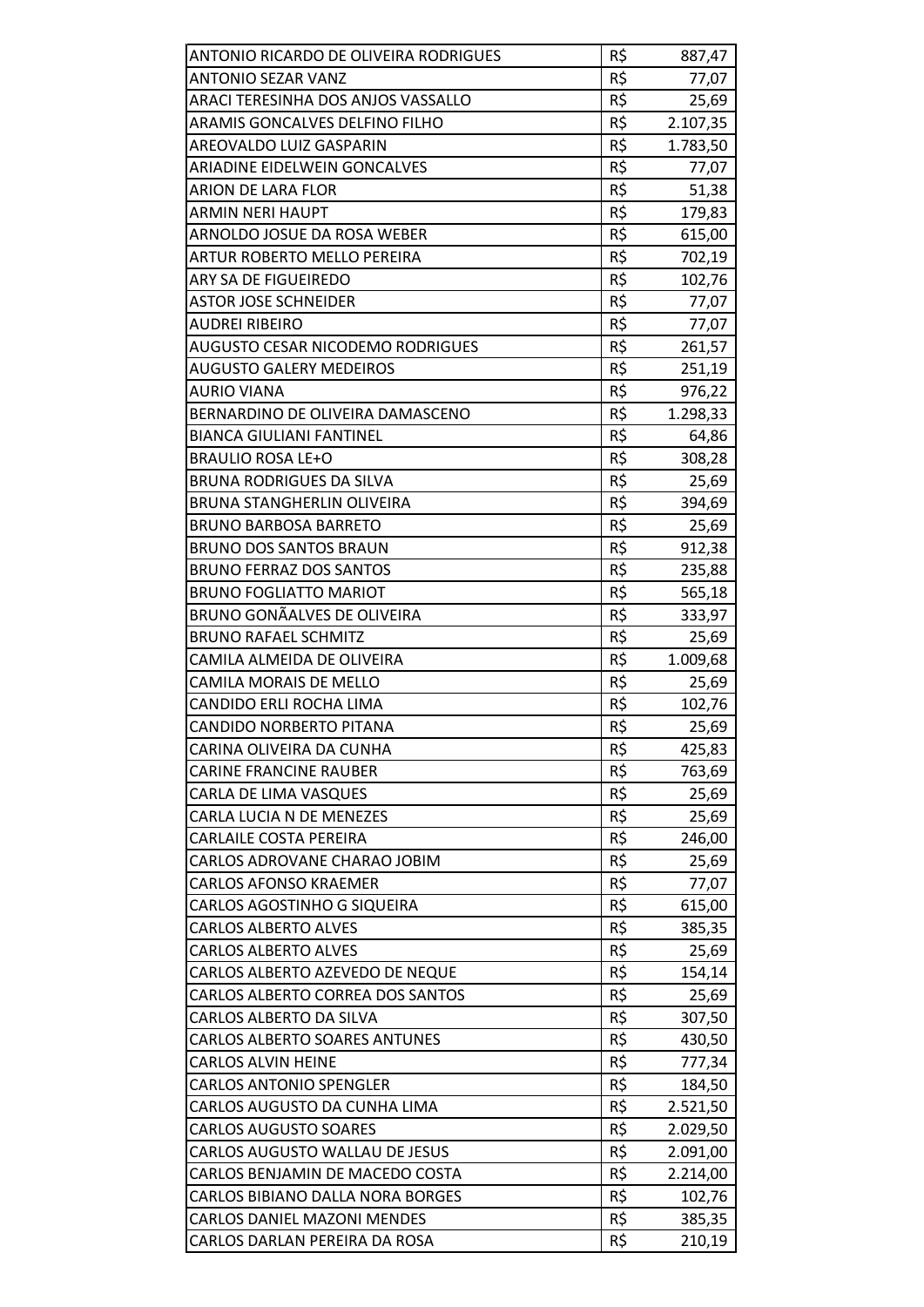| <b>CARLOS EDUARDO BARBOSA</b>             | R\$ | 77,07    |
|-------------------------------------------|-----|----------|
| CARLOS EDUARDO DE MELLO                   | R\$ | 102,76   |
| <b>CARLOS ESTEVAN GUEX</b>                | R\$ | 25,69    |
| CARLOS EUGENIO SCALCO DE FRAGA            | R\$ | 25,69    |
| CARLOS GIOVANE OLIVEIRA PASSINATO         | R\$ | 1.107,00 |
| CARLOS JOEL AZEVEDO DOS SANTOS            | R\$ | 2,82     |
| <b>CARLOS MOISES DA SILVA FLORES</b>      | R\$ | 179,83   |
| CARLOS RAYMUNDO SCHERER GONZALEZ          | R\$ | 7,05     |
| CARLOS REINALDO FREITAS LEAO              | R\$ | 72,84    |
| <b>CARLOS RENAN MENDES</b>                | R\$ | 51,38    |
| CARLOS ROBERTO AMARAL DOS SANTOS          | R\$ | 526,16   |
| <b>CARLOS ROBERTO PEREIRA</b>             | R\$ | 676,49   |
| <b>CARLOS RONI ALMEIDA SOUZA</b>          | R\$ | 415,71   |
| <b>CARLOS SCHERER SCHRAMM</b>             | R\$ | 25,69    |
| CAROLINA FERREIRA TERRA                   | R\$ | 358,88   |
| <b>CAROLINA KUHN</b>                      | R\$ | 51,38    |
| <b>CAROLINA RODRIGUES VIANA</b>           | R\$ | 51,38    |
| <b>CAROLINE GEHRKE</b>                    | R\$ | 77,07    |
| <b>CASSIANA JANINA PERSKE</b>             | R\$ | 29,92    |
| <b>CASSIANO CAMERA</b>                    | R\$ | 2.275,50 |
| <b>CASSIANO DAL PONTE</b>                 | R\$ | 878,13   |
| <b>CASSIANO VINICIUS ZANARDI</b>          | R\$ | 308,28   |
| <b>CASSIO EMANUEL OPPITZ</b>              | R\$ | 12,69    |
| <b>CATIANE PETERS PACHECO</b>             | R\$ | 25,69    |
| CATIELE RODRIGUES DE LIMA                 | R\$ | 39,48    |
| <b>CELSO DONATO</b>                       | R\$ | 77,07    |
| <b>CELSO ENGEL</b>                        | R\$ | 492,00   |
| <b>CELSO ROBERTO WASCHBURGER</b>          | R\$ | 25,69    |
| <b>CESAR LUIS BONNEBERGER</b>             | R\$ | 513,80   |
| <b>CESAR SALVETTI</b>                     | R\$ | 860,99   |
| <b>CEZAR LUIZ KAHL</b>                    | R\$ | 25,69    |
| CHARLENE CRISTINA DOS SANTOS SILVEIRA     | R\$ | 205,52   |
| <b>CHARLES IVAIR JONER</b>                | R\$ | 1.013,23 |
| CHARLES JOOO SCHAEFER                     | R\$ | 25,69    |
| <b>CHARLES ROHTEN</b>                     | R\$ | 23,97    |
| <b>CHARLTON ALEX BRACCINI VAZ MARTINS</b> | R\$ | 51,38    |
| CHEILA BATISTA DA ROSA                    | R\$ | 333,19   |
| <b>CILDO MARCOS VONTROBA</b>              | R\$ | 2.521,50 |
| CINTIA MAGALDI RAMOS VIANA                | R\$ | 51,38    |
| <b>CIRINEU ATTILIO ZUCHETTO</b>           | R\$ | 526,16   |
| <b>CLAILTON ROGERIO SEGER</b>             | R\$ | 51,38    |
| <b>CLAIRTON CAMINI</b>                    | R\$ | 508,09   |
| <b>CLAIRTON PAULO SPOHR</b>               | R\$ | 25,69    |
| <b>CLAIRTON VIDI</b>                      | R\$ | 102,76   |
| <b>CLAITON ADRIANI DORNELES FORTUNA</b>   | R\$ | 1.230,00 |
| <b>CLAITON LUIZ FERREIRA</b>              | R\$ | 25,69    |
| CLARA DELAMARINA DE MORAES MICHELON       | R\$ | 25,69    |
| <b>CLARISSE CARDOSO CENTENO</b>           | R\$ | 1.359,82 |
| <b>CLAUCIA LOURDES TIBULO KAPPER</b>      | R\$ | 231,21   |
| <b>CLAUDIA FERNANDA JAHNEL</b>            | R\$ | 25,69    |
| CLAUDIA MARIA JUNQUEIRA                   | R\$ | 25,69    |
| <b>CLAUDIA RAMBOR</b>                     | R\$ | 51,38    |
| CLAUDIA VIEIRA DAS NEVES VIANA            | R\$ | 184,50   |
| CLAUDINEI SOUZA DE LIMA                   | R\$ | 225,50   |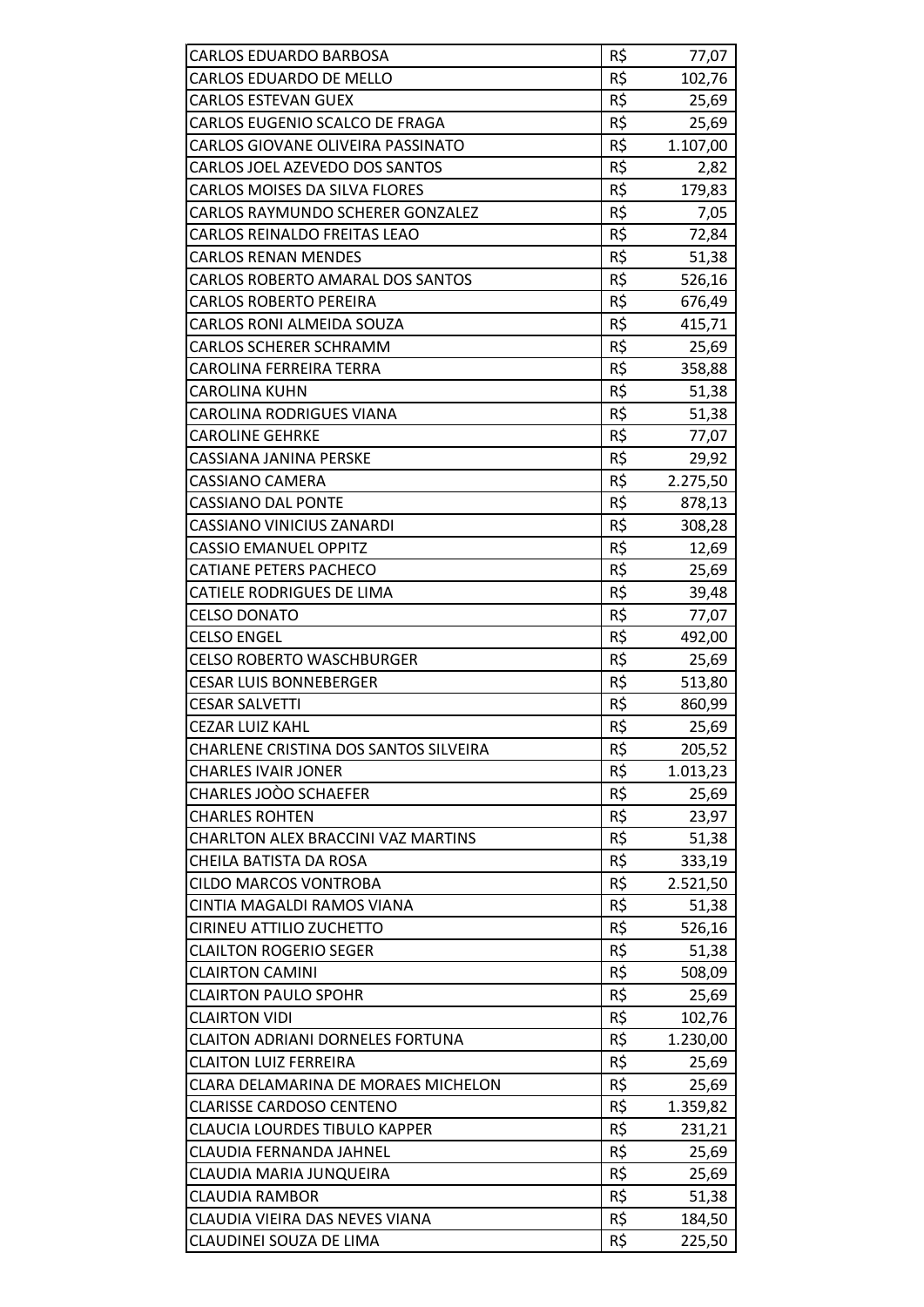| <b>CLAUDIO CARVALHO NUNES</b>        | R\$ | 539,49   |
|--------------------------------------|-----|----------|
| CLAUDIO EMILIO IBAIRROS LIMA         | R\$ | 1.107,00 |
| CLAUDIOMAR LANCANOVA BISSACO         | R\$ | 25,69    |
| CLAUDIOMIRO FERREIRA DA SILVA        | R\$ | 282,59   |
| <b>CLAUDIOMIRO PEDROSO DE BASTOS</b> | R\$ | 25,69    |
| CLAUDIOMIRO VAGNER DA SILVA          | R\$ | 51,38    |
| <b>CLAUDIR ANDRE SEIBEL</b>          | R\$ | 25,69    |
| <b>CLAUDIR LUIZ ALVES</b>            | R\$ | 225,50   |
| <b>CLAUDIR PASE</b>                  | R\$ | 2,82     |
| CLAUREA GUERREIRO MACHADO            | R\$ | 1.168,50 |
| <b>CLAUSIR MIGUEL ALVES</b>          | R\$ | 77,07    |
| <b>CLEBER AURELIO MACHADO</b>        | R\$ | 1.722,52 |
| <b>CLEBER MAZIERO</b>                | R\$ | 1.845,00 |
| <b>CLEDER BARBIERI</b>               | R\$ | 25,69    |
| <b>CLEDER LISBOA</b>                 | R\$ | 375,83   |
| <b>CLEITON DA SILVA MACHADO</b>      | R\$ | 462,42   |
| <b>CLEMIR ANTONIO MORAS</b>          | R\$ | 488,11   |
| CLENIR DA GRACA BARASUOL DE AMARAL   | R\$ | 4,23     |
| <b>CLEO PEREIRA MACHADO</b>          | R\$ | 369,00   |
| <b>CLEOCIR CARLOS VONTROBA</b>       | R\$ | 77,07    |
| <b>CLEOMAR MARINO POLESSO</b>        | R\$ | 102,76   |
| <b>CLERIO BARBOSA DE OLIVEIRA</b>    | R\$ | 205,52   |
| <b>CLESIO CARDOSO DOS SANTOS</b>     | R\$ | 462,42   |
| <b>CLETO MACHADO DOS ANJOS</b>       | R\$ | 25,69    |
| CLEZIO GABRIEL DA S SALDANHA         | R\$ | 2.369,52 |
| CLOVIS RENAN ALVES DE OLIVEIRA       | R\$ | 25,69    |
| <b>CLOVIS ROBERTO MACEDO</b>         | R\$ | 307,50   |
| <b>CRISTIAN GORGEN</b>               | R\$ | 256,90   |
| <b>CRISTIAN ZINI</b>                 | R\$ | 25,69    |
| CRISTIANO BANDEIRA ESPELOCIN         | R\$ | 25,69    |
| <b>CRISTIANO COCHLAR DE MATOS</b>    | R\$ | 102,76   |
| CRISTIANO DE OLIVEIRA DOICO          | R\$ | 2.895,69 |
| <b>CRISTIANO GOULART OLIVEIRA</b>    | R\$ | 2.924,66 |
| <b>CRISTIANO GROSS JUSTIN</b>        | R\$ | 25,69    |
| CRISTIANO LINO DE CARVALHO SEGUETTO  | R\$ | 2.644,50 |
| CRISTIANO MACHADO DA SILVA           | R\$ | 375,83   |
| <b>CRISTIANO NUNES DE NEQUE</b>      | R\$ | 51,38    |
| <b>CRISTIANO RODRIGUES DE JESUS</b>  | R\$ | 210,19   |
| CRISTINA ALFAMA COSTA                | R\$ | 51,38    |
| DAGOBERTO SILVEIRA DA SILVA          | R\$ | 539,49   |
| DAIANA CANABARRO HEINZMANN           | R\$ | 25,69    |
| DALTO GOMES DA SILVA FRAGA           | R\$ | 375,83   |
| DALTRO JERONIMO BERNARDES            | R\$ | 25,69    |
| DANIEL COSTA DE BRITO                | R\$ | 912,38   |
| DANIEL DA ROCHA GARCIA               | R\$ | 333,97   |
| DANIEL FOLLMANN                      | R\$ | 231,21   |
| DANIEL GONCALVES BOTELHO             | R\$ | 235,88   |
| DANIEL HENRIQUE DILKIN               | R\$ | 411,04   |
| DANIEL HENRIQUE STEFFENS COSTA       | R\$ | 441,40   |
| <b>DANIEL LINCK</b>                  | R\$ | 751,66   |
| DANIEL LUIS DE SOUZA                 | R\$ | 51,38    |
| DANIEL LUIS KRACHEFSKI TEIXEIRA      | R\$ | 25,69    |
| DANIEL PIOVESAN ULIANA               | R\$ | 128,45   |
| DANIEL VITORIA PINHEIRO              | R\$ | 333,19   |
|                                      |     |          |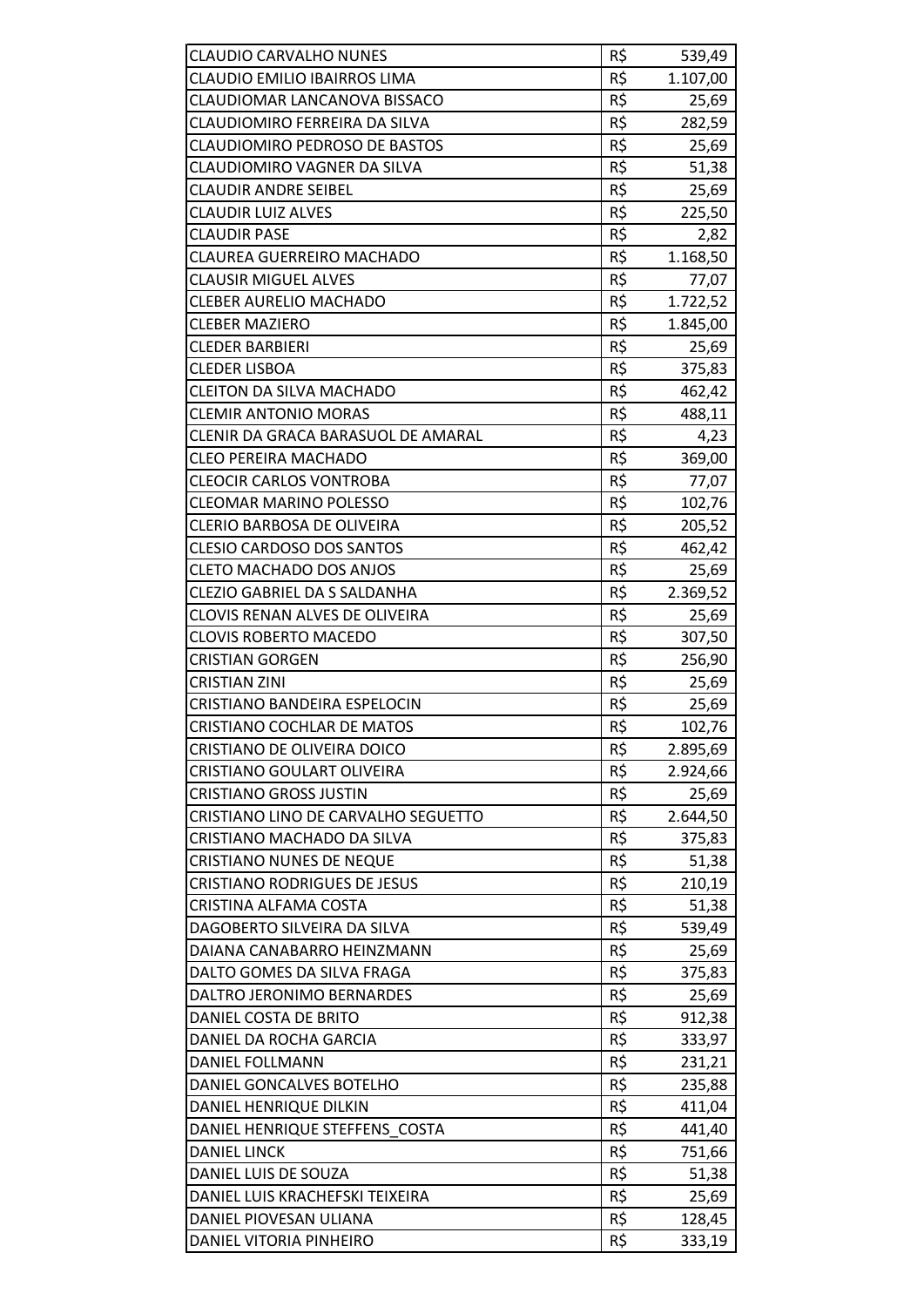| R\$<br>DANIELA POSSEBON BEVILACQUA<br>25,69<br>R\$<br>DANIELA SILVA DE CARVALHO<br>282,59<br>R\$<br>DANIELE DE MORAIS GONCALVES<br>25,69<br>R\$<br><b>DANILO PEREIRA GUELSO</b><br>25,69<br>DARI DA SILVA VARGAS<br>R\$<br>25,69<br>R\$<br>DARIO GOMES DA SILVA<br>51,38<br>DARLA MACHADO COLIN<br>R\$<br>25,69<br>R\$<br><b>DAVI GREQUE LUCAS</b><br>984,00<br>R\$<br><b>DAVID PAULO HEPP</b><br>51,38<br>DAYANE CRISTINA KOCHHANN CABRAL<br>R\$<br>154,14<br>R\$<br>DAYNNER MACHADO FARIAS<br>963,50<br>R\$<br>DEBORA KLOECKNER MACHADO<br>51,38<br>R\$<br>DEBORA MARIA DOS SANTOS<br>51,38<br>R\$<br>DEISE PEREIRA MACHADO<br>184,50<br>DEIVID WAIDE PADILHA<br>R\$<br>51,38<br>R\$<br>DELAMAR CARDOSO DA SILVA<br>154,14<br>DELMAR BORGES DA SILVA<br>R\$<br>25,69<br>R\$<br><b>DELMAR JOSE RITTER</b><br>51,38<br>R\$<br><b>DELSO FRANCISCO ZWIRTES</b><br>150,33<br>DELVINO CASAMALI<br>R\$<br>51,38<br>R\$<br><b>DENIS GONCALVES LEITE</b><br>1.215,21<br>DENIZ BATISTA DE FREITAS<br>R\$<br>1.686,19<br>R\$<br><b>DEONIR TADEU REIS GIL</b><br>307,50<br>R\$<br><b>DERLEI DORNELLES JACQUES</b><br>51,38<br>DICKSON VON M HLEN<br>R\$<br>25,69<br>R\$<br><b>DIEGO BRIAO DIAS</b><br>51,38<br>DIEGO COLOMBO SANA<br>R\$<br>1.599,00<br>R\$<br><b>DIEGO MATOS VENES</b><br>745,01<br>R\$<br><b>DIEGO MENTA</b><br>77,07<br>R\$<br>DIEGO OLIVEIRA DA SILVEIRA<br>49,97<br><b>DIEGO TURCATO DUARTE</b><br>R\$<br>1.015,14<br>R\$<br>DIEGO VAZ PAIXAO<br>492,00<br>R\$<br>DILERMANDO MALTA D AVILA<br>25,69<br>R\$<br><b>DILMAR COLISSI</b><br>308,28<br>R\$<br>DILNEI EDUARDO CORREA RIBEIRO<br>636,02<br>R\$<br><b>DILNEI GOMES DUARTE</b><br>25,69<br>R\$<br>DIOGO PEREIRA DA SILVEIRA<br>1.368,57<br>R\$<br>DIONATAN DE OLIVERIA<br>25,69<br>R\$<br><b>DIONISIO LANIUS</b><br>1.845,00<br>R\$<br><b>DIONISIO PEDO</b><br>25,69<br>R\$<br>DIRCE ISABEL FELTES SCHMITT<br>102,76<br>R\$<br><b>DIRCEU CHAVIER</b><br>25,69<br>R\$<br>225,50<br>DIULIANO PAVLAK DAMASCENO<br>R\$<br><b>DJEISON FERNANDO STORCK</b><br>51,38<br>R\$<br>DOMINGOS SAVIO DE FARIAS<br>456,19<br>R\$<br>401,52<br>DOUGLAS PORTELA PERIN<br>R\$<br>DULCAMAR ELISANDRO CONCEICAO<br>2.149,21<br>R\$<br><b>EATON JOSE FUHR</b><br>25,69<br>R\$<br>EBER CLAITON DE SOUZA VALLES<br>256,90<br>EDELMAR DOS SANTOS TOPA<br>R\$<br>565,18<br>R\$<br><b>EDEMAR ANTONIO BURATTI</b><br>154,14<br>R\$<br>EDENIR FRANCISCO DE MIRANDA GOULART<br>359,66<br>R\$<br>EDER LUIS PINTO BERTUOL<br>87,42 | DANIELA DE BACCO FREITAS | R\$ | 184,50 |
|----------------------------------------------------------------------------------------------------------------------------------------------------------------------------------------------------------------------------------------------------------------------------------------------------------------------------------------------------------------------------------------------------------------------------------------------------------------------------------------------------------------------------------------------------------------------------------------------------------------------------------------------------------------------------------------------------------------------------------------------------------------------------------------------------------------------------------------------------------------------------------------------------------------------------------------------------------------------------------------------------------------------------------------------------------------------------------------------------------------------------------------------------------------------------------------------------------------------------------------------------------------------------------------------------------------------------------------------------------------------------------------------------------------------------------------------------------------------------------------------------------------------------------------------------------------------------------------------------------------------------------------------------------------------------------------------------------------------------------------------------------------------------------------------------------------------------------------------------------------------------------------------------------------------------------------------------------------------------------------------------------------------------------------------------------------------------------------------------------------------------------------------------------------------------------------------------------------------------------------------------------------------------------------------------------------------------------------------------------------------------------------------------------------------------------------------------------------------|--------------------------|-----|--------|
|                                                                                                                                                                                                                                                                                                                                                                                                                                                                                                                                                                                                                                                                                                                                                                                                                                                                                                                                                                                                                                                                                                                                                                                                                                                                                                                                                                                                                                                                                                                                                                                                                                                                                                                                                                                                                                                                                                                                                                                                                                                                                                                                                                                                                                                                                                                                                                                                                                                                      |                          |     |        |
|                                                                                                                                                                                                                                                                                                                                                                                                                                                                                                                                                                                                                                                                                                                                                                                                                                                                                                                                                                                                                                                                                                                                                                                                                                                                                                                                                                                                                                                                                                                                                                                                                                                                                                                                                                                                                                                                                                                                                                                                                                                                                                                                                                                                                                                                                                                                                                                                                                                                      |                          |     |        |
|                                                                                                                                                                                                                                                                                                                                                                                                                                                                                                                                                                                                                                                                                                                                                                                                                                                                                                                                                                                                                                                                                                                                                                                                                                                                                                                                                                                                                                                                                                                                                                                                                                                                                                                                                                                                                                                                                                                                                                                                                                                                                                                                                                                                                                                                                                                                                                                                                                                                      |                          |     |        |
|                                                                                                                                                                                                                                                                                                                                                                                                                                                                                                                                                                                                                                                                                                                                                                                                                                                                                                                                                                                                                                                                                                                                                                                                                                                                                                                                                                                                                                                                                                                                                                                                                                                                                                                                                                                                                                                                                                                                                                                                                                                                                                                                                                                                                                                                                                                                                                                                                                                                      |                          |     |        |
|                                                                                                                                                                                                                                                                                                                                                                                                                                                                                                                                                                                                                                                                                                                                                                                                                                                                                                                                                                                                                                                                                                                                                                                                                                                                                                                                                                                                                                                                                                                                                                                                                                                                                                                                                                                                                                                                                                                                                                                                                                                                                                                                                                                                                                                                                                                                                                                                                                                                      |                          |     |        |
|                                                                                                                                                                                                                                                                                                                                                                                                                                                                                                                                                                                                                                                                                                                                                                                                                                                                                                                                                                                                                                                                                                                                                                                                                                                                                                                                                                                                                                                                                                                                                                                                                                                                                                                                                                                                                                                                                                                                                                                                                                                                                                                                                                                                                                                                                                                                                                                                                                                                      |                          |     |        |
|                                                                                                                                                                                                                                                                                                                                                                                                                                                                                                                                                                                                                                                                                                                                                                                                                                                                                                                                                                                                                                                                                                                                                                                                                                                                                                                                                                                                                                                                                                                                                                                                                                                                                                                                                                                                                                                                                                                                                                                                                                                                                                                                                                                                                                                                                                                                                                                                                                                                      |                          |     |        |
|                                                                                                                                                                                                                                                                                                                                                                                                                                                                                                                                                                                                                                                                                                                                                                                                                                                                                                                                                                                                                                                                                                                                                                                                                                                                                                                                                                                                                                                                                                                                                                                                                                                                                                                                                                                                                                                                                                                                                                                                                                                                                                                                                                                                                                                                                                                                                                                                                                                                      |                          |     |        |
|                                                                                                                                                                                                                                                                                                                                                                                                                                                                                                                                                                                                                                                                                                                                                                                                                                                                                                                                                                                                                                                                                                                                                                                                                                                                                                                                                                                                                                                                                                                                                                                                                                                                                                                                                                                                                                                                                                                                                                                                                                                                                                                                                                                                                                                                                                                                                                                                                                                                      |                          |     |        |
|                                                                                                                                                                                                                                                                                                                                                                                                                                                                                                                                                                                                                                                                                                                                                                                                                                                                                                                                                                                                                                                                                                                                                                                                                                                                                                                                                                                                                                                                                                                                                                                                                                                                                                                                                                                                                                                                                                                                                                                                                                                                                                                                                                                                                                                                                                                                                                                                                                                                      |                          |     |        |
|                                                                                                                                                                                                                                                                                                                                                                                                                                                                                                                                                                                                                                                                                                                                                                                                                                                                                                                                                                                                                                                                                                                                                                                                                                                                                                                                                                                                                                                                                                                                                                                                                                                                                                                                                                                                                                                                                                                                                                                                                                                                                                                                                                                                                                                                                                                                                                                                                                                                      |                          |     |        |
|                                                                                                                                                                                                                                                                                                                                                                                                                                                                                                                                                                                                                                                                                                                                                                                                                                                                                                                                                                                                                                                                                                                                                                                                                                                                                                                                                                                                                                                                                                                                                                                                                                                                                                                                                                                                                                                                                                                                                                                                                                                                                                                                                                                                                                                                                                                                                                                                                                                                      |                          |     |        |
|                                                                                                                                                                                                                                                                                                                                                                                                                                                                                                                                                                                                                                                                                                                                                                                                                                                                                                                                                                                                                                                                                                                                                                                                                                                                                                                                                                                                                                                                                                                                                                                                                                                                                                                                                                                                                                                                                                                                                                                                                                                                                                                                                                                                                                                                                                                                                                                                                                                                      |                          |     |        |
|                                                                                                                                                                                                                                                                                                                                                                                                                                                                                                                                                                                                                                                                                                                                                                                                                                                                                                                                                                                                                                                                                                                                                                                                                                                                                                                                                                                                                                                                                                                                                                                                                                                                                                                                                                                                                                                                                                                                                                                                                                                                                                                                                                                                                                                                                                                                                                                                                                                                      |                          |     |        |
|                                                                                                                                                                                                                                                                                                                                                                                                                                                                                                                                                                                                                                                                                                                                                                                                                                                                                                                                                                                                                                                                                                                                                                                                                                                                                                                                                                                                                                                                                                                                                                                                                                                                                                                                                                                                                                                                                                                                                                                                                                                                                                                                                                                                                                                                                                                                                                                                                                                                      |                          |     |        |
|                                                                                                                                                                                                                                                                                                                                                                                                                                                                                                                                                                                                                                                                                                                                                                                                                                                                                                                                                                                                                                                                                                                                                                                                                                                                                                                                                                                                                                                                                                                                                                                                                                                                                                                                                                                                                                                                                                                                                                                                                                                                                                                                                                                                                                                                                                                                                                                                                                                                      |                          |     |        |
|                                                                                                                                                                                                                                                                                                                                                                                                                                                                                                                                                                                                                                                                                                                                                                                                                                                                                                                                                                                                                                                                                                                                                                                                                                                                                                                                                                                                                                                                                                                                                                                                                                                                                                                                                                                                                                                                                                                                                                                                                                                                                                                                                                                                                                                                                                                                                                                                                                                                      |                          |     |        |
|                                                                                                                                                                                                                                                                                                                                                                                                                                                                                                                                                                                                                                                                                                                                                                                                                                                                                                                                                                                                                                                                                                                                                                                                                                                                                                                                                                                                                                                                                                                                                                                                                                                                                                                                                                                                                                                                                                                                                                                                                                                                                                                                                                                                                                                                                                                                                                                                                                                                      |                          |     |        |
|                                                                                                                                                                                                                                                                                                                                                                                                                                                                                                                                                                                                                                                                                                                                                                                                                                                                                                                                                                                                                                                                                                                                                                                                                                                                                                                                                                                                                                                                                                                                                                                                                                                                                                                                                                                                                                                                                                                                                                                                                                                                                                                                                                                                                                                                                                                                                                                                                                                                      |                          |     |        |
|                                                                                                                                                                                                                                                                                                                                                                                                                                                                                                                                                                                                                                                                                                                                                                                                                                                                                                                                                                                                                                                                                                                                                                                                                                                                                                                                                                                                                                                                                                                                                                                                                                                                                                                                                                                                                                                                                                                                                                                                                                                                                                                                                                                                                                                                                                                                                                                                                                                                      |                          |     |        |
|                                                                                                                                                                                                                                                                                                                                                                                                                                                                                                                                                                                                                                                                                                                                                                                                                                                                                                                                                                                                                                                                                                                                                                                                                                                                                                                                                                                                                                                                                                                                                                                                                                                                                                                                                                                                                                                                                                                                                                                                                                                                                                                                                                                                                                                                                                                                                                                                                                                                      |                          |     |        |
|                                                                                                                                                                                                                                                                                                                                                                                                                                                                                                                                                                                                                                                                                                                                                                                                                                                                                                                                                                                                                                                                                                                                                                                                                                                                                                                                                                                                                                                                                                                                                                                                                                                                                                                                                                                                                                                                                                                                                                                                                                                                                                                                                                                                                                                                                                                                                                                                                                                                      |                          |     |        |
|                                                                                                                                                                                                                                                                                                                                                                                                                                                                                                                                                                                                                                                                                                                                                                                                                                                                                                                                                                                                                                                                                                                                                                                                                                                                                                                                                                                                                                                                                                                                                                                                                                                                                                                                                                                                                                                                                                                                                                                                                                                                                                                                                                                                                                                                                                                                                                                                                                                                      |                          |     |        |
|                                                                                                                                                                                                                                                                                                                                                                                                                                                                                                                                                                                                                                                                                                                                                                                                                                                                                                                                                                                                                                                                                                                                                                                                                                                                                                                                                                                                                                                                                                                                                                                                                                                                                                                                                                                                                                                                                                                                                                                                                                                                                                                                                                                                                                                                                                                                                                                                                                                                      |                          |     |        |
|                                                                                                                                                                                                                                                                                                                                                                                                                                                                                                                                                                                                                                                                                                                                                                                                                                                                                                                                                                                                                                                                                                                                                                                                                                                                                                                                                                                                                                                                                                                                                                                                                                                                                                                                                                                                                                                                                                                                                                                                                                                                                                                                                                                                                                                                                                                                                                                                                                                                      |                          |     |        |
|                                                                                                                                                                                                                                                                                                                                                                                                                                                                                                                                                                                                                                                                                                                                                                                                                                                                                                                                                                                                                                                                                                                                                                                                                                                                                                                                                                                                                                                                                                                                                                                                                                                                                                                                                                                                                                                                                                                                                                                                                                                                                                                                                                                                                                                                                                                                                                                                                                                                      |                          |     |        |
|                                                                                                                                                                                                                                                                                                                                                                                                                                                                                                                                                                                                                                                                                                                                                                                                                                                                                                                                                                                                                                                                                                                                                                                                                                                                                                                                                                                                                                                                                                                                                                                                                                                                                                                                                                                                                                                                                                                                                                                                                                                                                                                                                                                                                                                                                                                                                                                                                                                                      |                          |     |        |
|                                                                                                                                                                                                                                                                                                                                                                                                                                                                                                                                                                                                                                                                                                                                                                                                                                                                                                                                                                                                                                                                                                                                                                                                                                                                                                                                                                                                                                                                                                                                                                                                                                                                                                                                                                                                                                                                                                                                                                                                                                                                                                                                                                                                                                                                                                                                                                                                                                                                      |                          |     |        |
|                                                                                                                                                                                                                                                                                                                                                                                                                                                                                                                                                                                                                                                                                                                                                                                                                                                                                                                                                                                                                                                                                                                                                                                                                                                                                                                                                                                                                                                                                                                                                                                                                                                                                                                                                                                                                                                                                                                                                                                                                                                                                                                                                                                                                                                                                                                                                                                                                                                                      |                          |     |        |
|                                                                                                                                                                                                                                                                                                                                                                                                                                                                                                                                                                                                                                                                                                                                                                                                                                                                                                                                                                                                                                                                                                                                                                                                                                                                                                                                                                                                                                                                                                                                                                                                                                                                                                                                                                                                                                                                                                                                                                                                                                                                                                                                                                                                                                                                                                                                                                                                                                                                      |                          |     |        |
|                                                                                                                                                                                                                                                                                                                                                                                                                                                                                                                                                                                                                                                                                                                                                                                                                                                                                                                                                                                                                                                                                                                                                                                                                                                                                                                                                                                                                                                                                                                                                                                                                                                                                                                                                                                                                                                                                                                                                                                                                                                                                                                                                                                                                                                                                                                                                                                                                                                                      |                          |     |        |
|                                                                                                                                                                                                                                                                                                                                                                                                                                                                                                                                                                                                                                                                                                                                                                                                                                                                                                                                                                                                                                                                                                                                                                                                                                                                                                                                                                                                                                                                                                                                                                                                                                                                                                                                                                                                                                                                                                                                                                                                                                                                                                                                                                                                                                                                                                                                                                                                                                                                      |                          |     |        |
|                                                                                                                                                                                                                                                                                                                                                                                                                                                                                                                                                                                                                                                                                                                                                                                                                                                                                                                                                                                                                                                                                                                                                                                                                                                                                                                                                                                                                                                                                                                                                                                                                                                                                                                                                                                                                                                                                                                                                                                                                                                                                                                                                                                                                                                                                                                                                                                                                                                                      |                          |     |        |
|                                                                                                                                                                                                                                                                                                                                                                                                                                                                                                                                                                                                                                                                                                                                                                                                                                                                                                                                                                                                                                                                                                                                                                                                                                                                                                                                                                                                                                                                                                                                                                                                                                                                                                                                                                                                                                                                                                                                                                                                                                                                                                                                                                                                                                                                                                                                                                                                                                                                      |                          |     |        |
|                                                                                                                                                                                                                                                                                                                                                                                                                                                                                                                                                                                                                                                                                                                                                                                                                                                                                                                                                                                                                                                                                                                                                                                                                                                                                                                                                                                                                                                                                                                                                                                                                                                                                                                                                                                                                                                                                                                                                                                                                                                                                                                                                                                                                                                                                                                                                                                                                                                                      |                          |     |        |
|                                                                                                                                                                                                                                                                                                                                                                                                                                                                                                                                                                                                                                                                                                                                                                                                                                                                                                                                                                                                                                                                                                                                                                                                                                                                                                                                                                                                                                                                                                                                                                                                                                                                                                                                                                                                                                                                                                                                                                                                                                                                                                                                                                                                                                                                                                                                                                                                                                                                      |                          |     |        |
|                                                                                                                                                                                                                                                                                                                                                                                                                                                                                                                                                                                                                                                                                                                                                                                                                                                                                                                                                                                                                                                                                                                                                                                                                                                                                                                                                                                                                                                                                                                                                                                                                                                                                                                                                                                                                                                                                                                                                                                                                                                                                                                                                                                                                                                                                                                                                                                                                                                                      |                          |     |        |
|                                                                                                                                                                                                                                                                                                                                                                                                                                                                                                                                                                                                                                                                                                                                                                                                                                                                                                                                                                                                                                                                                                                                                                                                                                                                                                                                                                                                                                                                                                                                                                                                                                                                                                                                                                                                                                                                                                                                                                                                                                                                                                                                                                                                                                                                                                                                                                                                                                                                      |                          |     |        |
|                                                                                                                                                                                                                                                                                                                                                                                                                                                                                                                                                                                                                                                                                                                                                                                                                                                                                                                                                                                                                                                                                                                                                                                                                                                                                                                                                                                                                                                                                                                                                                                                                                                                                                                                                                                                                                                                                                                                                                                                                                                                                                                                                                                                                                                                                                                                                                                                                                                                      |                          |     |        |
|                                                                                                                                                                                                                                                                                                                                                                                                                                                                                                                                                                                                                                                                                                                                                                                                                                                                                                                                                                                                                                                                                                                                                                                                                                                                                                                                                                                                                                                                                                                                                                                                                                                                                                                                                                                                                                                                                                                                                                                                                                                                                                                                                                                                                                                                                                                                                                                                                                                                      |                          |     |        |
|                                                                                                                                                                                                                                                                                                                                                                                                                                                                                                                                                                                                                                                                                                                                                                                                                                                                                                                                                                                                                                                                                                                                                                                                                                                                                                                                                                                                                                                                                                                                                                                                                                                                                                                                                                                                                                                                                                                                                                                                                                                                                                                                                                                                                                                                                                                                                                                                                                                                      |                          |     |        |
|                                                                                                                                                                                                                                                                                                                                                                                                                                                                                                                                                                                                                                                                                                                                                                                                                                                                                                                                                                                                                                                                                                                                                                                                                                                                                                                                                                                                                                                                                                                                                                                                                                                                                                                                                                                                                                                                                                                                                                                                                                                                                                                                                                                                                                                                                                                                                                                                                                                                      |                          |     |        |
|                                                                                                                                                                                                                                                                                                                                                                                                                                                                                                                                                                                                                                                                                                                                                                                                                                                                                                                                                                                                                                                                                                                                                                                                                                                                                                                                                                                                                                                                                                                                                                                                                                                                                                                                                                                                                                                                                                                                                                                                                                                                                                                                                                                                                                                                                                                                                                                                                                                                      |                          |     |        |
|                                                                                                                                                                                                                                                                                                                                                                                                                                                                                                                                                                                                                                                                                                                                                                                                                                                                                                                                                                                                                                                                                                                                                                                                                                                                                                                                                                                                                                                                                                                                                                                                                                                                                                                                                                                                                                                                                                                                                                                                                                                                                                                                                                                                                                                                                                                                                                                                                                                                      |                          |     |        |
|                                                                                                                                                                                                                                                                                                                                                                                                                                                                                                                                                                                                                                                                                                                                                                                                                                                                                                                                                                                                                                                                                                                                                                                                                                                                                                                                                                                                                                                                                                                                                                                                                                                                                                                                                                                                                                                                                                                                                                                                                                                                                                                                                                                                                                                                                                                                                                                                                                                                      |                          |     |        |
|                                                                                                                                                                                                                                                                                                                                                                                                                                                                                                                                                                                                                                                                                                                                                                                                                                                                                                                                                                                                                                                                                                                                                                                                                                                                                                                                                                                                                                                                                                                                                                                                                                                                                                                                                                                                                                                                                                                                                                                                                                                                                                                                                                                                                                                                                                                                                                                                                                                                      |                          |     |        |
|                                                                                                                                                                                                                                                                                                                                                                                                                                                                                                                                                                                                                                                                                                                                                                                                                                                                                                                                                                                                                                                                                                                                                                                                                                                                                                                                                                                                                                                                                                                                                                                                                                                                                                                                                                                                                                                                                                                                                                                                                                                                                                                                                                                                                                                                                                                                                                                                                                                                      |                          |     |        |
|                                                                                                                                                                                                                                                                                                                                                                                                                                                                                                                                                                                                                                                                                                                                                                                                                                                                                                                                                                                                                                                                                                                                                                                                                                                                                                                                                                                                                                                                                                                                                                                                                                                                                                                                                                                                                                                                                                                                                                                                                                                                                                                                                                                                                                                                                                                                                                                                                                                                      |                          |     |        |
|                                                                                                                                                                                                                                                                                                                                                                                                                                                                                                                                                                                                                                                                                                                                                                                                                                                                                                                                                                                                                                                                                                                                                                                                                                                                                                                                                                                                                                                                                                                                                                                                                                                                                                                                                                                                                                                                                                                                                                                                                                                                                                                                                                                                                                                                                                                                                                                                                                                                      |                          |     |        |
|                                                                                                                                                                                                                                                                                                                                                                                                                                                                                                                                                                                                                                                                                                                                                                                                                                                                                                                                                                                                                                                                                                                                                                                                                                                                                                                                                                                                                                                                                                                                                                                                                                                                                                                                                                                                                                                                                                                                                                                                                                                                                                                                                                                                                                                                                                                                                                                                                                                                      |                          |     |        |
|                                                                                                                                                                                                                                                                                                                                                                                                                                                                                                                                                                                                                                                                                                                                                                                                                                                                                                                                                                                                                                                                                                                                                                                                                                                                                                                                                                                                                                                                                                                                                                                                                                                                                                                                                                                                                                                                                                                                                                                                                                                                                                                                                                                                                                                                                                                                                                                                                                                                      |                          |     |        |
|                                                                                                                                                                                                                                                                                                                                                                                                                                                                                                                                                                                                                                                                                                                                                                                                                                                                                                                                                                                                                                                                                                                                                                                                                                                                                                                                                                                                                                                                                                                                                                                                                                                                                                                                                                                                                                                                                                                                                                                                                                                                                                                                                                                                                                                                                                                                                                                                                                                                      |                          |     |        |
|                                                                                                                                                                                                                                                                                                                                                                                                                                                                                                                                                                                                                                                                                                                                                                                                                                                                                                                                                                                                                                                                                                                                                                                                                                                                                                                                                                                                                                                                                                                                                                                                                                                                                                                                                                                                                                                                                                                                                                                                                                                                                                                                                                                                                                                                                                                                                                                                                                                                      |                          |     |        |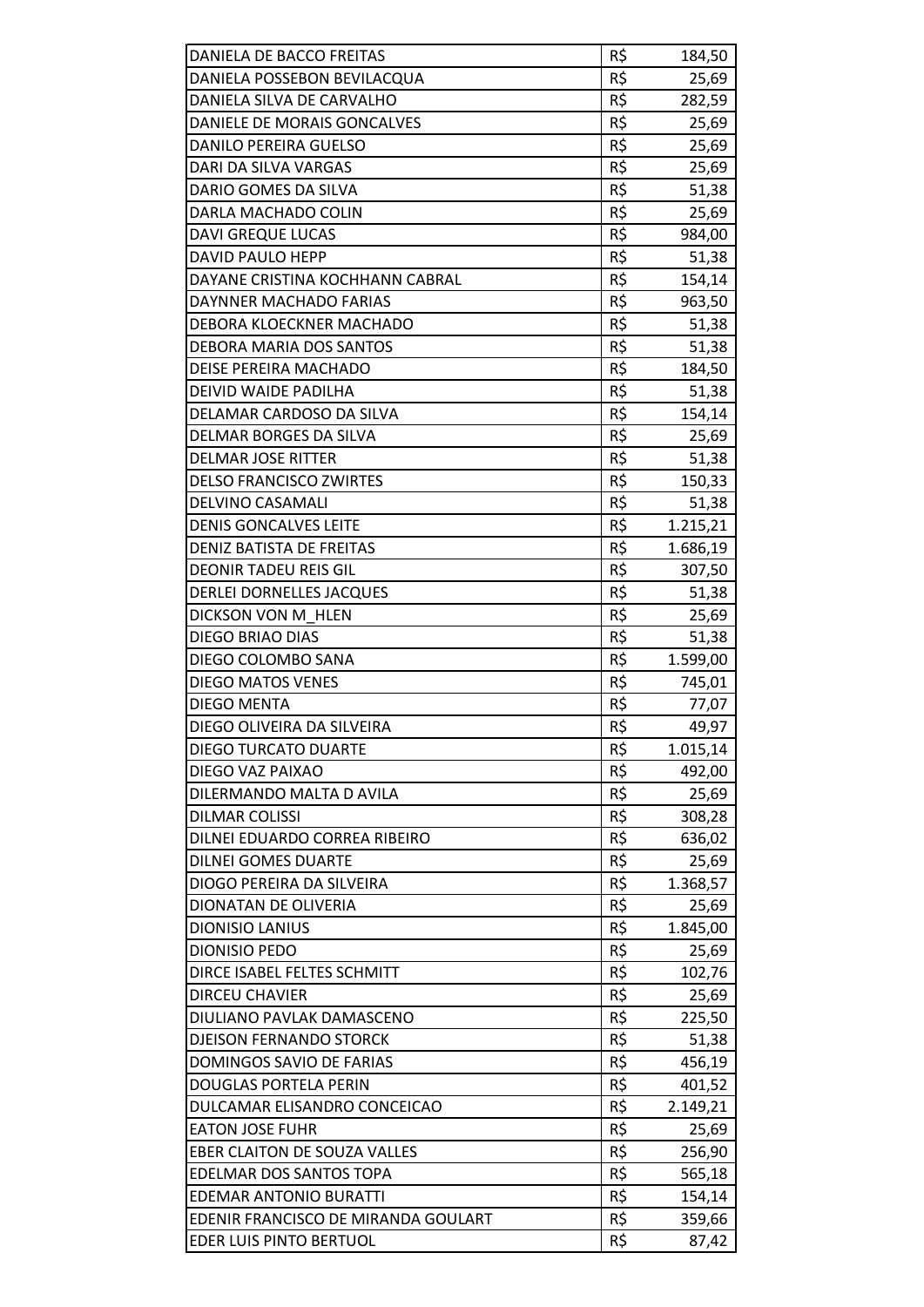| <b>EDERSON ALMEIDA</b>              | R\$ | 1.076,38 |
|-------------------------------------|-----|----------|
| EDERSON ALMEIDA DE OLIVEIRA         | R\$ | 51,38    |
| <b>EDERSON BOHN PIRES</b>           | R\$ | 11,28    |
| EDEVALDO ANTONIO MORAIS TRAMONTIN   | R\$ | 75,66    |
| <b>EDI ANTONIO GONCALVES</b>        | R\$ | 369,00   |
| <b>EDILENE MARINEZ FLORES</b>       | R\$ | 179,83   |
| <b>EDIMAR JOSE MARIO</b>            | R\$ | 210,19   |
| EDINELSON CARLOS DOS SANTOS LIMA    | R\$ | 1.563,19 |
| EDISON JORGE SILVEIRA PALACIO       | R\$ | 394,69   |
| EDISON LUIS ROCHA DE CASTRO         | R\$ | 751,66   |
| <b>EDMILSON RODRIGUES VIEGAS</b>    | R\$ | 543,38   |
| <b>EDSON BEMFICA QUILES</b>         | R\$ | 25,69    |
| <b>EDSON CAMPOS DE AVILA</b>        | R\$ | 23,97    |
| <b>EDSON JARBAS DOS SANTOS</b>      | R\$ | 25,69    |
| <b>EDSON JOSBENTI GOTTARDO</b>      | R\$ | 51,38    |
| <b>EDSON JOSE SCHNEIDER</b>         | R\$ | 102,76   |
| EDSON LUIS DA SILVA                 | R\$ | 51,38    |
| EDSON MARIAO OLIVEIRA PITUCO        | R\$ | 184,50   |
| <b>EDSON NESTOR EMMEL</b>           | R\$ | 427,21   |
| <b>EDSON SILVEIRA ANTONINI</b>      | R\$ | 420,38   |
| EDU DA SILVA MARQUES                | R\$ | 565,18   |
| EDUARDO BACIGALUZ GUIMARAES         | R\$ | 1.028,54 |
| <b>EDUARDO BIANCHI NETO</b>         | R\$ | 630,83   |
| EDUARDO BORBA DE LEMOS              | R\$ | 799,50   |
| <b>EDUARDO FERREIRA FILHO</b>       | R\$ | 25,69    |
| EDUARDO JACOB TEICHMANN             | R\$ | 128,45   |
| EDUARDO PEREIRA ALVES               | R\$ | 2.952,00 |
| EDUARDO RAMALHO TOWNSEND            | R\$ | 384,57   |
| <b>EDUARDO RAMOS BORBA</b>          | R\$ | 1.082,09 |
| EDUARDO RAMOS DA SILVA              | R\$ | 430,50   |
| EDUARDO RENAN LEGUISSAMO NUNES      | R\$ | 25,69    |
| EDUARDO VIEIRA MUNHOZ               | R\$ | 401,52   |
| <b>EDUINO HOFFERBER</b>             | R\$ | 102,76   |
| ELADIO LUIZ RIOS SOUZA              | R\$ | 2.214,00 |
| <b>ELAINE KIRSCH</b>                | R\$ | 154,14   |
| ELAINE TERESINHA DA ROSA            | R\$ | 4,23     |
| ELDER PEREIRA BONORINO              | R\$ | 615,00   |
| ELDER SCHUMAN NOGUEIRA              | R\$ | 565,18   |
| ELEANDRO DE LIMA CARDOSO            | R\$ | 69,09    |
| ELEDIANE MACHADO LIMA KLASSMANN     | R\$ | 179,83   |
| <b>ELEMAR ERENI WRUBEL</b>          | R\$ | 25,69    |
| <b>ELI FARIAS ALVES</b>             | R\$ | 308,28   |
| <b>ELIANA ZINI</b>                  | R\$ | 25,69    |
| ELIANE ANDRIOLI MATOS MARAFON       | R\$ | 154,14   |
| ELIANE CONCEICAO CORRADI DOS SANTOS | R\$ | 1.879,14 |
| ELIANE DUARTE LUCIANO               | R\$ | 51,38    |
| <b>ELIANE PIRES DUARTE</b>          | R\$ | 184,50   |
| <b>ELIANE RODRIGUES CASTILHO</b>    | R\$ | 436,73   |
| <b>ELISANGELA GREGIS MARTINS</b>    | R\$ | 51,38    |
| ELISETE TYSKA ZABIELA DA SILVA      | R\$ | 25,69    |
| <b>ELISEU BERNARDON</b>             | R\$ | 2.466,83 |
| ELISIANE LAZZARE VIDORI             | R\$ | 128,45   |
| ELOISA DOBERSTEIN DE MOURA          | R\$ | 231,21   |
| <b>ELTON LEAL MOSSATE</b>           | R\$ | 3.386,04 |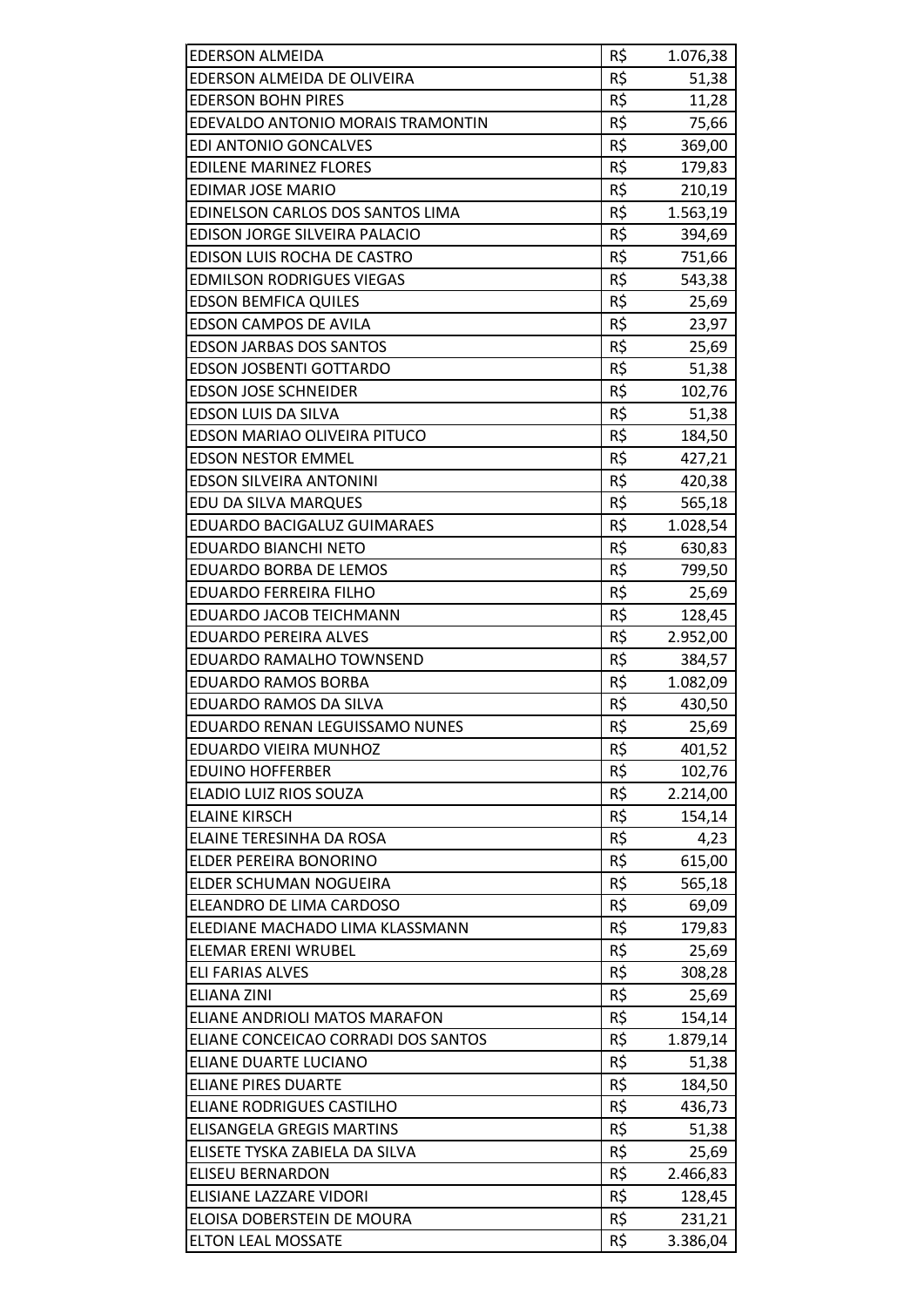| <b>ELTON LUIZ ERNZEN</b>             | R\$ | 25,69    |
|--------------------------------------|-----|----------|
| <b>ELTON MARQUES DA ROSA</b>         | R\$ | 719,32   |
| ELTON TEIXEIRA BERNEIRA              | R\$ | 1.291,50 |
| <b>ELTON VALMOR FRANCK</b>           | R\$ | 796,39   |
| ELVIO SILVEIRA BORGES                | R\$ | 75,66    |
| EMERSON DA SILVEIRA ANTONINI         | R\$ | 529,97   |
| <b>EMERSON LUIS CHARAO JOBIM</b>     | R\$ | 1.845,00 |
| <b>EMILIA MORETTO</b>                | R\$ | 676,49   |
| <b>EMIR RODRIGUES LUCEIRO</b>        | R\$ | 77,07    |
| EMMANUEL AVANCINI SCHIAM             | R\$ | 2.854,69 |
| <b>ENIO FERRARESI</b>                | R\$ | 1.845,00 |
| <b>ENIO JOSE STEFANELLO</b>          | R\$ | 1,41     |
| ENIO RIBEIRO DA SILVA                | R\$ | 2.644,50 |
| <b>ENIO RICARDO TELLES</b>           | R\$ | 2.301,19 |
| <b>ERNANI JACO RADTKE</b>            | R\$ | 25,69    |
| <b>ERNI PAULINA BORGES</b>           | R\$ | 128,45   |
| <b>ERRIDISON BORIN QUINHONES</b>     | R\$ | 51,38    |
| <b>ERTON ROGERIO SCHEVERMANN</b>     | R\$ | 51,38    |
| <b>ESMAEL DE OLIVEIRA FLORES</b>     | R\$ | 579,19   |
| ESMAEL OLICIO DA SILVA               | R\$ | 25,69    |
| ESTELA NEUMANN BONMANN               | R\$ | 25,69    |
| <b>EUCLIDES LAURO WENDLER</b>        | R\$ | 77,07    |
| <b>EUGENIO PEREZ FERREIRA</b>        | R\$ | 565,18   |
| <b>EUGENIO RICARDO MAES</b>          | R\$ | 1.947,49 |
| <b>EULOGIO RODRIGUES ORNES FILHO</b> | R\$ | 232,75   |
| <b>EVANDRO DA SILVA</b>              | R\$ | 2.521,50 |
| <b>EVANDRO KIEVEL</b>                | R\$ | 51,38    |
| <b>EVANDRO LUIZ ALVES CARDOSO</b>    | R\$ | 25,69    |
| EVANDRO MAURICIO DA CUNHA MELLO      | R\$ | 51,38    |
| <b>EVERALDO BONORINO DOS SANTOS</b>  | R\$ | 51,38    |
| EVERALDO VIEIRA DE SOUZA             | R\$ | 77,07    |
| <b>EVERSON DE CONTO</b>              | R\$ | 25,69    |
| EVERSON DOS SANTOS DE SOUZA          | R\$ | 513,80   |
| <b>EVERTO DA ROSA CAMARGO</b>        | R\$ | 77,07    |
| <b>EVERTON ANDRE DA SILVA</b>        | R\$ | 154,14   |
| <b>EVERTON LARA PERAZOLO</b>         | R\$ | 77,07    |
| <b>FABIANE RODRIGUES ZANONI</b>      | R\$ | 77,07    |
| <b>FABIANO DOS SANTOS PAIM</b>       | R\$ | 399,31   |
| <b>FABIANO DOS SANTOS SOARES</b>     | R\$ | 25,69    |
| <b>FABIANO JARBAS PEDRALLI</b>       | R\$ | 51,38    |
| <b>FABIANO MACHADO ALVES</b>         | R\$ | 102,76   |
| <b>FABIANO MANETTI DA CRUZ</b>       | R\$ | 179,83   |
| <b>FABIANO MENDES DOS SANTOS</b>     | R\$ | 25,69    |
| FABIANO OLIVEIRA DA ROSA             | R\$ | 77,07    |
| <b>FABIO ALFREDO REDECKER</b>        | R\$ | 25,69    |
| <b>FABIO ARAUJO LOPES</b>            | R\$ | 799,50   |
| FABIO AUGUSTO PEREIRA DE SOUZA       | R\$ | 481,88   |
| <b>FABIO BASTIANI PIAZER</b>         | R\$ | 261,57   |
| <b>FABIO BOERE BOTTLENDER</b>        | R\$ | 77,07    |
| <b>FABIO DEGRAZIA</b>                | R\$ | 184,50   |
| <b>FABIO DIAS NIEVES</b>             | R\$ | 210,19   |
| <b>FABIO FRANCO PINTO</b>            | R\$ | 77,07    |
| <b>FABIO JEAN DA SILVA GONCALVES</b> | R\$ | 712,83   |
| FABIO JOSE DA SILVA GIBBON           | R\$ | 128,45   |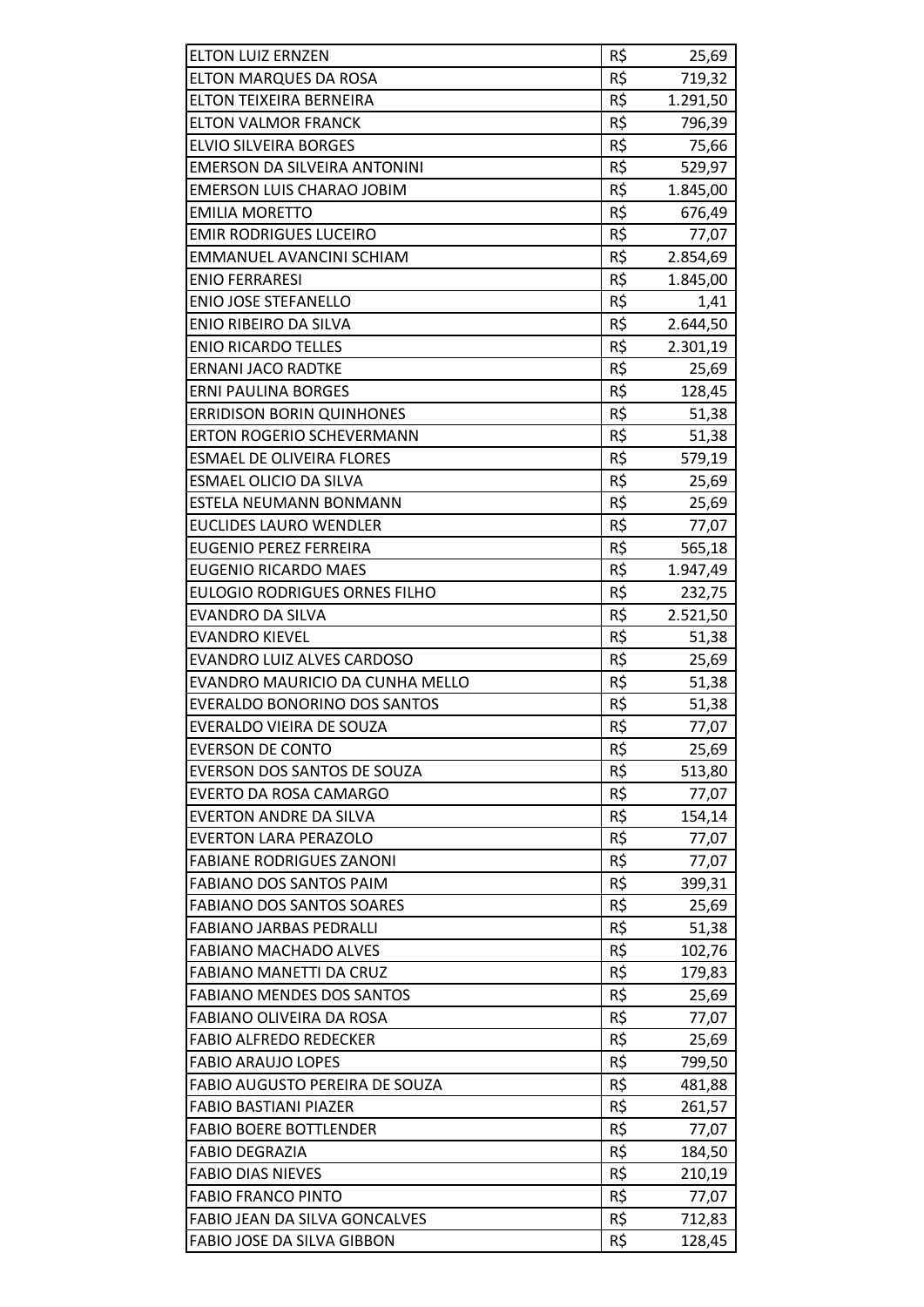| <b>FABIO MARCELO OLING</b>           | R\$ | 471,76   |
|--------------------------------------|-----|----------|
| <b>FABIO MARTINS DOS SANTOS</b>      | R\$ | 513,80   |
| <b>FABIO RICARDO PINTO CANALS</b>    | R\$ | 3.505,50 |
| FABIO RICARDO PIRES DA SILVA         | R\$ | 51,38    |
| FABIO ROBERTO ALTENHOFEN SEFSTROM    | R\$ | 25,69    |
| FABIO TONDIM DE OLIVEIRA             | R\$ | 179,83   |
| <b>FABRICIO MARTINS ALGAYER</b>      | R\$ | 528,07   |
| <b>FABRICIO SPIERING</b>             | R\$ | 25,69    |
| <b>FABRINE VENTURINI</b>             | R\$ | 799,50   |
| FAVORINA DE FATIMA DA SILVA          | R\$ | 436,73   |
| FELIPE AGOSTINHO CAIMI               | R\$ | 228,87   |
| <b>FELIPE ANTONIO MAINARDI</b>       | R\$ | 565,18   |
| <b>FELIPE BEN RODRIGUES</b>          | R\$ | 369,00   |
| FELIPE CARDOSO NEUTZLING             | R\$ | 25,69    |
| FELIPE COSTA DA CUNHA                | R\$ | 256,90   |
| FELIPE DALTROZO DA MOTTA             | R\$ | 1.132,69 |
| <b>FELIPE DE AZEVEDO RANGEL</b>      | R\$ | 25,69    |
| <b>FELIPE HUFF</b>                   | R\$ | 231,21   |
| FELIPE RIBEIRO DE FREITAS            | R\$ | 2.203,88 |
| FERNANDA ANZILIERO GONCALVES         | R\$ | 77,07    |
| FERNANDA COSTA DA ROCHA GUEDES       | R\$ | 25,69    |
| FERNANDA SANTOS PESCADOR             | R\$ | 77,07    |
| <b>FERNANDA XAVIER THEIS</b>         | R\$ | 77,07    |
| FERNANDO ALCARA DESCOVI              | R\$ | 676,50   |
| FERNANDO BOHRER DE OLIVEIRA          | R\$ | 1,41     |
| FERNANDO DA FONSECA CAMARGO          | R\$ | 25,69    |
| <b>FERNANDO GIONGO</b>               | R\$ | 25,69    |
| <b>FERNANDO NUNES REIS</b>           | R\$ | 51,38    |
| <b>FERNANDO PAULUS LEUSIN</b>        | R\$ | 102,76   |
| <b>FERNANDO RODRIGUES</b>            | R\$ | 77,07    |
| <b>FERNANDO SONKO DA SILVA</b>       | R\$ | 51,38    |
| <b>FILIPE MACHADO NEVES</b>          | R\$ | 738,00   |
| <b>FLAVIO ANTONIO COLPO</b>          | R\$ | 2.214,00 |
| FLAVIO DA FONTOURA CASSURIAGA        | R\$ | 3.198,00 |
| <b>FLAVIO FAERMANN BARTH</b>         | R\$ | 1.052,31 |
| <b>FLAVIO LUIZ KRAMPE</b>            | R\$ | 25,69    |
| <b>FLAVIO PERIN</b>                  | R\$ | 225,50   |
| FLAVIO RENAN FIALHO CIRIO            | R\$ | 456,19   |
| <b>FRANCIELI SOTTILI</b>             | R\$ | 51,38    |
| FRANCIELIE APARECIDA LAVARDA DAL BEM | R\$ | 184,50   |
| <b>FRANCINE BOTH</b>                 | R\$ | 569,07   |
| FRANCINI MADEIRA EUZEBIO             | R\$ | 184,50   |
| <b>FRANCISCO CARLOS ROZA</b>         | R\$ | 25,69    |
| FRANCISCO DA SILVA RANGEL            | R\$ | 2.685,50 |
| FRANCISCO DE PAULA LOPES SILVA       | R\$ | 983,99   |
| FRANCISCO EDUARDO DE T GOULART       | R\$ | 25,69    |
| <b>FRANCISCO SAMPAIO</b>             | R\$ | 1.414,50 |
| FREDERICO FERNANDES STEIMMETZ        | R\$ | 25,69    |
| GABRIEL AREND                        | R\$ | 25,69    |
| GABRIEL BAUER NOVASKI                | R\$ | 179,83   |
| GABRIEL KAVITZ MOTTA DA SILVA        | R\$ | 25,69    |
| GABRIEL LISMAR MORGAN GREGORIO       | R\$ | 1.119,28 |
| <b>GABRIEL LUIZ VENCATO</b>          | R\$ | 385,35   |
| <b>GABRIEL ROSA DOS SANTOS</b>       | R\$ | 1.168,50 |
|                                      |     |          |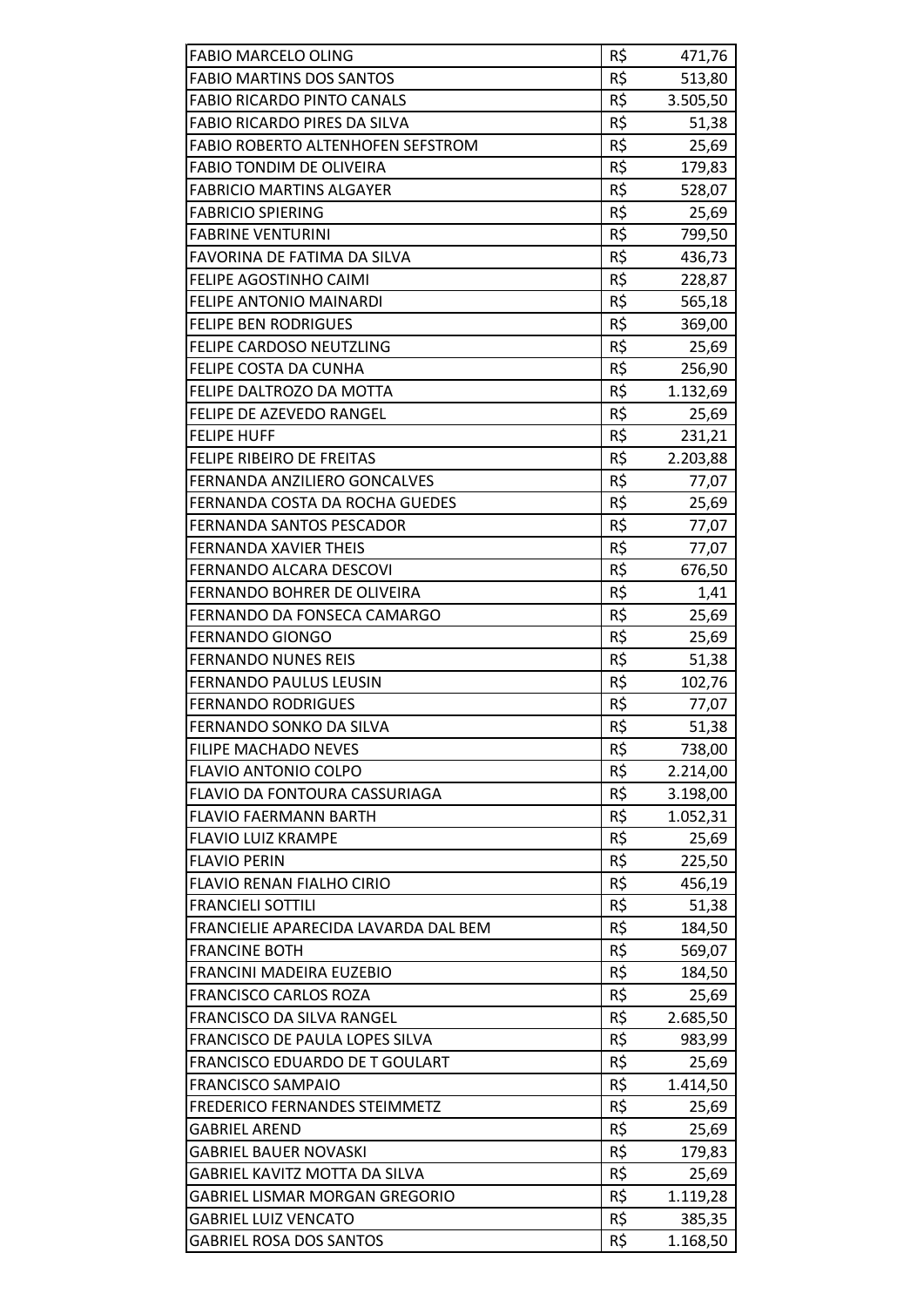| <b>GABRIELA DE LIMA</b>               | R\$ | 51,38    |
|---------------------------------------|-----|----------|
| GABRIELA MARINA POMPEO QUEIROZ        | R\$ | 25,69    |
| <b>GARI BIBIANO DA ROSA CRIXEL</b>    | R\$ | 25,69    |
| <b>GASPAR VICENTE BINSFELD</b>        | R\$ | 102,76   |
| GELCY SCHNEIDER                       | R\$ | 128,45   |
| <b>GELSON DARCI HEPP</b>              | R\$ | 77,07    |
| <b>GEORGE CASALI DA SILVEIRA</b>      | R\$ | 451,00   |
| <b>GEOVANE DELESKI ASSIS</b>          | R\$ | 523,14   |
| <b>GERALDO NICOLAU FONTOURA</b>       | R\$ | 25,69    |
| <b>GERMANO KAEZALA</b>                | R\$ | 51,38    |
| GERRI CLEI RODRIGUES DA SILVA         | R\$ | 77,07    |
| <b>GERSON ANTONIO DARONCO</b>         | R\$ | 369,00   |
| <b>GERSON HAMMES</b>                  | R\$ | 2.133,04 |
| <b>GERSON KLEIN</b>                   | R\$ | 287,26   |
| <b>GERSON LUIS CORRADI</b>            | R\$ | 25,69    |
| <b>GERSON SIDINEI PEZAROGLO BUENO</b> | R\$ | 2.029,50 |
| <b>GESSICA LOPES DA SILVA</b>         | R\$ | 205,52   |
| <b>GIAN MARCOS SCHNORR</b>            | R\$ | 25,69    |
| <b>GIANCARLO GONZATTI VIEIRA</b>      | R\$ | 25,69    |
| <b>GIANCARLO KOSBY SCHMITT</b>        | R\$ |          |
|                                       | R\$ | 25,69    |
| <b>GILBERTO AQUILES ROQUE</b>         |     | 179,83   |
| <b>GILBERTO BOBSIN</b>                | R\$ | 553,50   |
| GILBERTO CORDOVA DA SILVA             | R\$ | 102,76   |
| <b>GILBERTO DA SILVA JOB</b>          | R\$ | 25,69    |
| GILBERTO DA SILVA LIMA                | R\$ | 205,52   |
| <b>GILBERTO GUILHERME ROESE</b>       | R\$ | 25,69    |
| GILBERTO SCHAEFFER DE BASTIANI        | R\$ | 210,19   |
| <b>GILBERTO SOARES GALVAO</b>         | R\$ | 25,69    |
| GILMAR ABREU DE LIMA                  | R\$ | 1.052,32 |
| GILMAR AZEREDO WALLAU                 | R\$ | 2.829,00 |
| GILMAR DE MOURA                       | R\$ | 1.312,52 |
| GILMAR ELENILTO PIRES                 | R\$ | 1.045,50 |
| <b>GILMAR FLORES NARDINI</b>          | R\$ | 25,69    |
| GILMAR MORO                           | R\$ | 154,14   |
| <b>GILNEI ANTONIO JOHANN</b>          | R\$ | 25,69    |
| <b>GILNEI SAMOEL TRINDADE</b>         | R\$ | 25,69    |
| <b>GILSON FRUHAUF BECKER</b>          | R\$ | 231,21   |
| <b>GILSON GENESIO GUNSCH</b>          | R\$ | 25,69    |
| <b>GILSON JULIANO VOLKART</b>         | R\$ | 25,69    |
| <b>GILSON LIMA FONTELLA</b>           | R\$ | 51,38    |
| <b>GIORGIO OSORIO NEVES</b>           | R\$ | 553,50   |
| GIOVANI ALBERTO BACIN                 | R\$ | 25,69    |
| GIOVANI DA SILVA FORNARI              | R\$ | 154,14   |
| <b>GIOVANI MARTINS DE SOUZA</b>       | R\$ | 1.517,52 |
| GIOVANI PEDROSO DA SILVA              | R\$ | 1.722,00 |
| <b>GIOVANI TRICAI</b>                 | R\$ | 3.813,00 |
| <b>GISLAINE DE BORBA MELO</b>         | R\$ | 430,50   |
| <b>GISLAINE RUCHINSQUE CUNHA</b>      | R\$ | 25,69    |
| GIULIANO CRAUSS DARONCO               | R\$ | 25,69    |
| <b>GLADIMIR CRESTANI DE ARAUJO</b>    | R\$ | 51,38    |
| GLADIMIR ROGERIO AGUIAR DA SILVA      | R\$ | 51,38    |
| <b>GRAZIELA DE ALMEIDA</b>            | R\$ | 282,59   |
| <b>GREICE LANIUS SAUERESSIG</b>       | R\$ | 25,69    |
| <b>GUILHERME ANTONIO UTZIG</b>        | R\$ | 2.555,63 |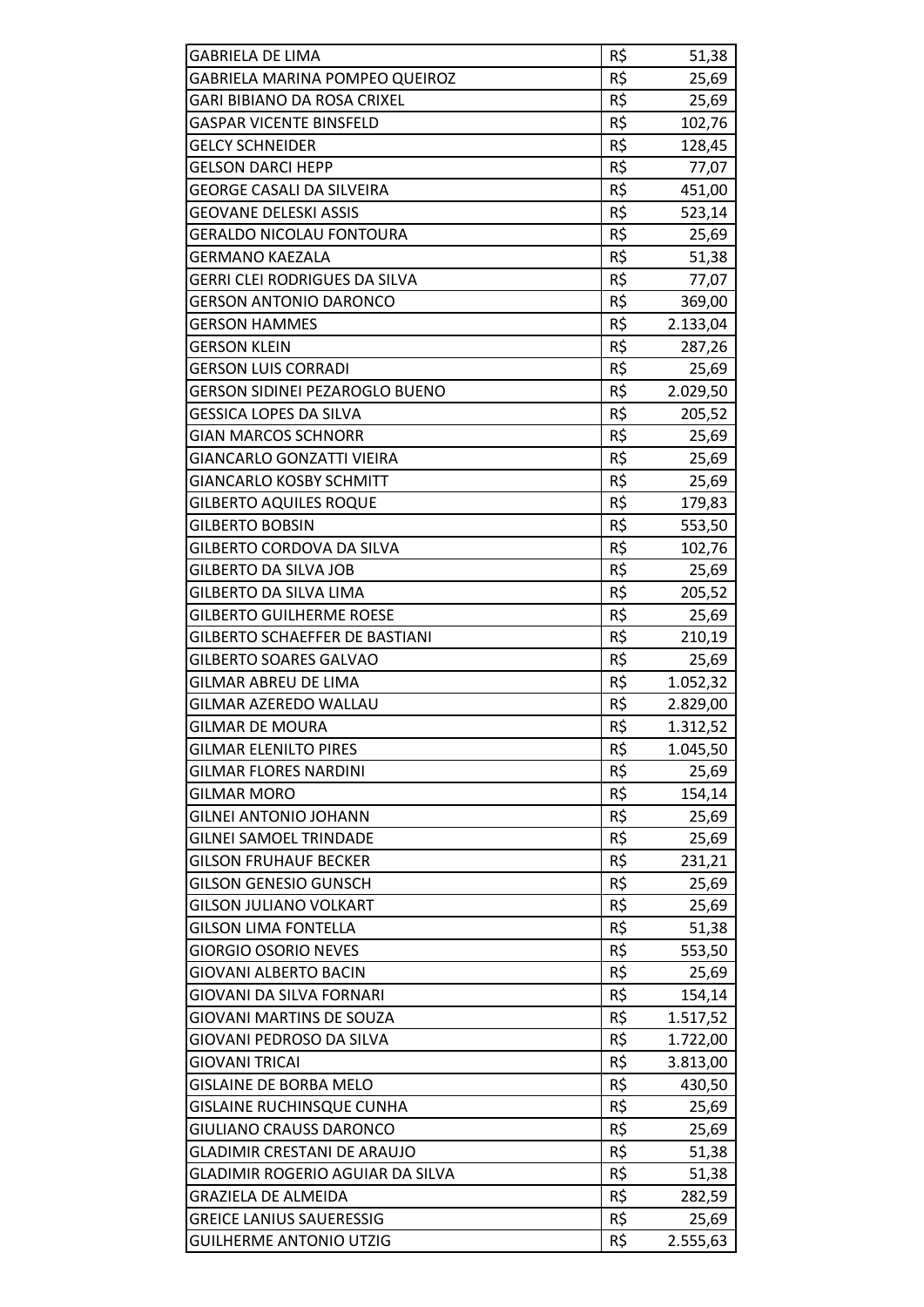| <b>GUILHERME DA SILVA GUTLER</b>     | R\$ | 948,19   |
|--------------------------------------|-----|----------|
| <b>GUILHERME IGNACIO CABELLO</b>     | R\$ | 51,38    |
| <b>GUILHERME PAIVA GOMES</b>         | R\$ | 1.291,50 |
| <b>GUILHERME RENATO SCHULER</b>      | R\$ | 51,38    |
| GUSTAVO DA SILVA                     | R\$ | 1.510,16 |
| <b>GUSTAVO GOULART MINUZZI</b>       | R\$ | 307,50   |
| <b>GUSTAVO ZANIOL MARSILIO</b>       | R\$ | 25,69    |
| <b>HARLEI SCHNEIDER</b>              | R\$ | 102,76   |
| HELENA GABRIELE ANSCHAUO AVILA       | R\$ | 51,38    |
| <b>HELENO ZANDONAI</b>               | R\$ | 25,69    |
| HELIO ALCANTARA MAGALHAES ALVAREZ    | R\$ | 497,45   |
| <b>HELIO WINKE BARTZ</b>             | R\$ | 553,50   |
| <b>HELLEN RODRIGUES ROCHA</b>        | R\$ | 77,07    |
| <b>HENRIQUE ANTUNES WEDIG</b>        | R\$ | 590,87   |
| <b>HENRIQUE WORM</b>                 | R\$ | 25,69    |
| HERBERT WALTER KUHN                  | R\$ | 210,19   |
| <b>HERBI DINEI KLEIN</b>             | R\$ | 2.398,50 |
| <b>HILDO LIMA DE FREITAS</b>         | R\$ | 539,49   |
| <b>HILSON ORESTES PETER JUNIOR</b>   | R\$ | 642,25   |
| HORACIO MORAIS DE OLIVEIRA           | R\$ | 51,38    |
| HUDINI CHIARAMONTE MACIEL            | R\$ | 256,28   |
| <b>HUGO ADRIANO OGLIARI</b>          | R\$ | 25,69    |
| HUMBERTO MACHADO MONTEIRO            | R\$ | 359,66   |
| <b>IGOR CARRARO</b>                  | R\$ | 487,33   |
| <b>IGOR MODERNEL PIO</b>             | R\$ | 1.660,50 |
| <b>IGOR XAVIER DE FIGUEIREDO</b>     | R\$ | 3.187,88 |
| <b>ILDO JOSE FELBER</b>              | R\$ | 51,38    |
| <b>ILMOR CONCEICAO DORR</b>          | R\$ | 154,14   |
| <b>ILSON FERNANDES LOPES</b>         | R\$ | 128,45   |
| <b>INACIO MARTINS DA SILVA</b>       | R\$ | 25,69    |
| INGRID LANER CARDOSO DA SILVA        | R\$ | 123,00   |
| <b>IRACI MADALENA GALETI</b>         | R\$ | 25,69    |
| <b>IRENO LOUREIRO DORNELLES NETO</b> | R\$ | 205,52   |
| <b>IRONI SANTOS DA CONCEICAO</b>     | R\$ | 51,38    |
| <b>ISIANE LUANA WEGNER</b>           | R\$ | 32,74    |
| <b>ISMAEL BRAUN</b>                  | R\$ | 24,28    |
| <b>ISMAEL LAUX GHISIO</b>            | R\$ | 850,88   |
| <b>ISMAEL VIANNA</b>                 | R\$ | 102,76   |
| <b>ISMAEL WOMMER</b>                 | R\$ | 25,69    |
| <b>IURI SANT ANA PACICO</b>          | R\$ | 128,45   |
| <b>IVAN LAUTERT OLIVEIRA</b>         | R\$ | 210,19   |
| <b>IVAN SILVA DE AGUIAR</b>          | R\$ | 436,73   |
| IVAN SILVA DE OLIVEIRA               | R\$ | 359,66   |
| IVANA TOSCANI CAVALHEIRO             | R\$ | 936,16   |
| <b>IVANIO VARGAS DA ROSA</b>         | R\$ | 630,57   |
| <b>IVANIR MEDEIRO DE AVILA</b>       | R\$ | 51,38    |
| <b>IVAR ANTONIO TRICHES</b>          | R\$ | 287,26   |
| <b>IVETE CARMEM PORTH</b>            | R\$ | 184,50   |
| <b>IVO ANTONIO SOBIS</b>             | R\$ | 25,69    |
| <b>IVO MARIO NALIN</b>               | R\$ | 1.541,56 |
| <b>IVO RICARDO PITZER RASIA</b>      | R\$ | 813,42   |
| IZABEL TEREZINHA BARASUOL BERTI      | R\$ | 25,69    |
| JACKSON ANDREI FLORES MACHADO        | R\$ | 154,14   |
| JACKSON SAINT PIERRE DULL RITTER     | R\$ | 25,69    |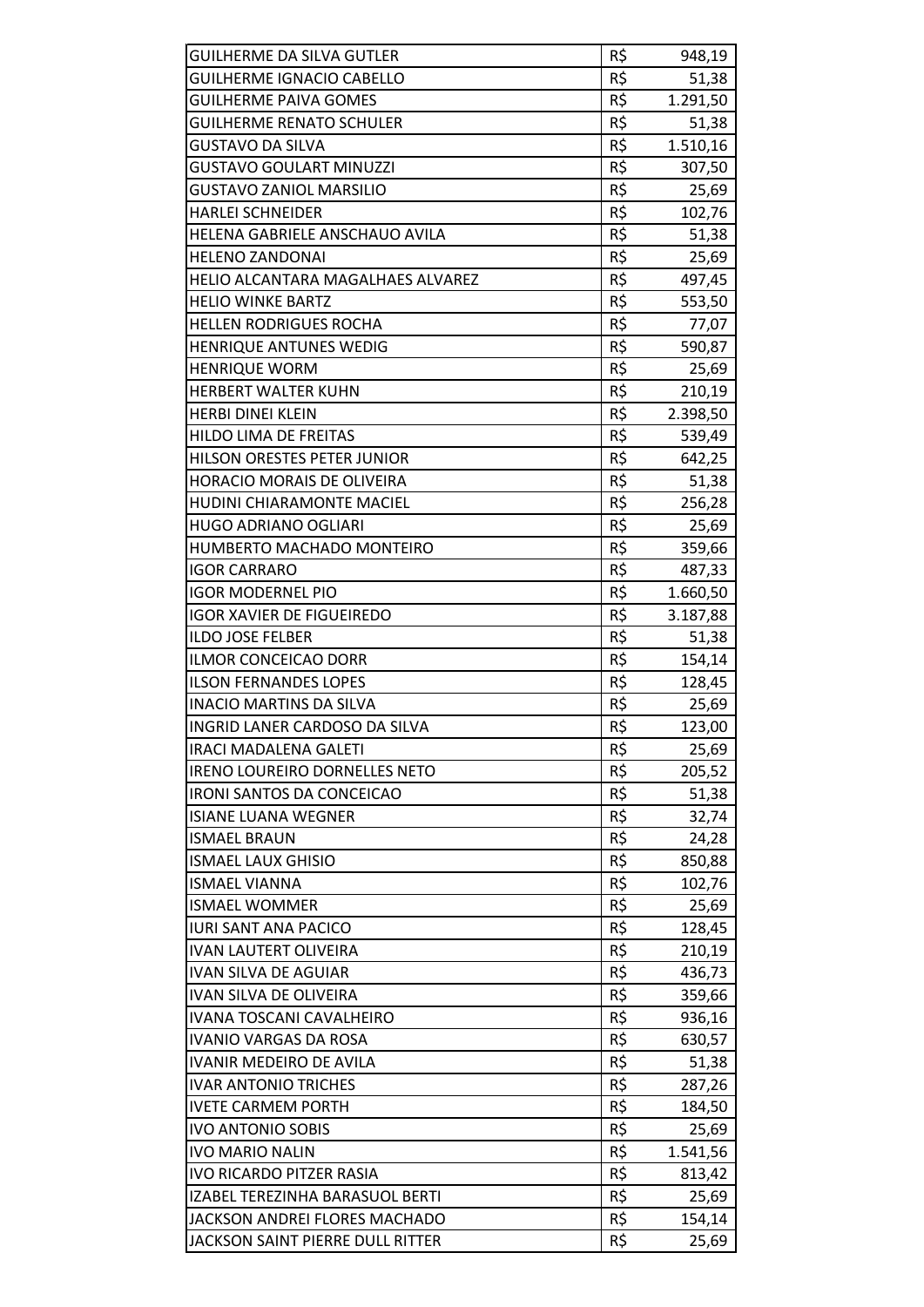| <b>JACO WILLE STAUDT</b>           | R\$ | 261,57   |
|------------------------------------|-----|----------|
| JACQUES LUCIANO DA SILVA ROSA      | R\$ | 25,69    |
| <b>JADIR AURI RHODEN</b>           | R\$ | 1.199,64 |
| JAIME DOS SANTOS GONCALVES         | R\$ | 507,57   |
| <b>JAIME NOSINI</b>                | R\$ | 630,57   |
| JAIR ALFREDO ANTONIO CARVALHO      | R\$ | 1.963,33 |
| <b>JAIR CORSETTI MACHADO</b>       | R\$ | 411,04   |
| <b>JAIR JABLONSKI</b>              | R\$ | 1.845,00 |
| <b>JAIR NUNES</b>                  | R\$ | 396,32   |
| <b>JAIR PEDRO DE AGUIAR</b>        | R\$ | 25,69    |
| <b>JAIRO SANTOS DA SILVA</b>       | R\$ | 1.599,00 |
| JANE ELISABET BAUNGARTNER          | R\$ | 25,69    |
| JANE MARIA DA ROSA DA SILVA        | R\$ | 4,23     |
| <b>JANICE NUNES TUPARAY</b>        | R\$ | 184,50   |
| <b>JAQUELINE PAGLIARINI</b>        | R\$ |          |
| <b>JAQUES DE FARIAS ULGUIM</b>     | R\$ | 184,50   |
|                                    |     | 333,19   |
| JARBAS ARY DE OLIVEIRA             | R\$ | 77,07    |
| <b>JARDEL LUCIANO FUHR</b>         | R\$ | 205,52   |
| JARDEL PIZZUTI GRIEBELER           | R\$ | 385,35   |
| <b>JAURO ROSA DO NASCIMENTO</b>    | R\$ | 51,38    |
| JAYME SIDNEY LEMOS JUNIOR          | R\$ | 27,10    |
| JEAN CARLO FERREIRA COLOMBO        | R\$ | 210,19   |
| JEAN MARCELO LEIVAS SELVEIRA       | R\$ | 1.537,50 |
| JEDERSON DOS SANTOS AGLIARDI       | R\$ | 51,38    |
| JEFERSON ELIAS KASPER              | R\$ | 364,33   |
| JEFERSON IRIBARREM DE OLIVEIRA     | R\$ | 128,45   |
| JEFERSON LUIS ENGEL                | R\$ | 77,07    |
| JEFERSON MENEZES PALACIOS          | R\$ | 430,50   |
| <b>JEFERSON SCHEIBLER</b>          | R\$ | 25,69    |
| <b>JEFERSON SILVEIRA</b>           | R\$ | 261,57   |
| JEFFERSON DALANHOL                 | R\$ | 102,76   |
| JERONIMO BOEIRA AMBOS              | R\$ | 48,56    |
| <b>JERRI ANTONIO TATSCH</b>        | R\$ | 620,45   |
| JERRI AURI ASSUMPCAO DA SILVA      | R\$ | 25,69    |
| <b>JERSON BARBOZA VINHAS</b>       | R\$ | 759,02   |
| JESIANE SILVA ARENCE DE SOUZA      | R\$ | 25,69    |
| <b>JESUS AFONSO GUTERRES NUNES</b> | R\$ | 102,76   |
| <b>JOANEI ANTONELLI</b>            | R\$ | 51,38    |
| <b>JOANES PEREIRA DUARTE</b>       | R\$ | 25,69    |
| JOAO ADELAR MALLMANN DE GODOI      | R\$ | 210,19   |
| JOAO ALBERTO MADEIRA DA SILVA      | R\$ | 504,24   |
| JOAO ALBERTO ROTH NEVES            | R\$ | 231,21   |
| JOAO ALFREDO SOARES DA SILVA       | R\$ | 51,38    |
| JOAO ANIR DE GODOY                 | R\$ | 1,41     |
| JOAO ANTONIO DEBON SILVA           | R\$ | 25,69    |
| <b>JOAO ANTONIO STEFFEN</b>        | R\$ | 1.845,00 |
| <b>JOAO AUGUSTO ESCHER</b>         | R\$ | 25,69    |
| JOAO BALBINO DIAS FILHO            | R\$ | 2.282,32 |
| JOAO BATISTA CORIM DA ROSA         | R\$ | 441,40   |
| JOAO BATISTA DE ALMEIDA            | R\$ | 601,22   |
| JOAO BATISTA FAGUNDES DE CARVALHO  | R\$ | 51,38    |
| JOAO BATISTA FERRARI               | R\$ | 25,69    |
| <b>JOAO BATISTA PEREIRA</b>        | R\$ | 179,83   |
| <b>JOAO CARLOS DE MATTOS</b>       | R\$ | 25,69    |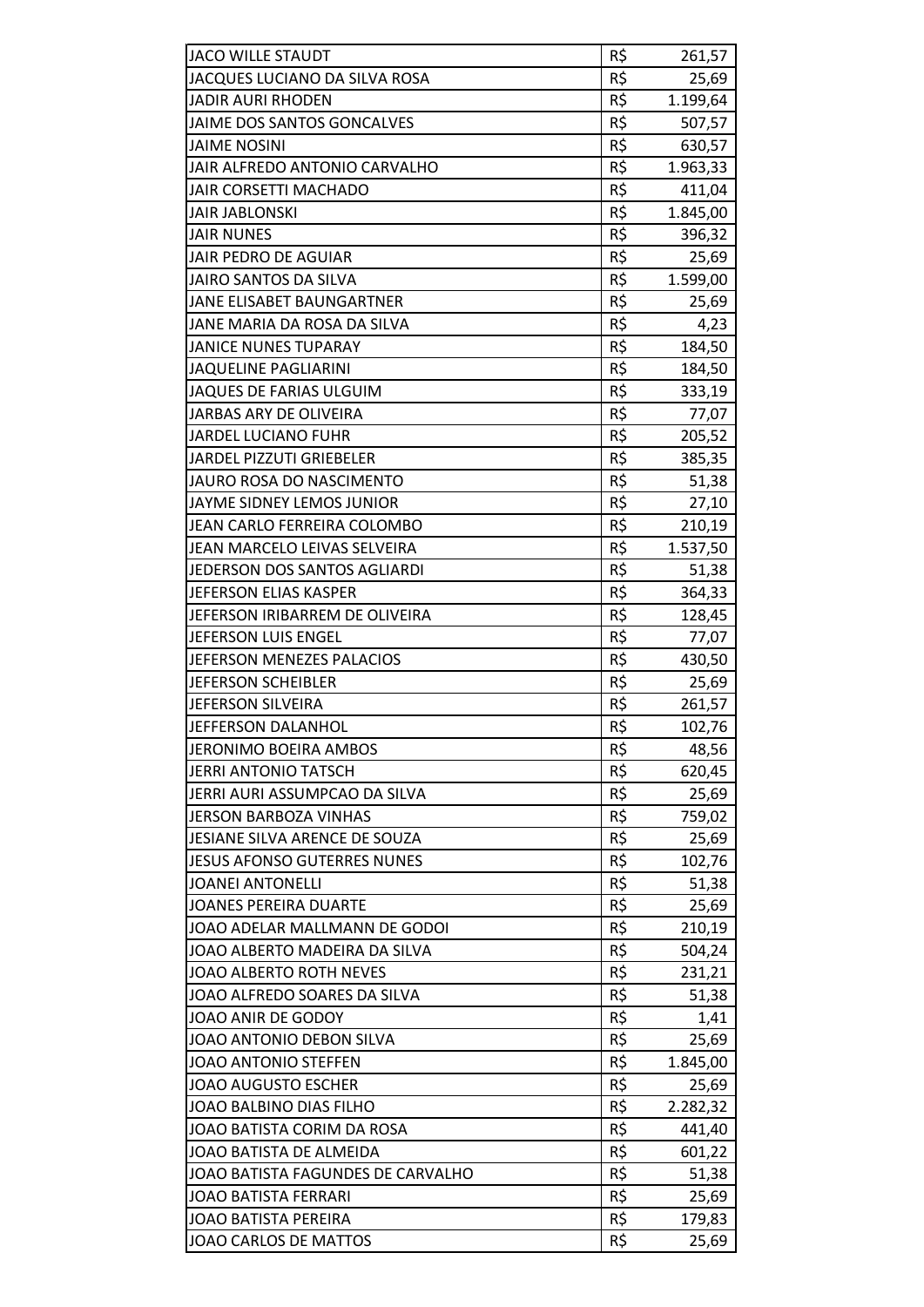| JOAO CARLOS EVARISTO RUSSI                  | R\$ | 204,45   |
|---------------------------------------------|-----|----------|
| <b>JOAO CARLOS FLORES</b>                   | R\$ | 738,00   |
| <b>JOAO CARLOS KONRAD JARDIM</b>            | R\$ | 25,69    |
| <b>JOAO CARLOS RODRIGUES</b>                | R\$ | 104,17   |
| JOAO CLARO BATISTA DA SILVA                 | R\$ | 77,07    |
| JOAO GILMAR PANTA FONTOURA                  | R\$ | 594,76   |
| <b>JOAO HENRIQUE THONES BORGES</b>          | R\$ | 492,00   |
| <b>JOAO INACIO BIEGER</b>                   | R\$ | 25,69    |
| JOAO LUIS DOS SANTOS MEDEIROS               | R\$ | 51,38    |
| JOAO LUIS NUNES DOS SANTOS                  | R\$ | 308,28   |
| JOAO PAULO HENEMANN DA SILVA                | R\$ | 25,69    |
| JOAO PEDRO TELES CARRICONDE                 | R\$ | 2.947,07 |
| <b>JOAO ROGERIO OLIVEIRA</b>                | R\$ | 282,59   |
| JOAO TELMO SILVA CAMPOS                     | R\$ | 25,69    |
| JOAO VARGAS DE SOUZA                        | R\$ | 25,69    |
| JOAO VIANEI POSSER DESCOVI                  | R\$ | 436,73   |
| JOAQUIM FREDERICO FERREIRA VALMARATH JUNIOR | R\$ | 51,38    |
| <b>JOAQUIM JOSE SCHUCK</b>                  | R\$ | 25,69    |
| JOAQUIM VILMAR DE LIMA                      | R\$ | 307,50   |
| <b>JOCELI GONCALVES GUTERRES</b>            | R\$ | 77,07    |
| JOCELI STAN DE OLIVEIRA                     | R\$ | 25,69    |
| JOEL CASAGRANDE DIAS                        | R\$ | 184,50   |
| JOEL DUARTE OLIVEIRA                        | R\$ | 102,76   |
| <b>JOEL FLORES BUENO</b>                    | R\$ | 102,76   |
| JOEL JUNG BONFIM                            | R\$ | 51,38    |
| JOEL LISSARRAGA DE FREITAS                  | R\$ | 179,83   |
| JOEL RICARDO HEMSING SCHUMACHER             | R\$ | 25,69    |
| <b>JOELSON PESCADOR</b>                     | R\$ | 25,69    |
| <b>JOLAIR ADAO AMARAL</b>                   | R\$ | 523,14   |
| <b>JONAS GUIMARAES NUNES</b>                | R\$ | 615,00   |
| JONATAS MEÃALA MACHADO                      | R\$ | 488,11   |
| JONATHAN DA SILVA BROSE                     | R\$ | 77,07    |
| JONATHAN PERES ABREU                        | R\$ | 51,38    |
| <b>JONY BONADIMAN</b>                       | R\$ | 25,69    |
| <b>JORCELI ARAUJO NOLASCO</b>               | R\$ | 533,26   |
| JORDAN OLIVEIRA DA SILVA                    | R\$ | 3.444,00 |
| JORGE ALBERTO ROQUE PINTO                   | R\$ | 25,69    |
| <b>JORGE ERINEU WENTZ</b>                   | R\$ | 615,00   |
| <b>JORGE FEISTLER</b>                       | R\$ | 25,69    |
| <b>JORGE GERALDO MARTINI</b>                | R\$ | 513,80   |
| JORGE HENRIQUE DA ROSA SILVA                | R\$ | 1.414,50 |
| JORGE HENRIQUE MOURA RIGO                   | R\$ | 25,69    |
| JORGE LOPES DE ALBUQUERQUE                  | R\$ | 25,69    |
| JORGE LUIZ BARROSO PIASSA                   | R\$ | 128,45   |
| JORGE LUIZ CAMARGO FIGUEIREDO               | R\$ | 179,83   |
| <b>JORGE LUIZ CAURIO CLATES</b>             | R\$ | 1.168,50 |
| <b>JORGE LUIZ LAUTHERT</b>                  | R\$ | 1.302,40 |
| <b>JORGE LUIZ STEFFEN</b>                   | R\$ | 77,07    |
| <b>JORGE OSIMAR BORGES</b>                  | R\$ | 25,69    |
| <b>JORGE VALMOR BENCKE</b>                  | R\$ | 1.107,00 |
| <b>JORGE VEIMAR NUNES</b>                   | R\$ | 359,66   |
| <b>JOSCELINO JOSE MIKULSKI</b>              | R\$ | 51,38    |
| JOSE AILTON DOS PASSOS                      | R\$ | 4,23     |
| JOSE AIRTON DOS SANTOS                      | R\$ | 2.398,50 |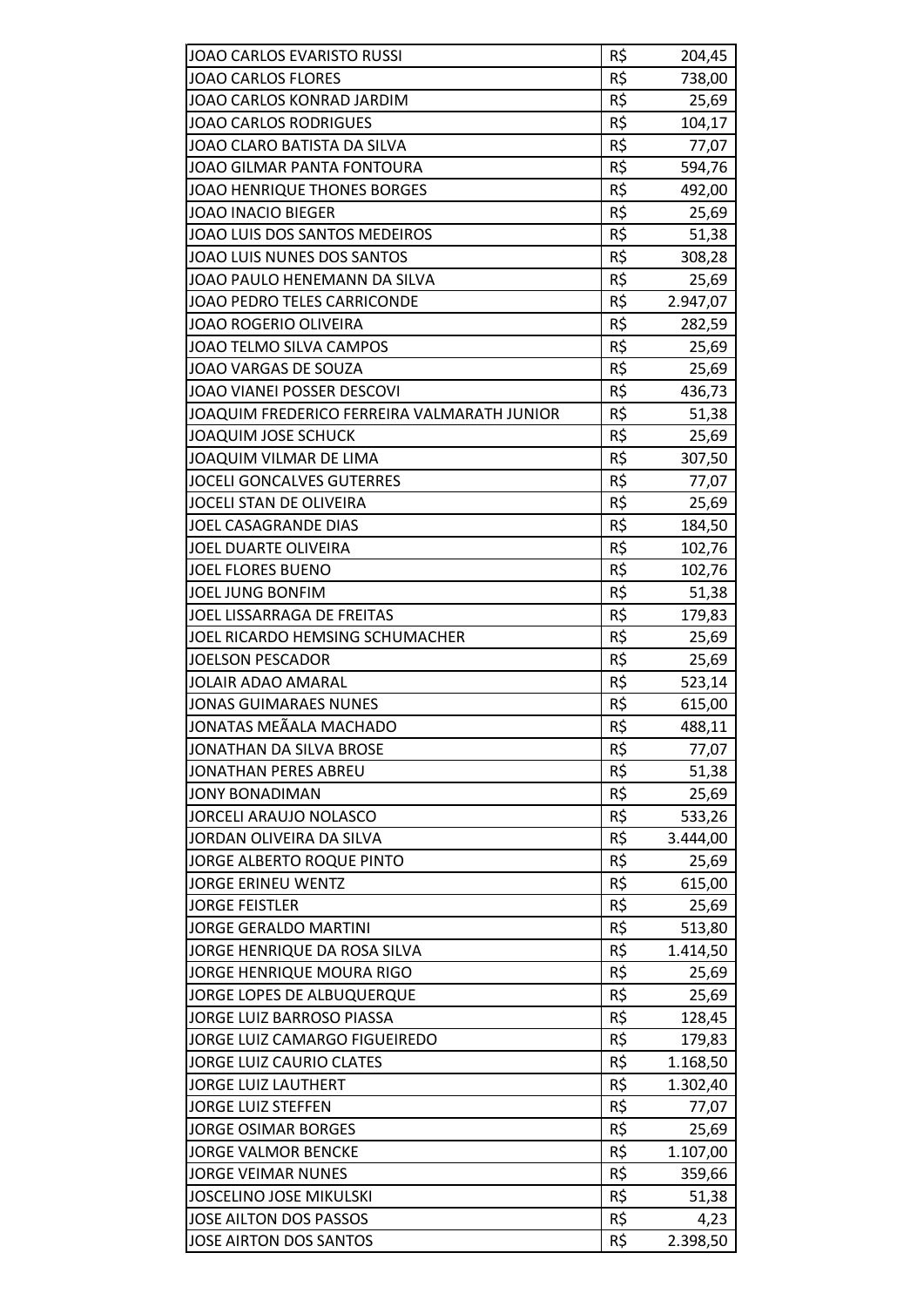| JOSE AIRTON PASETTO MARRAMON          | R\$ | 225,50   |
|---------------------------------------|-----|----------|
| JOSE ALDOIR DA LUZ COSTA              | R\$ | 401,52   |
| JOSE ALEXANDRE BERGHAN DE MOURA       | R\$ | 1.132,69 |
| JOSE ALMIR VEIGA MENEZES              | R\$ | 1.046,28 |
| <b>JOSE ANTONIO DAMBROS</b>           | R\$ | 307,50   |
| JOSE ANTONIO MARIN DE OLIVEIRA        | R\$ | 276,88   |
| JOSE ANTONIO SILVA CAMUNA             | R\$ | 25,69    |
| <b>JOSE AUGUSTO STEFINI</b>           | R\$ | 430,50   |
| JOSE CARLOS SANTOS DE BARCELLOS       | R\$ | 77,07    |
| <b>JOSE CASIMIRO CAETANO</b>          | R\$ | 25,69    |
| JOSE CELSO DE SOUZA                   | R\$ | 154,14   |
| <b>JOSE CERINEU BERGOLI</b>           | R\$ | 77,07    |
| JOSE CLAUDIO DE ARAUJO COVALESKY      | R\$ | 487,07   |
| JOSE CLAUDIO FEIJO DE LEMOS           | R\$ | 1.414,50 |
| JOSE CRISTIANO SANTOS DE PAULA        | R\$ | 984,00   |
| <b>JOSE DA CAMPO</b>                  | R\$ | 179,83   |
| <b>JOSE DE LORETO CHOAIRI</b>         | R\$ | 676,49   |
| <b>JOSE FERNANDO HERZER</b>           | R\$ | 676,49   |
| JOSE FRANCISCO SOUZA BUT              | R\$ | 174,38   |
| <b>JOSE HENRIQUE FRANCO DA CRUZ</b>   | R\$ | 861,00   |
| JOSE HORACIO SILVA DA SILVA           | R\$ | 51,38    |
| <b>JOSE IVAN DORNELLES MULER</b>      | R\$ | 102,76   |
| JOSE IZAIR N. DA SILVA                | R\$ | 25,69    |
| <b>JOSE JACOB MARMITT</b>             | R\$ | 25,69    |
| <b>JOSE JOAREZ REQUE</b>              | R\$ | 1.676,07 |
| JOSE LAURO DE FREITAS MATTOS          | R\$ | 34,15    |
| JOSE LEONEL DE FREITAS MATTOS         | R\$ | 34,15    |
| <b>JOSE LINDOMAR FERREIRA MACHADO</b> | R\$ | 51,38    |
| <b>JOSE LORENI CAPA BERTAZO</b>       | R\$ | 25,69    |
| JOSE LUIZ DE LIMA VIANNA              | R\$ | 661,71   |
| JOSE MARCANTONIO LOPES SILVA          | R\$ | 102,76   |
| JOSE MARCELO DA SILVA                 | R\$ | 47,94    |
| JOSE MARCOS DE OLIVEIRA COSTA         | R\$ | 25,69    |
| JOSE MATHEUS RIBEIRO DA SILVA         | R\$ | 25,69    |
| <b>JOSE NERI MIGUEL VIEIRA</b>        | R\$ | 205,52   |
| JOSE OLIMPIO PEREIRA MOURA            | R\$ | 51,38    |
| <b>JOSE ORTIZ MARQUES CARDOSO</b>     | R\$ | 25,69    |
| <b>JOSE PAULINO CENCI</b>             | R\$ | 676,49   |
| <b>JOSE RAUL BRAZ</b>                 | R\$ | 154,14   |
| <b>JOSE RICARDO LENCINA FEIJO</b>     | R\$ | 25,69    |
| JOSE RICARDO RODRIGUES DA SILVA       | R\$ | 755,36   |
| JOSE ROBERTO CEOLIN EPSTEIN           | R\$ | 753,57   |
| <b>JOSE SOCOLOSKI</b>                 | R\$ | 51,38    |
| JOSE VALDIR MACHADO DOS SANTOS        | R\$ | 25,69    |
| <b>JOSE VICENTE SPINELLI PINTO</b>    | R\$ | 738,00   |
| JOSELITO MACHADO DE OLIVEIRA          | R\$ | 25,69    |
| <b>JOSEMARA MARIA DOS SANTOS</b>      | R\$ | 162,60   |
| JOSIANE DORNELES JACOBSEN             | R\$ | 51,38    |
| <b>JUAREZ AQUILES WIERSBICKI</b>      | R\$ | 287,26   |
| <b>JUAREZ GONCALVES ROMAN</b>         | R\$ | 51,38    |
| <b>JUAREZ NARDON DE OLIVEIRA</b>      | R\$ | 481,88   |
| <b>JUAREZ PEREIRA FRANCILIO</b>       | R\$ | 2.091,00 |
| <b>JUAREZ RASQUINHA</b>               | R\$ | 25,69    |
| <b>JUCELITO MISSIO</b>                | R\$ | 2.337,00 |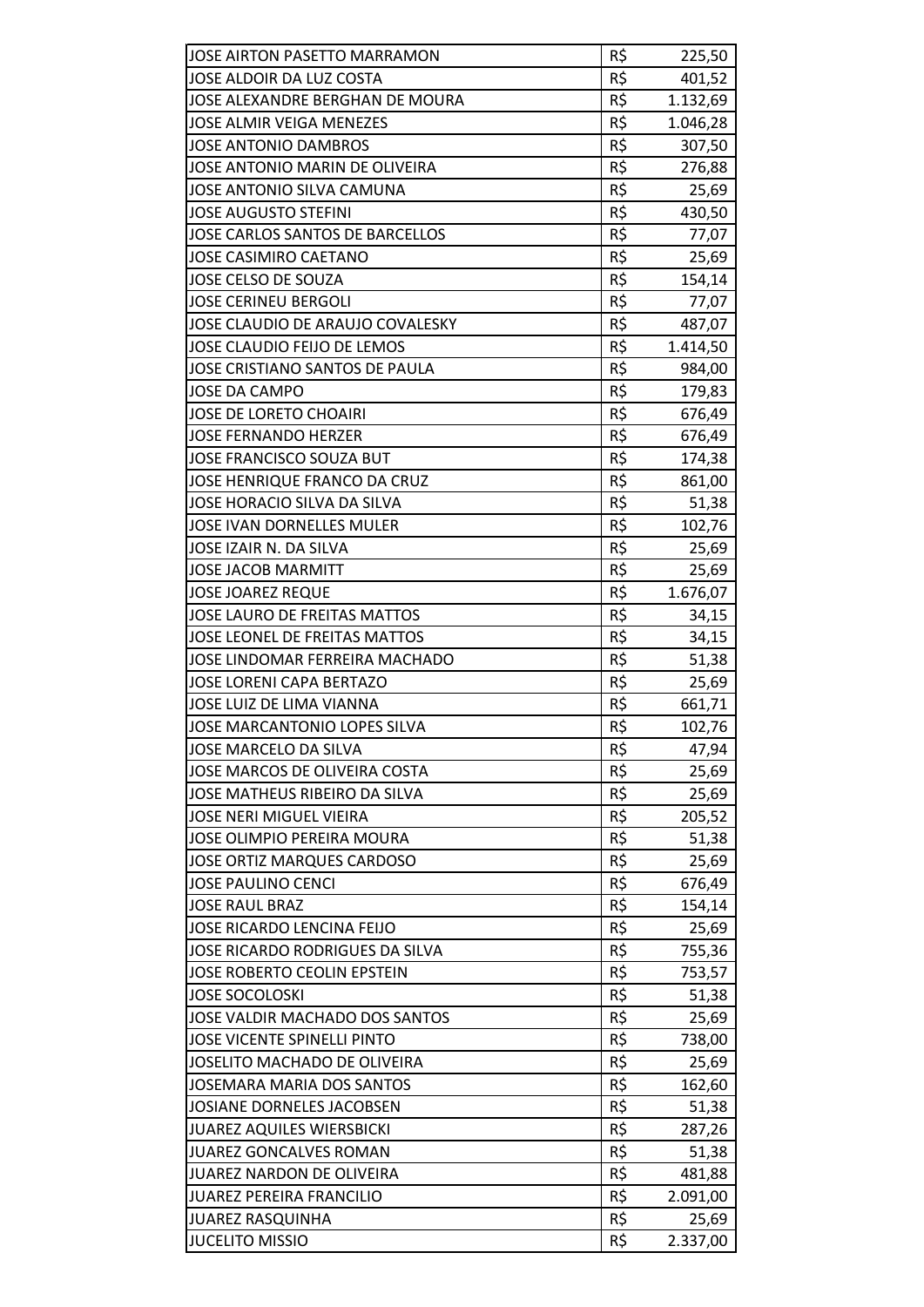| JUELMIR NUNES SARAIVA                       | R\$ | 179,83   |
|---------------------------------------------|-----|----------|
| <b>JULIANA ANTUNES DE FREITAS</b>           | R\$ | 25,69    |
| <b>JULIANA CONTE ZANOTELLI</b>              | R\$ | 102,76   |
| <b>JULIANA FELIPIN</b>                      | R\$ | 25,69    |
| <b>JULIANA TEMPASS HAFEMEISTER</b>          | R\$ | 25,69    |
| <b>JULIANO BRIAO TATSCH</b>                 | R\$ | 25,69    |
| <b>JULIANO CEZAR SIQUEIRA DO NASCIMENTO</b> | R\$ | 1.947,50 |
| <b>JULIANO DOS PASSOS</b>                   | R\$ | 388,65   |
| JULIANO DOS SANTOS TORRES                   | R\$ | 102,76   |
| <b>JULIANO GOULART</b>                      | R\$ | 25,69    |
| <b>JULIANO GRABSKI</b>                      | R\$ | 553,50   |
| JULIANO MAFRA LEDUR                         | R\$ | 51,38    |
| <b>JULIANO MOREIRA DOS SANTOS</b>           | R\$ | 2.644,50 |
| <b>JULIANO MULLING</b>                      | R\$ | 25,69    |
| <b>JULIANO SCALVI</b>                       | R\$ | 51,38    |
| JULIO CESAR DO ESPIRITO SANTO ROCHA         | R\$ | 128,45   |
| <b>JULIO CESAR MACEDO</b>                   | R\$ | 692,85   |
| <b>JURANDIR ROQUE SOZIN</b>                 | R\$ |          |
| <b>JUREMAR BAIRROS MACHADO</b>              | R\$ | 25,69    |
|                                             |     | 25,69    |
| <b>KARINE KOCHHANN RHODEN</b>               | R\$ | 154,14   |
| KARLA FRANCO MUNHOZ                         | R\$ | 307,50   |
| KARLA LEAL COZZA                            | R\$ | 184,50   |
| KARLA MARIA CYPRIANO PIEPER                 | R\$ | 25,69    |
| KELI SILVEIRA DA SILVA                      | R\$ | 410,26   |
| KELLY CRISTINA GONZALEZ SAFONS              | R\$ | 235,88   |
| <b>KEONE CASTANHO DAGANI</b>                | R\$ | 359,66   |
| LACI MARIANO MAIERON                        | R\$ | 51,38    |
| <b>LAERCIO ROCKENBACK</b>                   | R\$ | 25,69    |
| <b>LAERTE URNAU</b>                         | R\$ | 77,07    |
| <b>LAIR VICENTE KLEIN</b>                   | R\$ | 77,07    |
| <b>LAIRTON SILVESTRINI</b>                  | R\$ | 51,38    |
| <b>LASARO GELINGER</b>                      | R\$ | 25,69    |
| LAURI VALENTIN BARON                        | R\$ | 2.398,50 |
| LAURO DE FREITAS FLORES                     | R\$ | 77,07    |
| LAURO JOSE GENNARI                          | R\$ | 25,69    |
| LAURO RIBEIRO DA ROCHA                      | R\$ | 492,00   |
| LAZARO NEUMANN DE OLIVEIRA                  | R\$ | 77,07    |
| LEA PATRICIA PINHEIRO BASEI                 | R\$ | 25,69    |
| <b>LEANDRO ANDRE DE BARROS</b>              | R\$ | 25,69    |
| LEANDRO AUGUSTO DA SILVA                    | R\$ | 1,41     |
| LEANDRO AUGUSTO MUMBACH                     | R\$ | 25,69    |
| LEANDRO BIZOTTO PADILHA                     | R\$ | 462,42   |
| LEANDRO CAPITAO ROCA                        | R\$ | 102,76   |
| LEANDRO DA SILVA JANKEE                     | R\$ | 25,69    |
| LEANDRO DA SILVA ROCHA                      | R\$ | 282,59   |
| LEANDRO DA SILVA SANTOS                     | R\$ | 51,38    |
| <b>LEANDRO DOS SANTOS MENDES</b>            | R\$ | 102,76   |
| LEANDRO FIORENZA CANTERLE                   | R\$ | 25,69    |
| <b>LEANDRO JANGELL</b>                      | R\$ | 31,33    |
| <b>LEANDRO MINUSCOLI</b>                    | R\$ | 2.644,50 |
| LEANDRO MOREIRA EUFRAZIO                    | R\$ | 436,73   |
| <b>LEANDRO RODRIGUES DOYLE</b>              | R\$ | 1.107,00 |
| <b>LEANDRO SILVA MENEZES</b>                | R\$ | 3.003,38 |
| LEANDRO VALENTE NICOLAU                     | R\$ | 282,59   |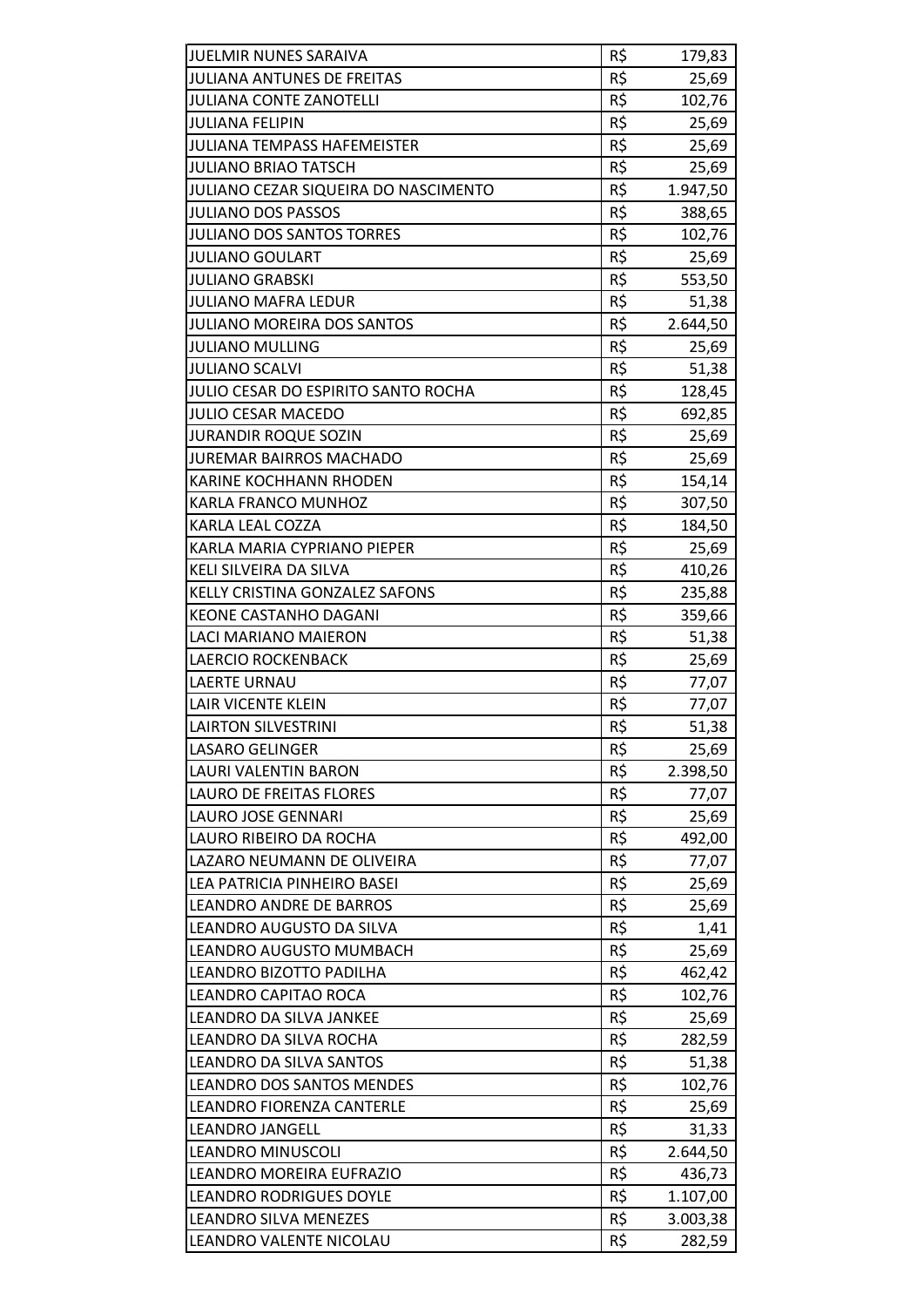| LEDA OLIVEIRA PEDROSO              | R\$             | 25,69    |
|------------------------------------|-----------------|----------|
| LEDOEL SILVA DA SILVA              | R\$             | 994,90   |
| LEIA DE MACEDO COSTA               | R\$             | 738,00   |
| LELIO DA SILVA COSTA               | $R\overline{S}$ | 25,69    |
| LEO AUGUSTO DA SILVA               | R\$             | 616,56   |
| <b>LEOMAR DA SILVA</b>             | R\$             | 77,07    |
| <b>LEONARA MISZEVSKI</b>           | R\$             | 51,38    |
| LEONARDO FERREIRA DE ALMEIDA       | R\$             | 51,38    |
| <b>LEONARDO GORGEN</b>             | R\$             | 205,52   |
| <b>LEONARDO JOSE PILZ</b>          | R\$             | 51,38    |
| LEONARDO JULIO MARTINS             | R\$             | 102,76   |
| LEONARDO SANTOS HUZALO             | R\$             | 411,04   |
| LEONARDO SILVA DE MARINS           | R\$             | 333,97   |
| LEONARDO SOZIN RUFINO              | R\$             | 256,90   |
| <b>LEONARDO STUMPF</b>             | R\$             | 2.091,00 |
| LEONCIO MACHADO DE OLIVEIRA        | R\$             | 2,82     |
| LEONEL JAIME LOPES                 | R\$             | 51,38    |
| LERIO RODRIGUES DA FONSECA         | R\$             | 1.168,50 |
| LETICIA DE FREITAS VELOSO          | R\$             | 375,83   |
| LETICIA LETTNIN ROLL               | R\$             | 184,50   |
| LETICIA LUCENA FOGACA              | R\$             | 25,69    |
| LETICIA PASTERNAK KRAMM            | R\$             | 25,69    |
| LIA DENISE DREHMER                 | R\$             | 1.968,00 |
| <b>LIANE SOARES CABRAL</b>         | R\$             | 51,38    |
| LIBORIO HALMENSCHLAGER             | R\$             | 984,00   |
| <b>LIDIANE RADTKE</b>              | R\$             | 51,38    |
| LILIANE DA SILVA                   | R\$             | 102,76   |
| LINDOMAR OTACILIO DOS SANTOS       | R\$             | 77,07    |
| LINOMAR ZANON FIGUEIRO             | R\$             | 51,38    |
| LISANDRO DOS SANTOS TOGNI          | R\$             | 502,90   |
| LISIANE VIDAL LIMA                 | R\$             | 184,50   |
| LITANIA CONSOLADORA MIOTTO         | R\$             | 51,38    |
| LIZIANE SOARES DOS SANTOS          | R\$             | 401,52   |
| LOICI MARIA CAMERA DE MELLO        | R\$             | 225,50   |
| LOIVO DA SILVA GONCALVES           | R\$             | 235,88   |
| <b>LORENCO DE NARDI</b>            | R\$             | 430,50   |
| LOUISE DA ROSA CARDOSO             | R\$             | 25,69    |
| LUANA CLARISSA DE PAULA BATISTA    | R\$             | 51,38    |
| LUCAS ALBERTO SCHLESTEIN           | R\$             | 51,38    |
| LUCAS FRANCISCO FEISTEL BALDISSERA | R\$             | 51,38    |
| LUCAS MARCHI DA MOTTA              | R\$             | 210,19   |
| LUCAS VARGAS LEAES                 | R\$             | 25,69    |
| LUCELI GONCALVES VARGAS            | R\$             | 25,69    |
| LUCENIA MARIA KIST                 | R\$             | 25,69    |
| LUCIANA MENDES MACHADO             | R\$             | 25,69    |
| LUCIANA VASCONCELLOS E SOUZA       | R\$             | 184,50   |
| LUCIANA WAGNER                     | R\$             | 51,38    |
| LUCIANE MUTCHAL FONTELA            | R\$             | 25,69    |
| LUCIANO DA SILVA                   | R\$             | 25,69    |
| LUCIANO DE OLIVEIRA                | R\$             | 25,69    |
| LUCIANO DOTTE                      | R\$             | 102,76   |
| <b>LUCIANO ELI MARTIN</b>          | R\$             | 902,36   |
| <b>LUCIANO NYSTROM</b>             | R\$             | 25,69    |
| LUCIANO PONCIANO VITT              | R\$             | 282,59   |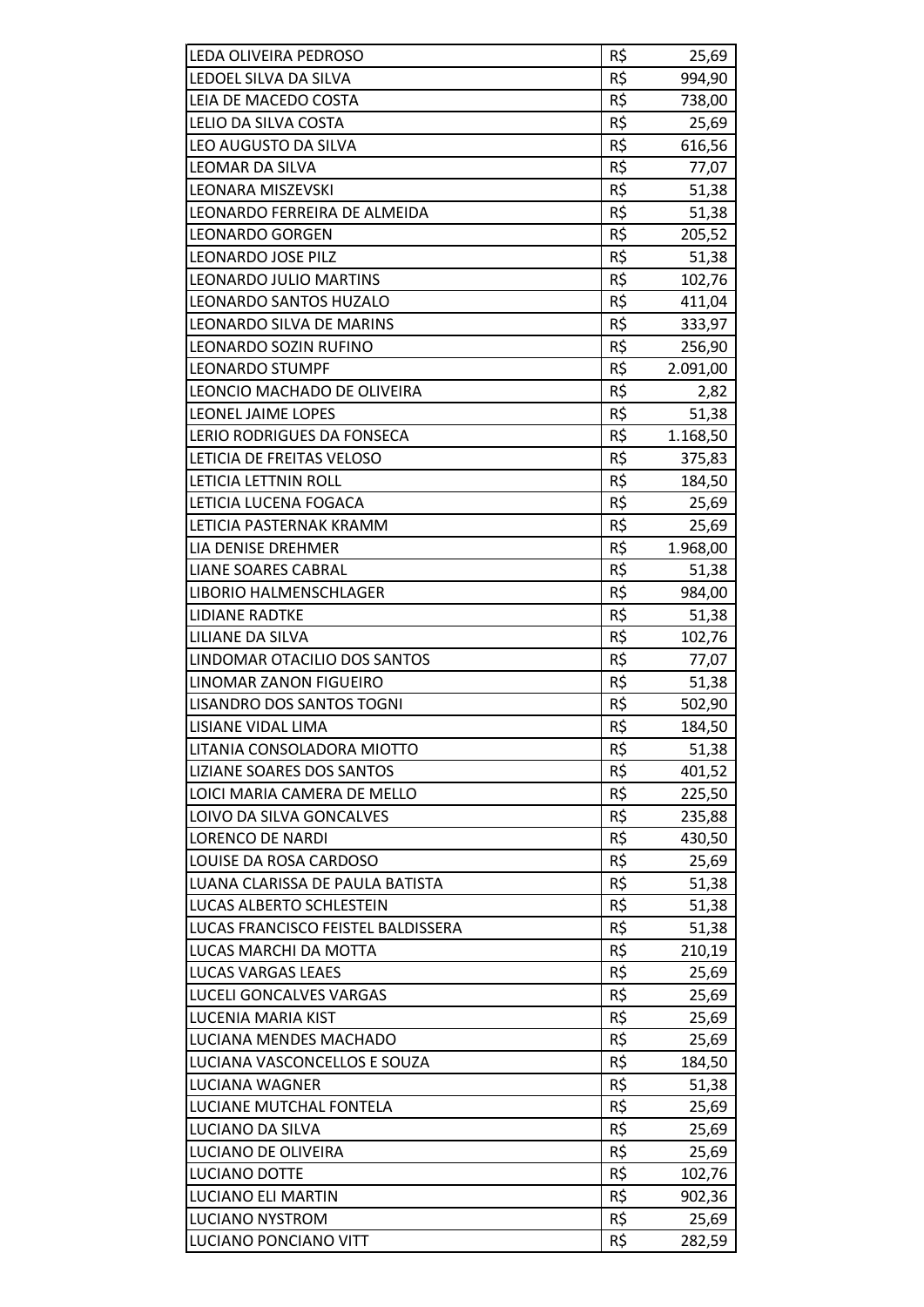| LUCIANO RODRIGUES CARVALHO               | R\$ | 154,14   |
|------------------------------------------|-----|----------|
| LUCIANO VINICUS DALBERTO                 | R\$ | 605,14   |
| <b>LUCIDIO NERI CORREA</b>               | R\$ | 51,38    |
| <b>LUCIO AGNES</b>                       | R\$ | 25,69    |
| LUCIO SERGIO MESQUITA CAMPBELL           | R\$ | 375,83   |
| LUIS ANDRE DE ALMEIDA MACIEL             | R\$ | 25,69    |
| <b>LUIS ANTONIO NUNES</b>                | R\$ | 1,41     |
| LUIS CARLOS VIEIRA DA SILVA              | R\$ | 225,50   |
| LUIS CESAR RAMBOR DA SILVA               | R\$ | 25,69    |
| <b>LUIS DANIEL BRITES</b>                | R\$ | 1.845,00 |
| <b>LUIS EDUARDO MENDES</b>               | R\$ | 431,02   |
| LUIS ERASMO DE FREITAS CAMPOS            | R\$ | 184,50   |
| LUIS FELIPE ALVES DOS SANTOS             | R\$ | 1.168,50 |
| LUIS FELIPE FALLAVENA DA ROSA            | R\$ | 25,69    |
| LUIS FERNANDO CLARO LONGARAY             | R\$ | 154,14   |
| <b>LUIS FERNANDO GOELZER</b>             | R\$ | 184,50   |
| LUIS FERNANDO PRUCIANO                   | R\$ | 77,07    |
| LUIS FERNANDO TRINDADE GOULART           | R\$ | 77,07    |
| LUIS JERONIMO DORNELLES DA CUNHA         | R\$ | 2.583,00 |
| <b>LUIS MATHEUS FERREIRA</b>             | R\$ | 394,69   |
| LUIZ ANTONIO SOUZA GONCALVES             | R\$ | 51,38    |
| LUIZ CARLOS CRUZ DE MELO SERENO          | R\$ | 154,14   |
| LUIZ CARLOS DE JESUS KNIERIN PIRES       | R\$ | 102,76   |
| LUIZ CARLOS KLUSENER FILHO               | R\$ | 25,69    |
| <b>LUIZ CARLOS MENDES</b>                | R\$ | 128,45   |
| LUIZ CARLOS SALVADOR CUNHA JUNIOR        | R\$ | 3.590,54 |
| <b>LUIZ CARLOS SCHNEIDER</b>             | R\$ | 333,97   |
| LUIZ CARLOS SEVAGE BITENCURT             | R\$ | 308,28   |
| <b>LUIZ CESAR PEDRO</b>                  | R\$ | 2.275,50 |
| <b>LUIZ ERNESTO FERRARETTO</b>           | R\$ | 513,80   |
| LUIZ FERNANDO FIGUEIREDO DORNELES JUNIOR | R\$ | 312,95   |
| LUIZ GUSTAVO MEDEIROS RICALDE            | R\$ | 1.414,50 |
| LUIZ MANTELLI                            | R\$ | 128,45   |
| LUIZ ROBERTO CARDOSO BONATTO             | R\$ | 21,15    |
| <b>LUKAS HAACK</b>                       | R\$ | 25,69    |
| LUTIER RODRIGO CARDOSO                   | R\$ | 51,38    |
| <b>MAGALE HOFFMANN</b>                   | R\$ | 28,51    |
| <b>MAGLIANE FIN MARTINI</b>              | R\$ | 95,09    |
| <b>MAICON BATISTA HESSEL</b>             | R\$ | 7,05     |
| <b>MAIR ROQUE BARASUOL</b>               | R\$ | 25,69    |
| MANOEL PADAO PALMEIRA                    | R\$ | 77,07    |
| <b>MARA REGINA CONTE</b>                 | R\$ | 77,07    |
| <b>MARA REGINA WEBER</b>                 | R\$ | 51,38    |
| MARCEL DOS SANTOS VILANTE                | R\$ | 25,69    |
| <b>MARCELI CALONEGO</b>                  | R\$ | 25,69    |
| MARCELINO BLACENE SELLA                  | R\$ | 25,69    |
| <b>MARCELINO JEK</b>                     | R\$ | 51,38    |
| MARCELINO JOSE HOSS BECKER               | R\$ | 128,45   |
| <b>MARCELO DOYLE BENITES</b>             | R\$ | 1.394,00 |
| <b>MARCELO FERREIRA</b>                  | R\$ | 210,19   |
| MARCELO GOMES SCHMACHTENBERG             | R\$ | 463,83   |
| MARCELO HASSEN DA SILVA                  | R\$ | 25,69    |
| MARCELO LUDWIG                           | R\$ | 411,04   |
| MARCELO NUNES DA SILVA                   | R\$ | 25,69    |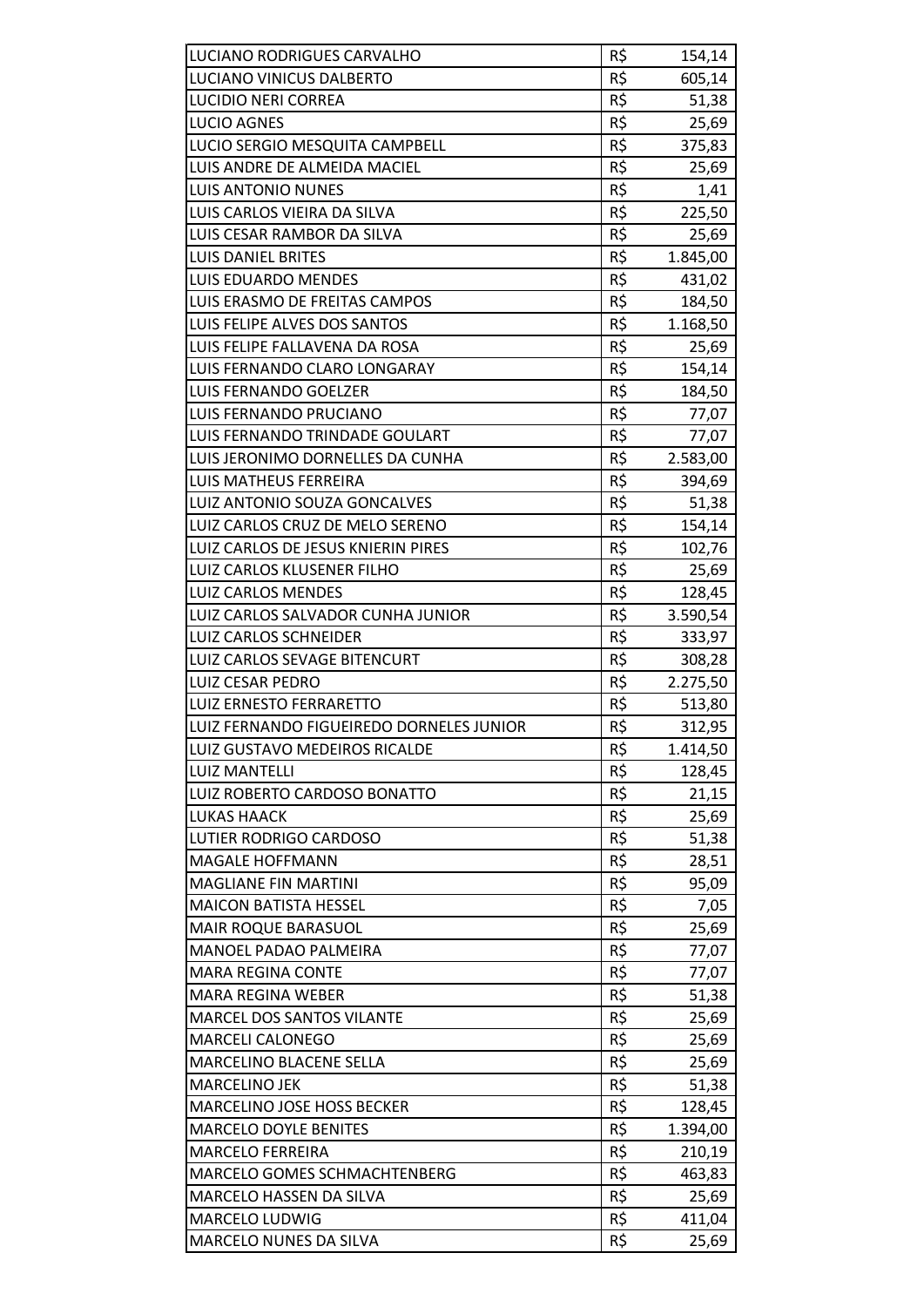| <b>MARCELO PEREIRA KRAUSPENHAR</b>         | R\$             | 5,64     |
|--------------------------------------------|-----------------|----------|
| <b>MARCELO PINTO KLINGER</b>               | R\$             | 225,50   |
| <b>MARCELO RAMALHO DE JESUS</b>            | R\$             | 308,28   |
| MARCELO SANTOS DA ROCHA                    | R\$             | 1.086,50 |
| <b>MARCELO SANTOS FIORIN</b>               | R\$             | 861,00   |
| <b>MARCELO SCHWEIGHOFER</b>                | R\$             | 51,38    |
| MARCELO VACCARIN GASPAROTTO                | R\$             | 179,83   |
| <b>MARCIA BERGENTHAL SCHOMMER</b>          | R\$             | 25,69    |
| <b>MARCIA BIRCK GARCIA BURIGO</b>          | $R\overline{S}$ | 25,69    |
| MARCIA LIMA DA SILVA                       | R\$             | 29,92    |
| <b>MARCIANO ESTEVES</b>                    | R\$             | 77,07    |
| MARCIENA FERREIRA DA SILVA                 | R\$             | 102,76   |
| <b>MARCIO ALAOR CASAGRANDE FRANCO</b>      | R\$             | 1.537,50 |
| MARCIO AZEVEDO DAS NEVES                   | R\$             | 128,45   |
| <b>MARCIO BATISTA TAVARES CONTTI</b>       | R\$             | 51,38    |
| <b>MARCIO DE AVILA SILVEIRA</b>            | R\$             | 77,07    |
| <b>MARCIO DOMINGUES AIRES</b>              | R\$             | 2.398,50 |
| <b>MARCIO FERREIRA TAVARES</b>             | R\$             | 128,45   |
| <b>MARCIO LANGWIELER MOTTA</b>             | R\$             | 25,69    |
| MARCIO LEANDRO CORREA FERREIRA             | R\$             | 25,69    |
| <b>MARCIO MENDES DOS SANTOS</b>            | R\$             | 77,07    |
| <b>MARCIO MIREK</b>                        | R\$             | 1.701,76 |
| <b>MARCIO RICARDO DE OLIVEIRA</b>          | R\$             | 539,49   |
| MARCIO ROBERTO MADRI MACHADO               | R\$             | 51,38    |
| <b>MARCIO ROGERIO NEUGEBAUER</b>           | R\$             | 565,18   |
| <b>MARCIO RONILDO BORGES MOREIRA</b>       | R\$             | 225,50   |
| MARCIO SOUZA DE OLIVEIRA                   | R\$             | 205,52   |
| <b>MARCIO VUADEN</b>                       | R\$             | 7,05     |
| MARCO ANTONIO DA SILVA FLORENCIO           | R\$             | 2.870,00 |
| MARCO ANTONIO DE OLIVEIRA                  | R\$             | 25,69    |
| MARCO ANTONIO OLIVEIRA DA SILVA            | R\$             | 615,00   |
| MARCO ANTONIO VAZ DOS SANTOS               | R\$             | 385,35   |
| <b>MARCOLINO HOFFMANN</b>                  | R\$             | 984,00   |
| MARCOS ALEXANDRE LIMA DA SILVA             | R\$             | 1.107,00 |
| MARCOS ALFREDO LEITE SIQUEIRA              | R\$             | 51,38    |
| <b>MARCOS ANTONIO ALVES PACHECO</b>        | R\$             | 51,38    |
| MARCOS ANTONIO DA ROCHA ROSA               | R\$             | 77,07    |
| <b>MARCOS ANTONIO JULIANOTTI</b>           | R\$             | 51,38    |
| <b>MARCOS EDUARDO MORASKI</b>              | R\$             | 23,97    |
| <b>MARCOS ODAIR WYZYKOWSKI</b>             | R\$             | 51,38    |
| <b>MARCOS RICARDO MADER DA COSTA</b>       | R\$             | 1.588,88 |
| <b>MARCOS VINICIUS RODRIGUES SIFUENTES</b> | R\$             | 436,73   |
| MARCOS VINICIUS STOFFELS CLAUDINO          | R\$             | 25,69    |
| <b>MARCUS SILVA DE MATOS</b>               | R\$             | 25,69    |
| <b>MARCUS VINICIUS SIEBURGER COSTA</b>     | R\$             | 25,69    |
| <b>MARFIZA INACIO GARCIA</b>               | R\$             | 123,00   |
| MARGARETE REGINA FONTOURA                  | R\$             | 25,69    |
| <b>MARIELI DAKAN</b>                       | R\$             | 184,50   |
| MARILENE DE FATIMA SOUZA OLIVEIRA          | R\$             | 51,38    |
| MARILENE MACHADO CUNHA                     | R\$             | 25,69    |
| MARILI SALETE DONGISKI                     | R\$             | 184,50   |
| MARILU ARAUJO DA SILVA                     | R\$             | 3.505,50 |
| MARINA RENNER DE SOUZA SANTOS              | R\$             | 123,00   |
| <b>MARINO PIRES IBALDO</b>                 | R\$             | 420,38   |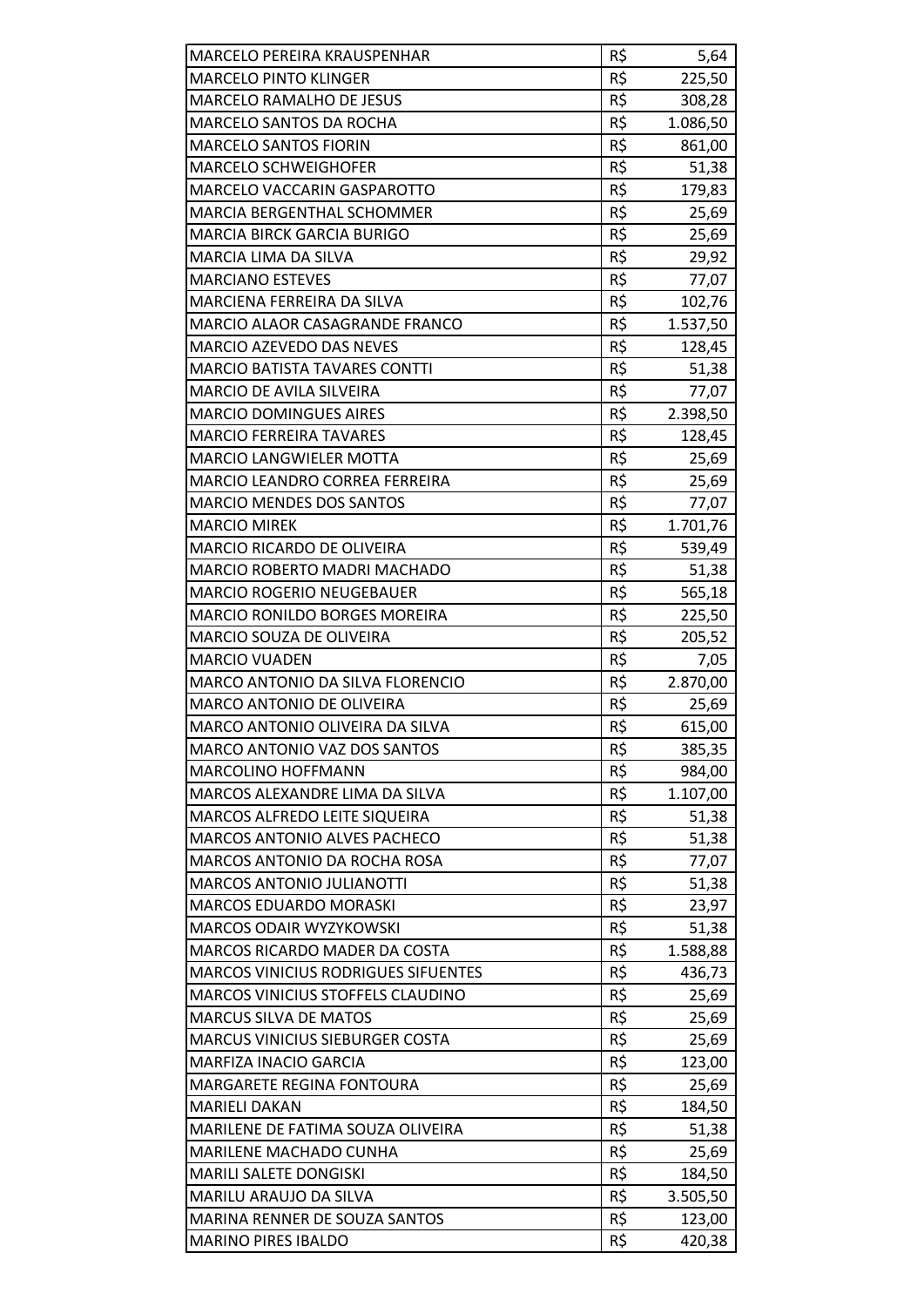| MARIO ADILON BORGES VIANA                                      | R\$        | 385,35   |
|----------------------------------------------------------------|------------|----------|
| <b>MARIO ADRIANO RODRIGUES DAS TREVAS</b>                      | R\$        | 25,69    |
| MARIO AUGUSTO CHIMENDES LIMA                                   | R\$        | 25,69    |
| MARIO AUGUSTO DE LIMA E SILVA                                  | R\$        | 102,76   |
| <b>MARIO BAZANELLA</b>                                         | R\$        | 25,69    |
| MARIO CESAR DE FRANCESCHI PACHECO                              | R\$        | 25,69    |
| <b>MARIO CEZAR JARDIM JACQUES</b>                              | R\$        | 307,50   |
| MARIO FERNANDO SCHMIDT DA SILVA                                | R\$        | 25,69    |
| MARIO IVAN DA COSTA ROCHA                                      | R\$        | 2.091,00 |
| <b>MARIO JOSE LILGE</b>                                        | R\$        | 121,40   |
| MARIO RENAN BUONOCORE DO PRADO                                 | R\$        | 420,38   |
| MARIO ROBERTO DA SILVA MARIN                                   | R\$        | 451,00   |
| MARIZA XAVIER BENCHIMOL                                        | R\$        | 676,49   |
| MARLENE DE OLIVEIRA BREMM                                      | R\$        | 25,69    |
| <b>MARLENE SZAST</b>                                           | R\$        | 77,07    |
| <b>MARLI SILVA PETTERINE</b>                                   | R\$        | 25,69    |
| MARLI TERESINHA SILVA DA SILVA                                 | R\$        | 184,50   |
| <b>MARLISE BARCELOS RODRIGUES</b>                              | R\$        | 375,83   |
| MARLISE TERESINHA RIVA SCHUH                                   | R\$        | 25,69    |
| <b>MARLON DA COSTA</b>                                         | R\$        | 488,11   |
| <b>MARLON GORSKI PACHECO</b>                                   | R\$        |          |
| <b>MARLON RICARDO MARCHESAN</b>                                | R\$        | 308,28   |
| <b>MARTINHO DE TONI</b>                                        | R\$        | 948,19   |
| MASSIANI LOZEKAN DURGANTE                                      | R\$        | 77,07    |
|                                                                |            | 394,69   |
| <b>MATEUS COPROSKI MARQUES</b><br>MATEUS DOS SANTOS GIACOMELLI | R\$        | 51,38    |
|                                                                | R\$        | 154,14   |
| <b>MATEUS NUNES NOGUEIRA</b><br><b>MATHEUS PERIN HEFLER</b>    | R\$        | 25,69    |
|                                                                | R\$        | 1.435,26 |
| <b>MATHIAS AUGUSTO RAUBER</b><br><b>MAURICIO DOS SANTOS</b>    | R\$        | 154,14   |
| <b>MAURICIO KIPPER DA SILVA</b>                                | R\$<br>R\$ | 102,76   |
|                                                                |            | 25,69    |
| MAURICIO OLIVEIRA DE SOUSA                                     | R\$        | 526,16   |
| MAURICIO VANTI CARVALHO                                        | R\$        | 308,28   |
| <b>MAURICIO WOLF RODRIGUES</b>                                 | R\$        | 128,45   |
| <b>MAURO AUGUSTO ALMEIDA CABRAL</b>                            | R\$        | 642,25   |
| MAURO DA SILVA DE CASTRO                                       | R\$        | 375,83   |
| <b>MAURO DA SILVA SANTOS</b>                                   | R\$        | 102,76   |
| <b>MAURO DAIR KAISER</b>                                       | R\$        | 25,69    |
| MAURO ROBERTO DE MORAES ADOLFO                                 | R\$        | 251,19   |
| <b>MAURO SERGIO MACALAI</b>                                    | R\$        | 2.214,00 |
| <b>MAX FREDERICO GRAEBIN</b>                                   | R\$        | 1.932,19 |
| <b>MAXIMILIANO ALVES DE MORAES</b>                             | R\$        | 645,88   |
| MAXIMILIANO DA SILVA                                           | R\$        | 25,69    |
| MERCIA MARLIZE ZIMMERMANN FEISTEL                              | R\$        | 601,33   |
| <b>MERCIA MOMBACH NYSTROM</b>                                  | R\$        | 179,83   |
| MICAEL TOME                                                    | R\$        | 565,18   |
| MICHAEL DA SILVA BIESKI                                        | R\$        | 25,69    |
| MIGUEL ANGELO BRAYER MARTINS                                   | R\$        | 456,19   |
| MIGUEL LUGOCH                                                  | R\$        | 51,38    |
| <b>MIGUEL MORAIS NUNES</b>                                     | R\$        | 702,18   |
| MIGUEL PEDRO CRUZ DOS SANTOS                                   | R\$        | 25,69    |
| MILER DE SOUZA BARRAGANA                                       | R\$        | 579,45   |
| <b>MILTON AFONSO RAUBER</b>                                    | R\$        | 51,38    |
| <b>MILTON DO NASCIMENTO ANTES</b>                              | R\$        | 420,38   |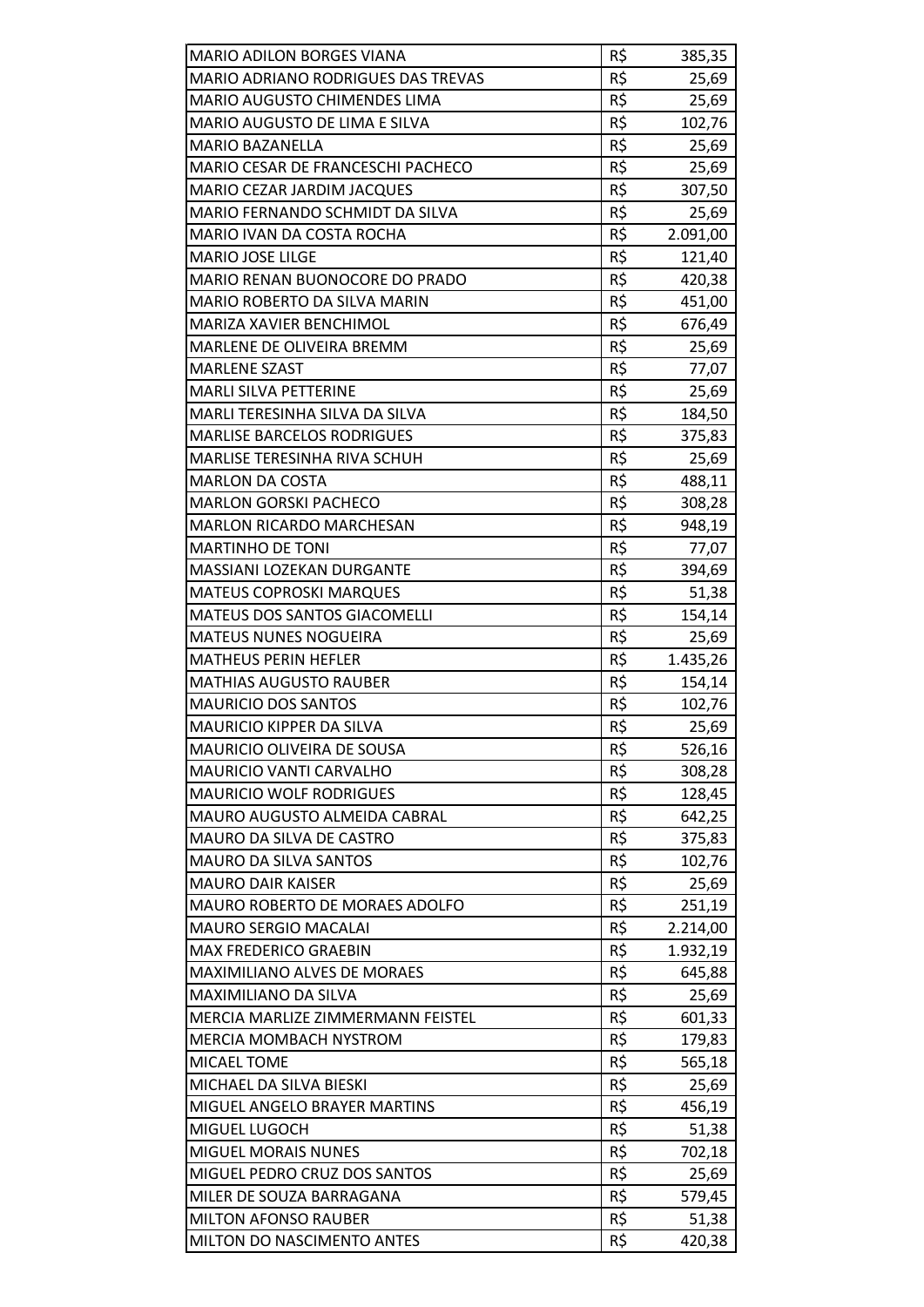| <b>MILTON FREITAS SANTOS</b>        | R\$ | 1.291,50 |
|-------------------------------------|-----|----------|
| <b>MILTON GAMBINI PIRES</b>         | R\$ | 1.059,16 |
| MILTON HENRIQUE DO AMARAL LESO      | R\$ | 553,50   |
| <b>MILTON LUIZ SATLER</b>           | R\$ | 77,07    |
| MILTON MORAES MACHADO               | R\$ | 51,38    |
| MILTON RODRIGO DE OLIVEIRA          | R\$ | 411,04   |
| <b>MILTON ROGERIO RAMOS</b>         | R\$ | 25,69    |
| MIRELI VAZ TREICHA                  | R\$ | 369,00   |
| MIRIAM DA COSTA CRUZ                | R\$ | 565,18   |
| MISAEL RIBEIRO VEIGA                | R\$ | 67,68    |
| <b>MOACIR ROBSON KARKOW</b>         | R\$ | 738,00   |
| MOACIR SILVA DA SILVA               | R\$ | 25,69    |
| <b>MOISES ANTONIO BENVEGNU</b>      | R\$ | 25,69    |
| MOISES FANTINELI CALEGARI           | R\$ | 51,38    |
| <b>MOISES LUIS BARBIERI</b>         | R\$ | 25,69    |
| MONICA CRISTINA PASTERCHAK          | R\$ | 25,69    |
| <b>NABOR LUIZ DAPPER</b>            | R\$ | 1.845,00 |
| <b>NADIA BERTELLI VELHO</b>         | R\$ | 184,50   |
| <b>NADINE VERGARA SCHORR</b>        | R\$ | 495,16   |
| NADIR ALBINO BECKER KONRATH         | R\$ | 25,69    |
| NAIARA DOS SANTOS SILVA             | R\$ | 359,66   |
| NAIR IANECZEK TUCHTENHAGEN          | R\$ | 25,69    |
| <b>NAIRTON JOAO PIOTROVSKI</b>      | R\$ | 553,50   |
| <b>NANCY RAZIA MACHADO</b>          | R\$ | 25,69    |
| <b>NARA SAAR CHAGAS</b>             | R\$ | 777,35   |
| <b>NEI KLUSENER GARCIA</b>          | R\$ | 287,26   |
| NEILMO MOREIRA DE MENDONCA          | R\$ | 102,76   |
| <b>NELSON ANTONIO ARNHOLD</b>       | R\$ | 205,52   |
| <b>NELSON CARVALHO</b>              | R\$ | 488,11   |
| <b>NELSON JACO BONIATTI</b>         | R\$ | 51,38    |
| <b>NELSON NEI PIRES</b>             | R\$ | 1.353,00 |
| <b>NELSON PAULO GERHARD</b>         | R\$ | 1.920,16 |
| <b>NELSON RODRIGUES DE OLIVEIRA</b> | R\$ | 25,69    |
| <b>NEORILDO JOSE DASSI</b>          | R\$ | 210,19   |
| NERCIO ERVANDIR ALVES DE OLIVEIRA   | R\$ | 205,52   |
| NERI IVANDO SCORTEGAGNA             | R\$ | 770,52   |
| NEWTON JOSE ROSSO TREVISAN          | R\$ | 261,57   |
| <b>NEWTON ROQUE RABELLO GLORIA</b>  | R\$ | 129,86   |
| NILO ELIO STRASSBURGER FILHO        | R\$ | 4,23     |
| <b>NILSON LUIZ HEFLER</b>           | R\$ | 702,18   |
| NIVALDO SOUZA MORAIS                | R\$ | 743,45   |
| <b>NOEL DA SILVA SANTOS</b>         | R\$ | 2.870,00 |
| OCIMAR FICAGNA                      | R\$ | 77,07    |
| <b>ODAIR FIORENTIN</b>              | R\$ | 385,35   |
| <b>ODECIO IRIO HAUPT</b>            | R\$ | 54,20    |
| ODIR ALVES DA SILVA                 | R\$ | 2.644,50 |
| OLAVO MESSINA DE LIMA               | R\$ | 892,14   |
| OLIVO DE VARGAS SIMOES              | R\$ | 256,90   |
| ONEIDE LUIS DE ALMEIDA              | R\$ | 3.696,82 |
| ONILDO ALENCAR DE MORAES            | R\$ | 2.952,00 |
| <b>ORION FLORES PASSINI</b>         | R\$ | 102,76   |
| ORIONTE TADEU PEREIRA               | R\$ | 25,69    |
| <b>OSLEN MELCHIOR CHAVES</b>        | R\$ | 205,52   |
| OSMAR DE JESUS BUENO DE BAIRROS     | R\$ | 25,69    |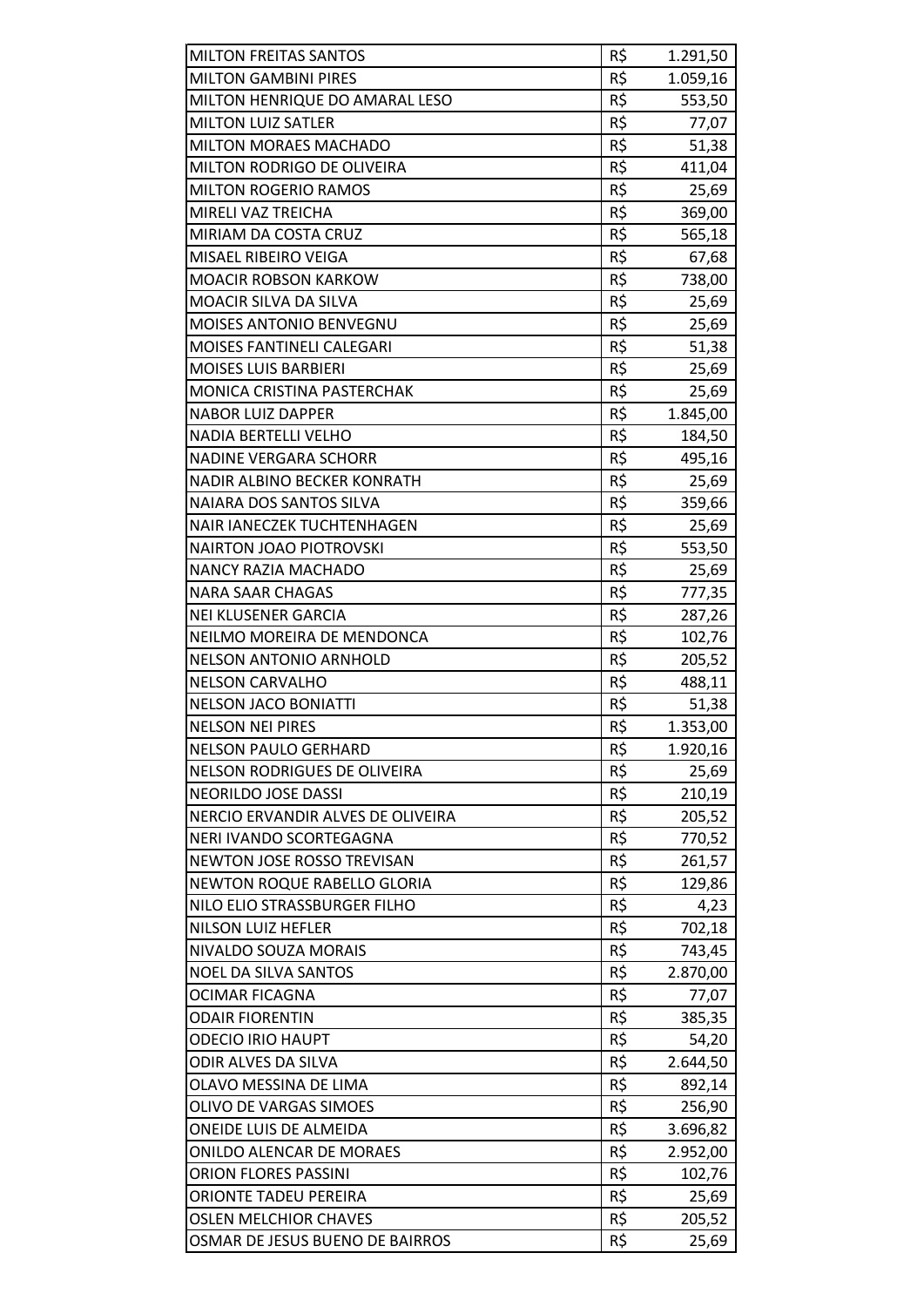| <b>OSMAR DE VARGAS DORNELLES</b>                    | R\$        | 1.168,50          |
|-----------------------------------------------------|------------|-------------------|
| OSVALDO ANSELMO REGINATO                            | R\$        | 25,69             |
| OTAVIO GABERT DE MOURA                              | R\$        | 25,69             |
| OTO SCHNEIDER                                       | R\$        | 492,00            |
| OVIDIO GUZZO                                        | R\$        | 51,38             |
| PAMELA VIEIRA                                       | R\$        | 25,69             |
| PATRICIA LUANA JESIUR KEGLER                        | R\$        | 51,38             |
| <b>PAULO AFONSO STEIN</b>                           | R\$        | 2.632,70          |
| PAULO ALEXANDRE LAUX DONAY                          | R\$        | 25,69             |
| PAULO ANDRE POLEZE LOPES                            | R\$        | 2.844,57          |
| PAULO ANTONIO SANTOS DA SILVA                       | R\$        | 25,69             |
| PAULO AUGUSTO BORBA BIDONE                          | R\$        | 102,76            |
| PAULO AUGUSTO SOUTO                                 | R\$        | 539,49            |
| PAULO BRESOLIN                                      | R\$        | 25,69             |
| PAULO CESAR CARBONI                                 | R\$        | 922,50            |
| PAULO CESAR CARDOSO GERMANO                         | R\$        | 210,19            |
| PAULO CESAR DA SILVA HIDER                          | R\$        | 128,45            |
| PAULO CESAR DOS SANTOS MARQUES                      | R\$        | 179,83            |
| PAULO CESAR GOMES TEIXEIRA                          | R\$        | 2.854,69          |
| PAULO CESAR MORAES PIMENTEL                         | R\$        | 565,18            |
| PAULO CESAR OLIVEIRA DOS SANTOS                     | R\$        | 1.027,60          |
| PAULO CESAR SCHOMMER                                | R\$        | 852,52            |
| PAULO CEZAR DE OLIVEIRA FRANCA                      | R\$        | 25,69             |
| <b>PAULO CEZAR ENGSTER</b>                          | R\$        | 25,69             |
| PAULO CEZAR GOMES DA SILVA                          | R\$        | 77,07             |
| PAULO CEZAR PORTOLON                                | R\$        | 390,02            |
| PAULO DE MATEU                                      | R\$        | 385,35            |
| PAULO DE TARSO MELLO PINHO                          | R\$        | 77,07             |
| PAULO FERNANDO DA SILVA MACHADO                     | R\$        | 25,69             |
| PAULO FERNANDO FERREIRA DE ALENCASTRO BRAGA         | R\$        | 51,38             |
| PAULO FLAVIO DOLEJAL CONCEICAO                      | R\$        | 77,07             |
| PAULO FRANCISCO DOS SANTOS                          | R\$        | 282,59            |
| PAULO JUAREZ FONTES                                 | R\$        | 385,69            |
| PAULO LISANDRO MACHADO                              | R\$        | 25,69             |
| PAULO MATEUS BORBA E SILVA                          | R\$        | 77,07             |
| PAULO MATEUS FEEBURG                                | R\$        | 261,57            |
| <b>PAULO PETRONIO PERES DE PERES</b>                | R\$        | 251,19            |
| PAULO REGIS ADAMY ANTONELLI                         | R\$        | 2.706,00          |
| PAULO RENATO FONSECA DA PAZ                         | R\$        | 2.316,50          |
| PAULO RENATO MENDES                                 | R\$        | 25,69             |
| PAULO RICARDO DA SILVA NICHELE                      | R\$        | 25,69             |
| PAULO RICARDO DE ARAUJO                             | R\$        | 436,73            |
| PAULO RICARDO FARINHA DE OLIVEIRA                   | R\$        | 526,16            |
| PAULO RICARDO GARCIA FRAGA                          | R\$        | 565,18            |
| PAULO RICARDO HENCKEL                               | R\$        | 25,69             |
| PAULO RICARDO SIQUEIRA DA SILVA                     | R\$        | 25,69             |
| <b>PAULO RIGON BRIXNER</b>                          | R\$        | 641,47            |
| PAULO ROBERTO AICH                                  | R\$        | 77,07             |
| PAULO ROBERTO CERVI                                 | R\$        | 594,50            |
| PAULO ROBERTO DA S FIGUEIREDO                       | R\$        | 1.194,19          |
| PAULO ROBERTO DA SILVA DE SA                        | R\$        | 25,69             |
| PAULO ROBERTO FERREIRA                              | R\$        | 51,38             |
| PAULO ROBERTO LIMANA<br>PAULO ROBERTO MACEDO CIDADE | R\$<br>R\$ | 25,69<br>1.018,16 |
|                                                     |            |                   |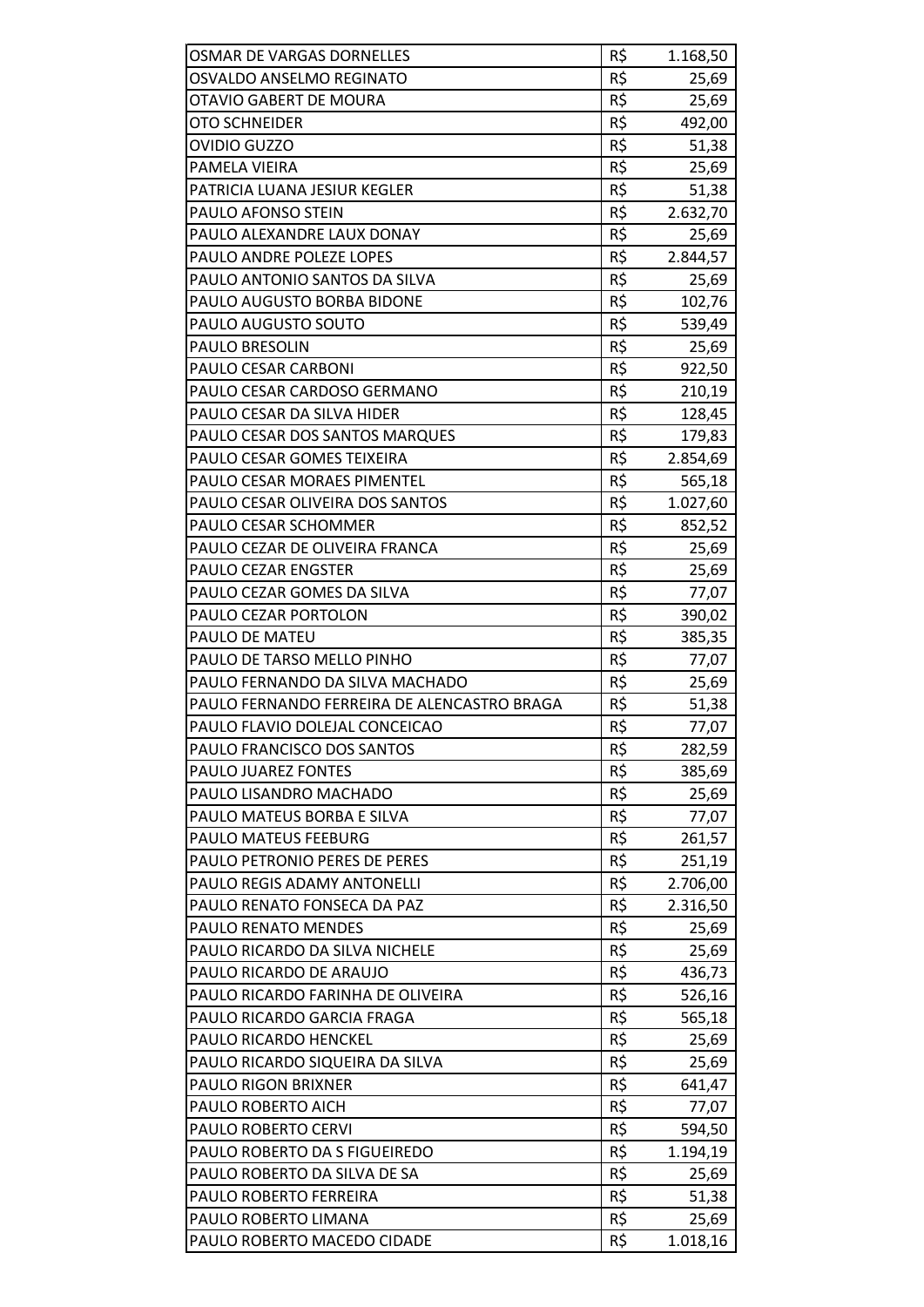| PAULO ROBERTO MARIANO RIBEIRO             | R\$             | 759,02   |
|-------------------------------------------|-----------------|----------|
| PAULO ROBERTO MARTINS DE OLIVEIRA         | R\$             | 307,50   |
| PAULO ROBERTO MOMO                        | R\$             | 25,69    |
| PAULO ROBERTO RODRIGUES CASTILHO          | R\$             | 128,45   |
| PAULO RODRIGO PEREIRA VIEIRA              | R\$             | 184,50   |
| PAULO ROGERIO BOTELHO CAETANO             | R\$             | 2.923,02 |
| PAULO ROGERIO DA SILVA PAULON             | R\$             | 77,07    |
| <b>PAULO ROGERIO WENDT</b>                | R\$             | 513,80   |
| PAULO SIDINEI MINUZZO                     | $R\overline{S}$ | 205,52   |
| <b>PAULO TIGGEMANN</b>                    | R\$             | 102,76   |
| PAULO VOLMES MARQUES DE MACEDO            | R\$             | 77,07    |
| PEDRO FLECK DE BEM                        | R\$             | 77,07    |
| PEDRO FRANCISCO EIDELWEIN                 | R\$             | 51,38    |
| PEDRO RAIMUNDO POMMER                     | R\$             | 1.107,00 |
| PEDRO ROBERTO CANTELE                     | R\$             | 3.198,00 |
| PEDRO ROBERTO DOS SANTOS                  | R\$             | 210,19   |
| PERCIO DA SILVA                           | R\$             | 2.398,50 |
| PERCIO SILVA DA SILVA                     | R\$             | 799,50   |
| PETERSSON AMARAL DA SILVA                 | R\$             | 25,69    |
| PIERO MAIER ERENO                         | R\$             | 51,38    |
| PLUTARCO ARISTIDES GERMANO SOARES MARQUES | R\$             | 1.298,33 |
| POLYANA PIRES DA CUNHA                    | R\$             | 25,69    |
| PRISCILA CHAIANE ZAMBRZYCKI CAMARGO       | R\$             | 307,50   |
| PRISCILA DE MATOS RIBEIRO                 | R\$             | 25,69    |
| RAFAEL ANDREI VOGT                        | R\$             | 25,69    |
| RAFAEL DE MAGALHAES                       | R\$             | 77,07    |
| RAFAEL DE OLIVEIRA RAMOS                  | R\$             | 25,69    |
| RAFAEL DIPP                               | R\$             | 25,69    |
| RAFAEL DOS SANTOS MACHADO                 | R\$             | 826,82   |
| RAFAEL LIMA GARCIA                        | R\$             | 282,59   |
| <b>RAFAEL REGOLI</b>                      | R\$             | 184,50   |
| RAFAEL SIQUEIRA SOUZA                     | R\$             | 462,42   |
| RANGEL DANUBIO KURZ                       | R\$             | 826,82   |
| <b>RAUL WEDIG</b>                         | R\$             | 282,59   |
| <b>REGES DE DAVID</b>                     | R\$             | 558,95   |
| REGINALDO ROCHA DE CASTRO                 | R\$             | 1.968,00 |
| <b>REGIS ARTHUR BUGS DORR</b>             | R\$             | 328,26   |
| <b>REGIS GONCALVES</b>                    | R\$             | 590,87   |
| RENA SILVEIRA DE MIRANDA                  | R\$             | 51,38    |
| <b>RENATA BENEVIT GIL</b>                 | R\$             | 51,38    |
| RENATA DAL MAGRO                          | R\$             | 353,95   |
| RENATA VIEIRA DOS SANTOS                  | R\$             | 77,07    |
| RENATO BOAVENTURA DE FREITAS MUNHOZ       | R\$             | 2.460,00 |
| RENATO DACOL DE OLIVEIRA                  | R\$             | 51,38    |
| RENATO KELLER SALVADOR                    | R\$             | 25,69    |
| RENATO MACHADO                            | R\$             | 77,07    |
| <b>RENATO SCHERER MELLEU</b>              | R\$             | 128,45   |
| <b>RENE ARI HOFF JUNIOR</b>               | R\$             | 25,69    |
| RICARDO BORBA RIBEIRO                     | R\$             | 102,76   |
| RICARDO JARDIM SCHUCH                     | R\$             | 176,39   |
| RICARDO JOAO ROHDE                        | R\$             | 154,14   |
| RICARDO LIMA DE AZEVEDO                   | R\$             | 231,21   |
| RICARDO LOPES GUARISE                     | R\$             | 359,66   |
| RICARDO MARCELO FRIEDRICH                 | R\$             | 1,41     |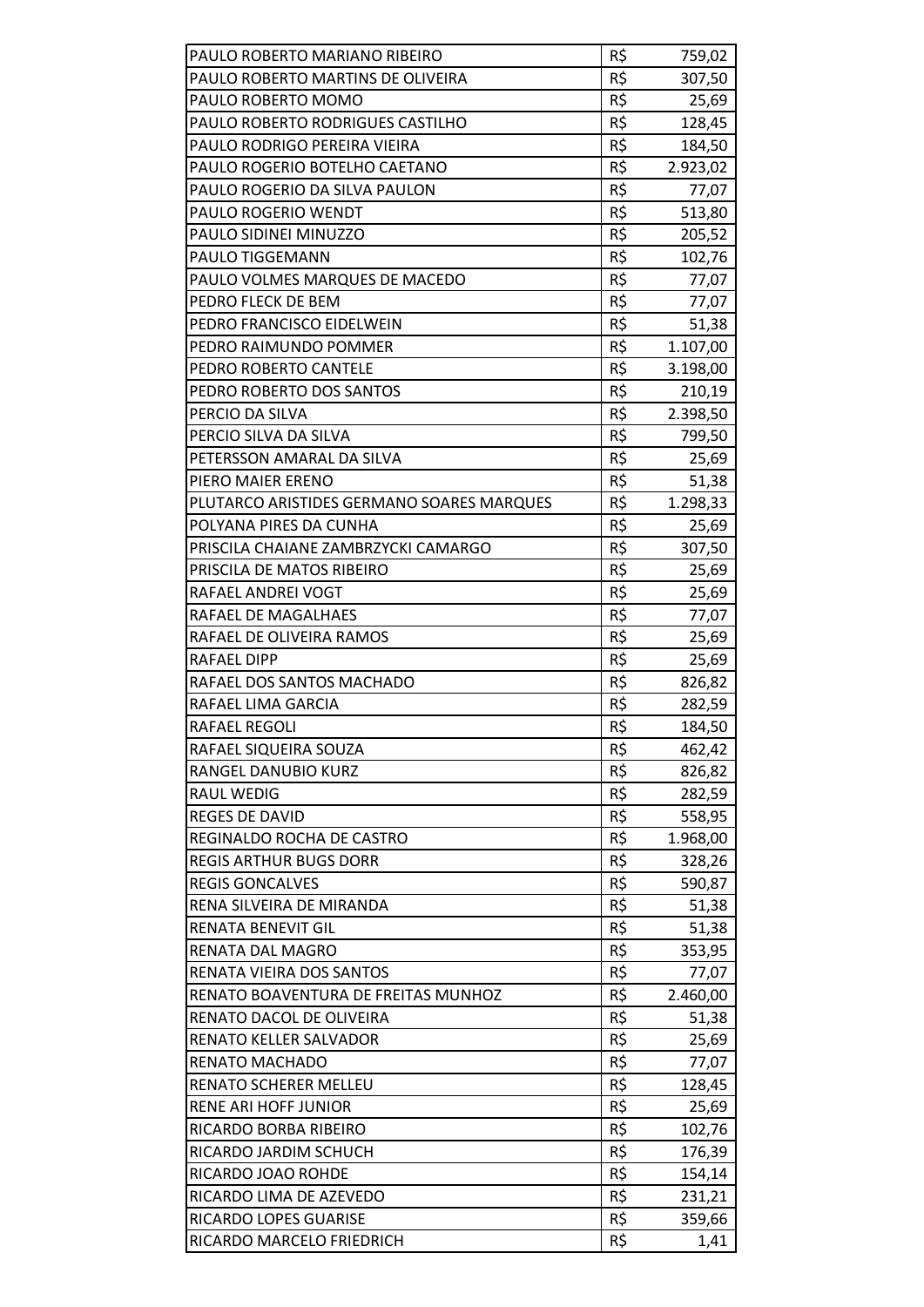| R\$<br><b>RICARDO VIEIRA TORRES</b><br>1.107,00<br>R\$<br>RICHARD LUIZ RODRIGUES LOPES<br>102,76<br>R\$<br>RITA DE CASSIA PIRES KERSCHNER<br>513,80<br>R\$<br><b>ROBERTO BRITO DIAS</b><br>93,99<br>R\$<br>ROBERTO DE SOUZA BOESE<br>128,45<br>R\$<br>154,14<br>ROBERTO FABIANO WOMMER<br>R\$<br>ROBERTO MARQUES PARAHYBA<br>261,57<br>R\$<br>ROBERTO MARTINS DA COSTA<br>25,69<br>R\$<br>ROBERTO PEIXOTO DOS SANTOS<br>589,83<br>R\$<br><b>ROBERTO PERIN</b><br>385,35<br>R\$<br>ROBERTO SILVEIRA DE BORBA<br>25,69<br>R\$<br>ROBINSON LUIS STURMER<br>77,07<br>R\$<br><b>ROBISON BODE TEIXEIRA</b><br>2.036,33<br>R\$<br>ROBSON COSTA BOLESTA<br>51,38<br>R\$<br>1.783,50<br>RODINEI COSTA VITORIA<br>R\$<br>RODNEI MEOTTI<br>77,07<br>R\$<br>RODOLFO FUCHS DOS SANTOS<br>102,76<br>R\$<br>RODRIGO BRITTES DA SILVEIRA<br>205,52<br>R\$<br>RODRIGO JOSE GOMES<br>394,69<br>R\$<br>RODRIGO JUNIOR TURRA RIBEIRO<br>25,69<br>R\$<br>RODRIGO MOEHLECKE SCHEFFER<br>179,83<br>R\$<br>RODRIGO NOGUEIRA CORREA<br>456,19<br>R\$<br>RODRIGO SANCHOTENE THOMA<br>51,38<br>R\$<br>RODRIGO VALDEMARCA GONZALEZ ALVES<br>51,38<br>R\$<br>RODRIGO VIEIRA PERES<br>25,69<br>R\$<br>ROGER BLUHM DE OLIVEIRA<br>553,50<br>R\$<br><b>ROGER CARLOS TORRES</b><br>2.608,69<br>R\$<br>ROGER DOS SANTOS GONCALVES<br>51,38<br>R\$<br>ROGER RODRIGO DE OLIVEIRA LOPES<br>1.465,88<br>R\$<br>ROGERIO ADRIANO BOFF<br>25,69<br>ROGERIO ANTONIO SOZINHO MAZURANA<br>R\$<br>51,38<br>R\$<br>ROGERIO BATISTA DOS SANTOS<br>553,50<br>R\$<br>ROGERIO ESTANISLAU MEDEIROS DA ROSA<br>77,07<br>R\$<br>ROGERIO FERREIRA DOS SANTOS SOUZA<br>25,69<br>R\$<br>ROGERIO LITAROVICZ MACEDO<br>25,69<br>R\$<br>ROGERIO LUCIO<br>2.091,00<br>ROGERIO MARTINS VARGAS<br>R\$<br>179,83<br>R\$<br>ROGERIO NUNES LOPES<br>2.275,50<br>R\$<br><b>ROMAR MULLER</b><br>51,38<br>R\$<br>ROMILDO MARQUES DA ROSA<br>994,90<br>R\$<br>ROMULO ROPKE PEREIRA<br>25,69<br>R\$<br>RONALDO COSTA DA SILVA<br>25,69<br>R\$<br>RONALDO JUNIOR GOMES SILVA<br>154,14<br>R\$<br>RONALDO KESSLER PONTES<br>77,07<br>R\$<br>RONALDO RODRIGUES DENGO<br>179,83<br>R\$<br>RONAN XAVIER COUTINHO<br>2.767,50<br>R\$<br>RONEI ARLINDO LAUTHERT<br>123,00<br>R\$<br>RONEI BARREIRO FLORES<br>2.644,50<br>R\$<br>RONER LUIS DA SILVA FONTOURA<br>128,45<br>R\$<br><b>RONNY MAURICE RIECK</b><br>1.845,00<br>R\$<br>ROQUE DANIEL GAUER CABRAL<br>526,16<br>R\$<br>ROSA MARIA VEIGA DOS SANTOS<br>307,50<br>R\$<br>ROSALVO ELIAS GOETTEMS<br>184,50 | RICARDO MAROSTICA | R\$ | 1.374,02 |
|-------------------------------------------------------------------------------------------------------------------------------------------------------------------------------------------------------------------------------------------------------------------------------------------------------------------------------------------------------------------------------------------------------------------------------------------------------------------------------------------------------------------------------------------------------------------------------------------------------------------------------------------------------------------------------------------------------------------------------------------------------------------------------------------------------------------------------------------------------------------------------------------------------------------------------------------------------------------------------------------------------------------------------------------------------------------------------------------------------------------------------------------------------------------------------------------------------------------------------------------------------------------------------------------------------------------------------------------------------------------------------------------------------------------------------------------------------------------------------------------------------------------------------------------------------------------------------------------------------------------------------------------------------------------------------------------------------------------------------------------------------------------------------------------------------------------------------------------------------------------------------------------------------------------------------------------------------------------------------------------------------------------------------------------------------------------------------------------------------------------------------------------------------------------------------------------------------------------------------------------------------------------------------------------------------------------------------------------------------------------------------------------------------------------------------------------------------------------------------------|-------------------|-----|----------|
|                                                                                                                                                                                                                                                                                                                                                                                                                                                                                                                                                                                                                                                                                                                                                                                                                                                                                                                                                                                                                                                                                                                                                                                                                                                                                                                                                                                                                                                                                                                                                                                                                                                                                                                                                                                                                                                                                                                                                                                                                                                                                                                                                                                                                                                                                                                                                                                                                                                                                     |                   |     |          |
|                                                                                                                                                                                                                                                                                                                                                                                                                                                                                                                                                                                                                                                                                                                                                                                                                                                                                                                                                                                                                                                                                                                                                                                                                                                                                                                                                                                                                                                                                                                                                                                                                                                                                                                                                                                                                                                                                                                                                                                                                                                                                                                                                                                                                                                                                                                                                                                                                                                                                     |                   |     |          |
|                                                                                                                                                                                                                                                                                                                                                                                                                                                                                                                                                                                                                                                                                                                                                                                                                                                                                                                                                                                                                                                                                                                                                                                                                                                                                                                                                                                                                                                                                                                                                                                                                                                                                                                                                                                                                                                                                                                                                                                                                                                                                                                                                                                                                                                                                                                                                                                                                                                                                     |                   |     |          |
|                                                                                                                                                                                                                                                                                                                                                                                                                                                                                                                                                                                                                                                                                                                                                                                                                                                                                                                                                                                                                                                                                                                                                                                                                                                                                                                                                                                                                                                                                                                                                                                                                                                                                                                                                                                                                                                                                                                                                                                                                                                                                                                                                                                                                                                                                                                                                                                                                                                                                     |                   |     |          |
|                                                                                                                                                                                                                                                                                                                                                                                                                                                                                                                                                                                                                                                                                                                                                                                                                                                                                                                                                                                                                                                                                                                                                                                                                                                                                                                                                                                                                                                                                                                                                                                                                                                                                                                                                                                                                                                                                                                                                                                                                                                                                                                                                                                                                                                                                                                                                                                                                                                                                     |                   |     |          |
|                                                                                                                                                                                                                                                                                                                                                                                                                                                                                                                                                                                                                                                                                                                                                                                                                                                                                                                                                                                                                                                                                                                                                                                                                                                                                                                                                                                                                                                                                                                                                                                                                                                                                                                                                                                                                                                                                                                                                                                                                                                                                                                                                                                                                                                                                                                                                                                                                                                                                     |                   |     |          |
|                                                                                                                                                                                                                                                                                                                                                                                                                                                                                                                                                                                                                                                                                                                                                                                                                                                                                                                                                                                                                                                                                                                                                                                                                                                                                                                                                                                                                                                                                                                                                                                                                                                                                                                                                                                                                                                                                                                                                                                                                                                                                                                                                                                                                                                                                                                                                                                                                                                                                     |                   |     |          |
|                                                                                                                                                                                                                                                                                                                                                                                                                                                                                                                                                                                                                                                                                                                                                                                                                                                                                                                                                                                                                                                                                                                                                                                                                                                                                                                                                                                                                                                                                                                                                                                                                                                                                                                                                                                                                                                                                                                                                                                                                                                                                                                                                                                                                                                                                                                                                                                                                                                                                     |                   |     |          |
|                                                                                                                                                                                                                                                                                                                                                                                                                                                                                                                                                                                                                                                                                                                                                                                                                                                                                                                                                                                                                                                                                                                                                                                                                                                                                                                                                                                                                                                                                                                                                                                                                                                                                                                                                                                                                                                                                                                                                                                                                                                                                                                                                                                                                                                                                                                                                                                                                                                                                     |                   |     |          |
|                                                                                                                                                                                                                                                                                                                                                                                                                                                                                                                                                                                                                                                                                                                                                                                                                                                                                                                                                                                                                                                                                                                                                                                                                                                                                                                                                                                                                                                                                                                                                                                                                                                                                                                                                                                                                                                                                                                                                                                                                                                                                                                                                                                                                                                                                                                                                                                                                                                                                     |                   |     |          |
|                                                                                                                                                                                                                                                                                                                                                                                                                                                                                                                                                                                                                                                                                                                                                                                                                                                                                                                                                                                                                                                                                                                                                                                                                                                                                                                                                                                                                                                                                                                                                                                                                                                                                                                                                                                                                                                                                                                                                                                                                                                                                                                                                                                                                                                                                                                                                                                                                                                                                     |                   |     |          |
|                                                                                                                                                                                                                                                                                                                                                                                                                                                                                                                                                                                                                                                                                                                                                                                                                                                                                                                                                                                                                                                                                                                                                                                                                                                                                                                                                                                                                                                                                                                                                                                                                                                                                                                                                                                                                                                                                                                                                                                                                                                                                                                                                                                                                                                                                                                                                                                                                                                                                     |                   |     |          |
|                                                                                                                                                                                                                                                                                                                                                                                                                                                                                                                                                                                                                                                                                                                                                                                                                                                                                                                                                                                                                                                                                                                                                                                                                                                                                                                                                                                                                                                                                                                                                                                                                                                                                                                                                                                                                                                                                                                                                                                                                                                                                                                                                                                                                                                                                                                                                                                                                                                                                     |                   |     |          |
|                                                                                                                                                                                                                                                                                                                                                                                                                                                                                                                                                                                                                                                                                                                                                                                                                                                                                                                                                                                                                                                                                                                                                                                                                                                                                                                                                                                                                                                                                                                                                                                                                                                                                                                                                                                                                                                                                                                                                                                                                                                                                                                                                                                                                                                                                                                                                                                                                                                                                     |                   |     |          |
|                                                                                                                                                                                                                                                                                                                                                                                                                                                                                                                                                                                                                                                                                                                                                                                                                                                                                                                                                                                                                                                                                                                                                                                                                                                                                                                                                                                                                                                                                                                                                                                                                                                                                                                                                                                                                                                                                                                                                                                                                                                                                                                                                                                                                                                                                                                                                                                                                                                                                     |                   |     |          |
|                                                                                                                                                                                                                                                                                                                                                                                                                                                                                                                                                                                                                                                                                                                                                                                                                                                                                                                                                                                                                                                                                                                                                                                                                                                                                                                                                                                                                                                                                                                                                                                                                                                                                                                                                                                                                                                                                                                                                                                                                                                                                                                                                                                                                                                                                                                                                                                                                                                                                     |                   |     |          |
|                                                                                                                                                                                                                                                                                                                                                                                                                                                                                                                                                                                                                                                                                                                                                                                                                                                                                                                                                                                                                                                                                                                                                                                                                                                                                                                                                                                                                                                                                                                                                                                                                                                                                                                                                                                                                                                                                                                                                                                                                                                                                                                                                                                                                                                                                                                                                                                                                                                                                     |                   |     |          |
|                                                                                                                                                                                                                                                                                                                                                                                                                                                                                                                                                                                                                                                                                                                                                                                                                                                                                                                                                                                                                                                                                                                                                                                                                                                                                                                                                                                                                                                                                                                                                                                                                                                                                                                                                                                                                                                                                                                                                                                                                                                                                                                                                                                                                                                                                                                                                                                                                                                                                     |                   |     |          |
|                                                                                                                                                                                                                                                                                                                                                                                                                                                                                                                                                                                                                                                                                                                                                                                                                                                                                                                                                                                                                                                                                                                                                                                                                                                                                                                                                                                                                                                                                                                                                                                                                                                                                                                                                                                                                                                                                                                                                                                                                                                                                                                                                                                                                                                                                                                                                                                                                                                                                     |                   |     |          |
|                                                                                                                                                                                                                                                                                                                                                                                                                                                                                                                                                                                                                                                                                                                                                                                                                                                                                                                                                                                                                                                                                                                                                                                                                                                                                                                                                                                                                                                                                                                                                                                                                                                                                                                                                                                                                                                                                                                                                                                                                                                                                                                                                                                                                                                                                                                                                                                                                                                                                     |                   |     |          |
|                                                                                                                                                                                                                                                                                                                                                                                                                                                                                                                                                                                                                                                                                                                                                                                                                                                                                                                                                                                                                                                                                                                                                                                                                                                                                                                                                                                                                                                                                                                                                                                                                                                                                                                                                                                                                                                                                                                                                                                                                                                                                                                                                                                                                                                                                                                                                                                                                                                                                     |                   |     |          |
|                                                                                                                                                                                                                                                                                                                                                                                                                                                                                                                                                                                                                                                                                                                                                                                                                                                                                                                                                                                                                                                                                                                                                                                                                                                                                                                                                                                                                                                                                                                                                                                                                                                                                                                                                                                                                                                                                                                                                                                                                                                                                                                                                                                                                                                                                                                                                                                                                                                                                     |                   |     |          |
|                                                                                                                                                                                                                                                                                                                                                                                                                                                                                                                                                                                                                                                                                                                                                                                                                                                                                                                                                                                                                                                                                                                                                                                                                                                                                                                                                                                                                                                                                                                                                                                                                                                                                                                                                                                                                                                                                                                                                                                                                                                                                                                                                                                                                                                                                                                                                                                                                                                                                     |                   |     |          |
|                                                                                                                                                                                                                                                                                                                                                                                                                                                                                                                                                                                                                                                                                                                                                                                                                                                                                                                                                                                                                                                                                                                                                                                                                                                                                                                                                                                                                                                                                                                                                                                                                                                                                                                                                                                                                                                                                                                                                                                                                                                                                                                                                                                                                                                                                                                                                                                                                                                                                     |                   |     |          |
|                                                                                                                                                                                                                                                                                                                                                                                                                                                                                                                                                                                                                                                                                                                                                                                                                                                                                                                                                                                                                                                                                                                                                                                                                                                                                                                                                                                                                                                                                                                                                                                                                                                                                                                                                                                                                                                                                                                                                                                                                                                                                                                                                                                                                                                                                                                                                                                                                                                                                     |                   |     |          |
|                                                                                                                                                                                                                                                                                                                                                                                                                                                                                                                                                                                                                                                                                                                                                                                                                                                                                                                                                                                                                                                                                                                                                                                                                                                                                                                                                                                                                                                                                                                                                                                                                                                                                                                                                                                                                                                                                                                                                                                                                                                                                                                                                                                                                                                                                                                                                                                                                                                                                     |                   |     |          |
|                                                                                                                                                                                                                                                                                                                                                                                                                                                                                                                                                                                                                                                                                                                                                                                                                                                                                                                                                                                                                                                                                                                                                                                                                                                                                                                                                                                                                                                                                                                                                                                                                                                                                                                                                                                                                                                                                                                                                                                                                                                                                                                                                                                                                                                                                                                                                                                                                                                                                     |                   |     |          |
|                                                                                                                                                                                                                                                                                                                                                                                                                                                                                                                                                                                                                                                                                                                                                                                                                                                                                                                                                                                                                                                                                                                                                                                                                                                                                                                                                                                                                                                                                                                                                                                                                                                                                                                                                                                                                                                                                                                                                                                                                                                                                                                                                                                                                                                                                                                                                                                                                                                                                     |                   |     |          |
|                                                                                                                                                                                                                                                                                                                                                                                                                                                                                                                                                                                                                                                                                                                                                                                                                                                                                                                                                                                                                                                                                                                                                                                                                                                                                                                                                                                                                                                                                                                                                                                                                                                                                                                                                                                                                                                                                                                                                                                                                                                                                                                                                                                                                                                                                                                                                                                                                                                                                     |                   |     |          |
|                                                                                                                                                                                                                                                                                                                                                                                                                                                                                                                                                                                                                                                                                                                                                                                                                                                                                                                                                                                                                                                                                                                                                                                                                                                                                                                                                                                                                                                                                                                                                                                                                                                                                                                                                                                                                                                                                                                                                                                                                                                                                                                                                                                                                                                                                                                                                                                                                                                                                     |                   |     |          |
|                                                                                                                                                                                                                                                                                                                                                                                                                                                                                                                                                                                                                                                                                                                                                                                                                                                                                                                                                                                                                                                                                                                                                                                                                                                                                                                                                                                                                                                                                                                                                                                                                                                                                                                                                                                                                                                                                                                                                                                                                                                                                                                                                                                                                                                                                                                                                                                                                                                                                     |                   |     |          |
|                                                                                                                                                                                                                                                                                                                                                                                                                                                                                                                                                                                                                                                                                                                                                                                                                                                                                                                                                                                                                                                                                                                                                                                                                                                                                                                                                                                                                                                                                                                                                                                                                                                                                                                                                                                                                                                                                                                                                                                                                                                                                                                                                                                                                                                                                                                                                                                                                                                                                     |                   |     |          |
|                                                                                                                                                                                                                                                                                                                                                                                                                                                                                                                                                                                                                                                                                                                                                                                                                                                                                                                                                                                                                                                                                                                                                                                                                                                                                                                                                                                                                                                                                                                                                                                                                                                                                                                                                                                                                                                                                                                                                                                                                                                                                                                                                                                                                                                                                                                                                                                                                                                                                     |                   |     |          |
|                                                                                                                                                                                                                                                                                                                                                                                                                                                                                                                                                                                                                                                                                                                                                                                                                                                                                                                                                                                                                                                                                                                                                                                                                                                                                                                                                                                                                                                                                                                                                                                                                                                                                                                                                                                                                                                                                                                                                                                                                                                                                                                                                                                                                                                                                                                                                                                                                                                                                     |                   |     |          |
|                                                                                                                                                                                                                                                                                                                                                                                                                                                                                                                                                                                                                                                                                                                                                                                                                                                                                                                                                                                                                                                                                                                                                                                                                                                                                                                                                                                                                                                                                                                                                                                                                                                                                                                                                                                                                                                                                                                                                                                                                                                                                                                                                                                                                                                                                                                                                                                                                                                                                     |                   |     |          |
|                                                                                                                                                                                                                                                                                                                                                                                                                                                                                                                                                                                                                                                                                                                                                                                                                                                                                                                                                                                                                                                                                                                                                                                                                                                                                                                                                                                                                                                                                                                                                                                                                                                                                                                                                                                                                                                                                                                                                                                                                                                                                                                                                                                                                                                                                                                                                                                                                                                                                     |                   |     |          |
|                                                                                                                                                                                                                                                                                                                                                                                                                                                                                                                                                                                                                                                                                                                                                                                                                                                                                                                                                                                                                                                                                                                                                                                                                                                                                                                                                                                                                                                                                                                                                                                                                                                                                                                                                                                                                                                                                                                                                                                                                                                                                                                                                                                                                                                                                                                                                                                                                                                                                     |                   |     |          |
|                                                                                                                                                                                                                                                                                                                                                                                                                                                                                                                                                                                                                                                                                                                                                                                                                                                                                                                                                                                                                                                                                                                                                                                                                                                                                                                                                                                                                                                                                                                                                                                                                                                                                                                                                                                                                                                                                                                                                                                                                                                                                                                                                                                                                                                                                                                                                                                                                                                                                     |                   |     |          |
|                                                                                                                                                                                                                                                                                                                                                                                                                                                                                                                                                                                                                                                                                                                                                                                                                                                                                                                                                                                                                                                                                                                                                                                                                                                                                                                                                                                                                                                                                                                                                                                                                                                                                                                                                                                                                                                                                                                                                                                                                                                                                                                                                                                                                                                                                                                                                                                                                                                                                     |                   |     |          |
|                                                                                                                                                                                                                                                                                                                                                                                                                                                                                                                                                                                                                                                                                                                                                                                                                                                                                                                                                                                                                                                                                                                                                                                                                                                                                                                                                                                                                                                                                                                                                                                                                                                                                                                                                                                                                                                                                                                                                                                                                                                                                                                                                                                                                                                                                                                                                                                                                                                                                     |                   |     |          |
|                                                                                                                                                                                                                                                                                                                                                                                                                                                                                                                                                                                                                                                                                                                                                                                                                                                                                                                                                                                                                                                                                                                                                                                                                                                                                                                                                                                                                                                                                                                                                                                                                                                                                                                                                                                                                                                                                                                                                                                                                                                                                                                                                                                                                                                                                                                                                                                                                                                                                     |                   |     |          |
|                                                                                                                                                                                                                                                                                                                                                                                                                                                                                                                                                                                                                                                                                                                                                                                                                                                                                                                                                                                                                                                                                                                                                                                                                                                                                                                                                                                                                                                                                                                                                                                                                                                                                                                                                                                                                                                                                                                                                                                                                                                                                                                                                                                                                                                                                                                                                                                                                                                                                     |                   |     |          |
|                                                                                                                                                                                                                                                                                                                                                                                                                                                                                                                                                                                                                                                                                                                                                                                                                                                                                                                                                                                                                                                                                                                                                                                                                                                                                                                                                                                                                                                                                                                                                                                                                                                                                                                                                                                                                                                                                                                                                                                                                                                                                                                                                                                                                                                                                                                                                                                                                                                                                     |                   |     |          |
|                                                                                                                                                                                                                                                                                                                                                                                                                                                                                                                                                                                                                                                                                                                                                                                                                                                                                                                                                                                                                                                                                                                                                                                                                                                                                                                                                                                                                                                                                                                                                                                                                                                                                                                                                                                                                                                                                                                                                                                                                                                                                                                                                                                                                                                                                                                                                                                                                                                                                     |                   |     |          |
|                                                                                                                                                                                                                                                                                                                                                                                                                                                                                                                                                                                                                                                                                                                                                                                                                                                                                                                                                                                                                                                                                                                                                                                                                                                                                                                                                                                                                                                                                                                                                                                                                                                                                                                                                                                                                                                                                                                                                                                                                                                                                                                                                                                                                                                                                                                                                                                                                                                                                     |                   |     |          |
|                                                                                                                                                                                                                                                                                                                                                                                                                                                                                                                                                                                                                                                                                                                                                                                                                                                                                                                                                                                                                                                                                                                                                                                                                                                                                                                                                                                                                                                                                                                                                                                                                                                                                                                                                                                                                                                                                                                                                                                                                                                                                                                                                                                                                                                                                                                                                                                                                                                                                     |                   |     |          |
|                                                                                                                                                                                                                                                                                                                                                                                                                                                                                                                                                                                                                                                                                                                                                                                                                                                                                                                                                                                                                                                                                                                                                                                                                                                                                                                                                                                                                                                                                                                                                                                                                                                                                                                                                                                                                                                                                                                                                                                                                                                                                                                                                                                                                                                                                                                                                                                                                                                                                     |                   |     |          |
|                                                                                                                                                                                                                                                                                                                                                                                                                                                                                                                                                                                                                                                                                                                                                                                                                                                                                                                                                                                                                                                                                                                                                                                                                                                                                                                                                                                                                                                                                                                                                                                                                                                                                                                                                                                                                                                                                                                                                                                                                                                                                                                                                                                                                                                                                                                                                                                                                                                                                     |                   |     |          |
|                                                                                                                                                                                                                                                                                                                                                                                                                                                                                                                                                                                                                                                                                                                                                                                                                                                                                                                                                                                                                                                                                                                                                                                                                                                                                                                                                                                                                                                                                                                                                                                                                                                                                                                                                                                                                                                                                                                                                                                                                                                                                                                                                                                                                                                                                                                                                                                                                                                                                     |                   |     |          |
|                                                                                                                                                                                                                                                                                                                                                                                                                                                                                                                                                                                                                                                                                                                                                                                                                                                                                                                                                                                                                                                                                                                                                                                                                                                                                                                                                                                                                                                                                                                                                                                                                                                                                                                                                                                                                                                                                                                                                                                                                                                                                                                                                                                                                                                                                                                                                                                                                                                                                     |                   |     |          |
|                                                                                                                                                                                                                                                                                                                                                                                                                                                                                                                                                                                                                                                                                                                                                                                                                                                                                                                                                                                                                                                                                                                                                                                                                                                                                                                                                                                                                                                                                                                                                                                                                                                                                                                                                                                                                                                                                                                                                                                                                                                                                                                                                                                                                                                                                                                                                                                                                                                                                     |                   |     |          |
|                                                                                                                                                                                                                                                                                                                                                                                                                                                                                                                                                                                                                                                                                                                                                                                                                                                                                                                                                                                                                                                                                                                                                                                                                                                                                                                                                                                                                                                                                                                                                                                                                                                                                                                                                                                                                                                                                                                                                                                                                                                                                                                                                                                                                                                                                                                                                                                                                                                                                     |                   |     |          |
|                                                                                                                                                                                                                                                                                                                                                                                                                                                                                                                                                                                                                                                                                                                                                                                                                                                                                                                                                                                                                                                                                                                                                                                                                                                                                                                                                                                                                                                                                                                                                                                                                                                                                                                                                                                                                                                                                                                                                                                                                                                                                                                                                                                                                                                                                                                                                                                                                                                                                     |                   |     |          |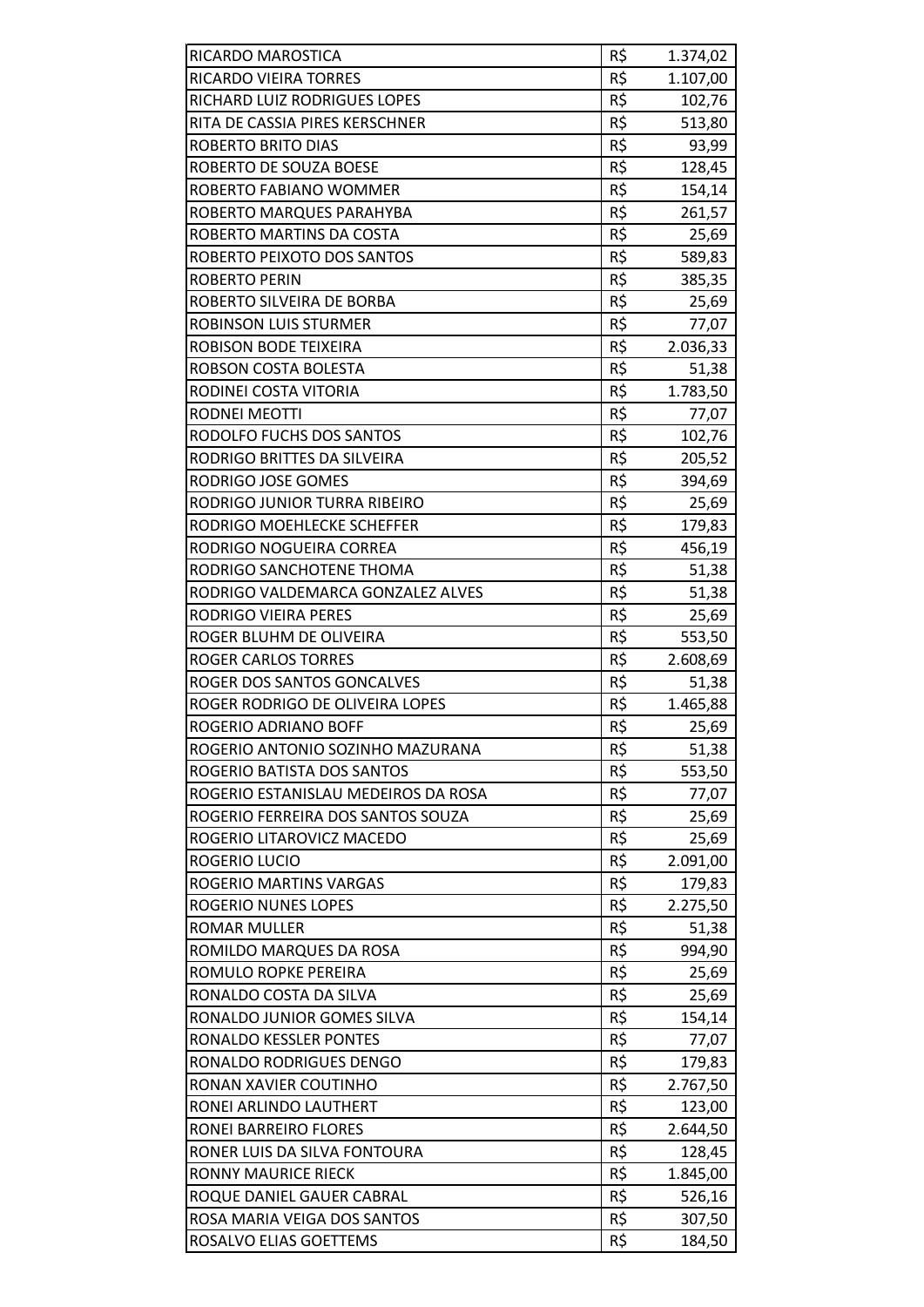| ROSANDRO DE ALMEIDA GARSKE         | R\$             | 1.368,57 |
|------------------------------------|-----------------|----------|
| ROSANE SOARES DE QUADROS           | R\$             | 25,69    |
| ROSANGELA FREITAS DOS SANTOS       | R\$             | 102,76   |
| ROSELAINE DA SILVA TEIXEIRA        | $R\overline{S}$ | 51,38    |
| ROSELI DIAS PERALTA                | R\$             | 1.537,50 |
| ROSELI MARGANI DOS SANTOS          | R\$             | 174,84   |
| ROSI MARI DA ROSA PERES            | R\$             | 553,50   |
| <b>ROVANI RODRIGUES CHAVES</b>     | R\$             | 51,38    |
| <b>RUAN PATRICK MARTINS MORAES</b> | $R\overline{S}$ | 25,69    |
| RUBEM ELIEZER XAVIER DE OLIVEIRA   | R\$             | 385,35   |
| RUBEMAR MARTINS FARIA              | R\$             | 25,69    |
| RUBIMAR POST                       | R\$             | 205,52   |
| RUDIMAR BIESEKI                    | R\$             | 488,11   |
| RUDIMAR PEDROSO MACIEL             | R\$             | 25,69    |
| <b>RUDINEI POST</b>                | R\$             | 256,90   |
| <b>RUDNEY CRACCO</b>               | R\$             | 533,78   |
| <b>RUFINO CHERNHAK</b>             | R\$             | 1.168,50 |
| RUI CESAR PIRES DA SILVA           | R\$             | 25,69    |
| RUI SIDNEI MOTTA CERVEIRA          | R\$             | 51,38    |
| SABINO NOSLEI DE ANDRADE FERREIRA  | R\$             | 4,23     |
| SADI DE AVILA MEDEIROS             | R\$             | 25,69    |
| SADI ZIMMERMANN                    | R\$             | 553,50   |
| SAIONARA ZINHANI DE CEZARO         | R\$             | 51,38    |
| SALETE FILIPPI SOMAVILLA           | R\$             | 51,38    |
| SALVANDIR ANTONIO GOMES DA ROSA    | R\$             | 25,69    |
| SANDRA VIVIANE RIBEIRO MARCANSONI  | R\$             | 25,69    |
| SANDRO ALEX GONCALVES VIEIRA       | R\$             | 1.455,76 |
| SANDRO JACOB LOUREIRO              | R\$             | 25,69    |
| SANDRO JOCELITO KLEIN              | R\$             | 1.968,00 |
| SANDRO LUIZ DA SILVA               | R\$             | 25,69    |
| SANDRO MARQUES DA SILVA            | R\$             | 282,59   |
| SANDRO RADAMES GONCALVES DE VARGAS | R\$             | 51,38    |
| SANDRO SANTOS DA COSTA             | R\$             | 25,69    |
| <b>SANDRO TESSMANN RODRIGUES</b>   | R\$             | 1,41     |
| SAULO ORLANDO SCHOSSELER           | R\$             | 77,07    |
| SAULO RODRIGO GHYSIO SOUZA         | R\$             | 430,50   |
| <b>SELVIO LOREGIAN</b>             | R\$             | 77,07    |
| SERGIO ALLAN SENA ALVES            | R\$             | 2.854,69 |
| SERGIO AUGUSTO PACHECO MENDES      | R\$             | 2.654,87 |
| SERGIO AUGUSTO SILVA DE OLIVEIRA   | R\$             | 25,69    |
| SERGIO DA SILVA                    | R\$             | 927,95   |
| SERGIO EDUARDO ROSSATO             | R\$             | 25,69    |
| SERGIO GOMES DA SILVA              | R\$             | 51,38    |
| SERGIO GONCALVES MACHADO           | R\$             | 77,07    |
| SERGIO LUIS DA ROCHA MONTEZANO     | R\$             | 948,19   |
| <b>SERGIO LUIS FRANKLIN WINTER</b> | R\$             | 25,69    |
| SERGIO LUIS LESSA DE OLIVEIRA      | R\$             | 25,69    |
| <b>SERGIO LUIS RIBEIRO</b>         | R\$             | 256,90   |
| SERGIO LUIZ CAVALHEIRO FERRARI     | R\$             | 328,52   |
| SERGIO LUIZ DAL MORO               | R\$             | 1.968,00 |
| <b>SERGIO PACHECO</b>              | R\$             | 2,82     |
| SERGIO RICARDO DAVILA KRUG         | R\$             | 75,66    |
| <b>SERGIO ROCHA CORREA</b>         | R\$<br>R\$      | 610,33   |
| SERGIO VALDEMAR ABRAMOWICZ         |                 | 128,45   |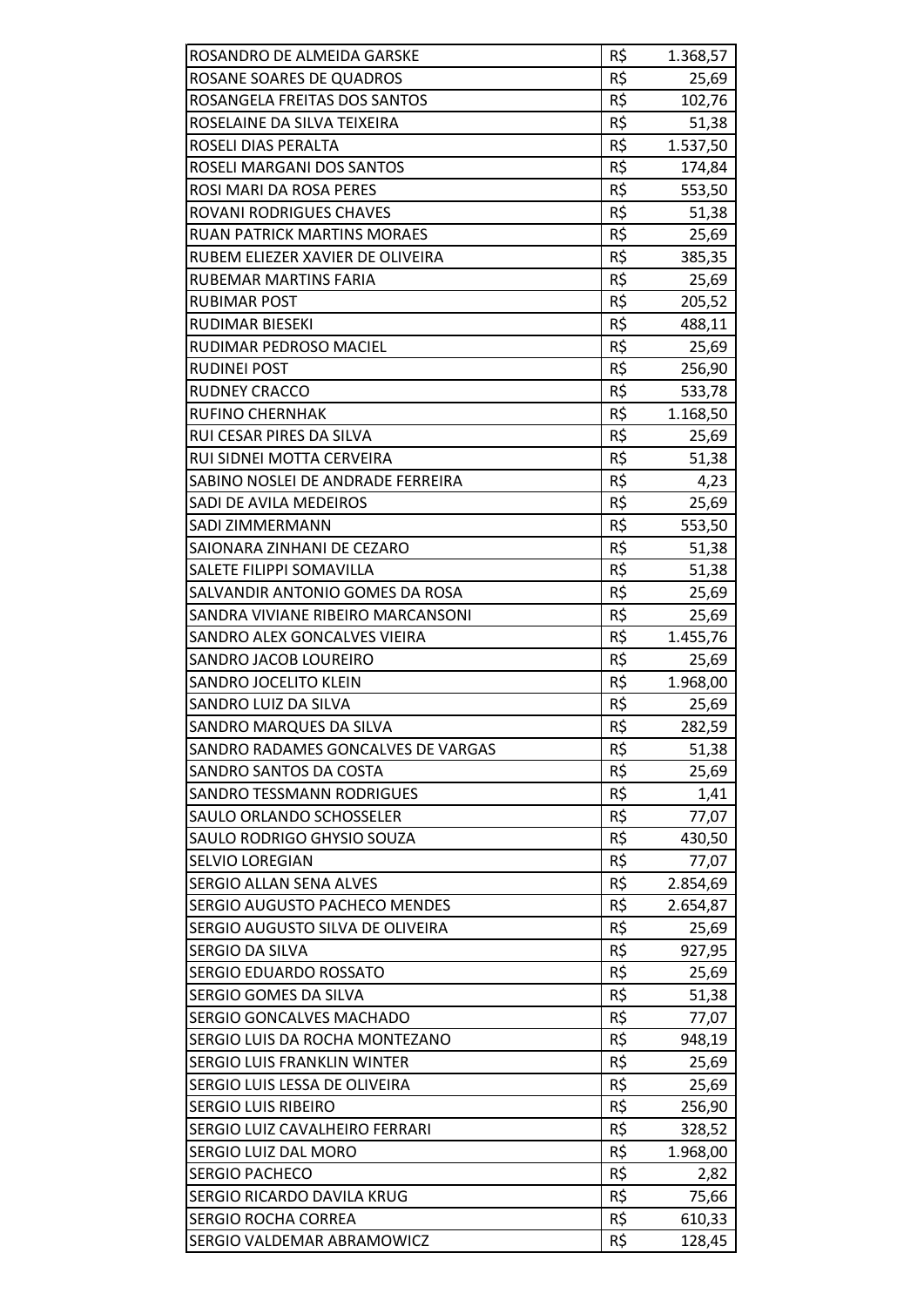| <b>SERGIO VALETA JUNIOR</b>          | R\$             | 282,59   |
|--------------------------------------|-----------------|----------|
| SHEILA DENISE SULZBACH               | R\$             | 369,00   |
| SIDINEI CAUDURO                      | R\$             | 25,69    |
| SIDNARA ANDREIA STERTZ PICK          | R\$             | 51,38    |
| SIDNEI DOS SANTOS                    | R\$             | 565,18   |
| SIDNEI FAERMANN BARTH                | R\$             | 25,69    |
| SIDNEI XISTO FRUETTI                 | R\$             | 1.184,07 |
| SIDNEY RODRIGUES PEDROSO             | R\$             | 25,69    |
| <b>SILMAR KREMER</b>                 | $R\overline{S}$ | 1.722,00 |
| SILVANA FERRAZ MORAES                | R\$             | 25,69    |
| SILVANE BEATRIS JUNQUEIRA            | R\$             | 25,69    |
| SILVANO CE VIEIRA                    | R\$             | 25,69    |
| SILVANO MUSSONINE CABREIRA           | R\$             | 77,07    |
| <b>SILVANO PRATAVIERA</b>            | $R\zeta$        | 77,07    |
| SILVIO GAVIAO                        | R\$             | 77,07    |
| <b>SILVIO JOSE GABERT</b>            | R\$             | 77,07    |
| <b>SILVIO SOUCHIE</b>                | R\$             | 102,76   |
| SIMAO PEDRO ORQUIZ MACIEL            | R\$             | 205,52   |
| <b>SIMONE ALVES MENIN</b>            | R\$             | 25,69    |
| SIMONE BRANDOLT DA SILVA             | R\$             | 25,69    |
| <b>SIMONE DAROS MORAIS</b>           | R\$             | 25,69    |
| <b>SIMONE LIMBERGER</b>              | R\$             | 25,69    |
| SIMONE WOSCHINSKI                    | R\$             | 128,45   |
| <b>SINAIR CARGNINO</b>               | R\$             | 25,69    |
| SINARA GREICE REGINATO DO NASCIMENTO | R\$             | 375,83   |
| SOLANGE MARIA SOZINHO MAZURANA       | R\$             | 2,82     |
| SOLENI MACHADO DE QUADROS            | R\$             | 25,69    |
| SONIA SIQUEIRA RISSETTI              | R\$             | 25,69    |
| STIVEN RHEINLANDER BARROS LUSANI     | R\$             | 77,07    |
| <b>SUZETE LUZIA DETTENBORN</b>       | R\$             | 553,50   |
| TAINA BERNARDI BESSA                 | R\$             | 590,87   |
| <b>TALVIRONE KRETSCHMER</b>          | R\$             | 51,38    |
| TANIA MARIA BICA PARAIBA             | R\$             | 430,50   |
| TANIA TEREZINHA BORDIM KNEBEL        | R\$             | 25,69    |
| <b>TARCIZO CESAR BISPO</b>           | R\$             | 51,38    |
| <b>TERESINHA MARIA STEFFEN</b>       | R\$             | 25,69    |
| THAMIRES RAFAELA MOURA DA SILVA      | R\$             | 2.555,63 |
| THIAGO DE HERMANN PRESTES            | R\$             | 184,50   |
| THIAGO PINTO DA CUNHA                | R\$             | 1.235,45 |
| <b>THIAGO VILANOVA</b>               | R\$             | 1.339,33 |
| TIAGO AMARAL KELBOUSCAS              | R\$             | 461,38   |
| <b>TIAGO BORGES SILVA</b>            | R\$             | 282,59   |
| <b>TIAGO CORREA DE FRAGA</b>         | R\$             | 268,66   |
| TIAGO DA SILVA PACHECO               | R\$             | 1.988,50 |
| TIAGO DALLA BRIDA                    | R\$             | 1.132,69 |
| TIAGO DE OLIVEIRA MARTINS            | R\$             | 102,76   |
| <b>TIAGO GUILHERME IEPSEN</b>        | R\$             | 308,28   |
| TIAGO LEMOS DA SILVA                 | R\$             | 436,73   |
| <b>TIAGO LUIS MEDINA</b>             | R\$             | 616,56   |
| TIAGO MACHACHESKI MARCHI             | R\$             | 25,69    |
| <b>TIAGO MATIELLO</b>                | R\$             | 77,07    |
| TIAGO PERES DA SILVA                 | R\$             | 3.006,66 |
| <b>TIAGO PICH GARCIA</b>             | R\$             | 1.008,56 |
| <b>TIAGO RODRIGUES EBLING</b>        | R\$             | 9,87     |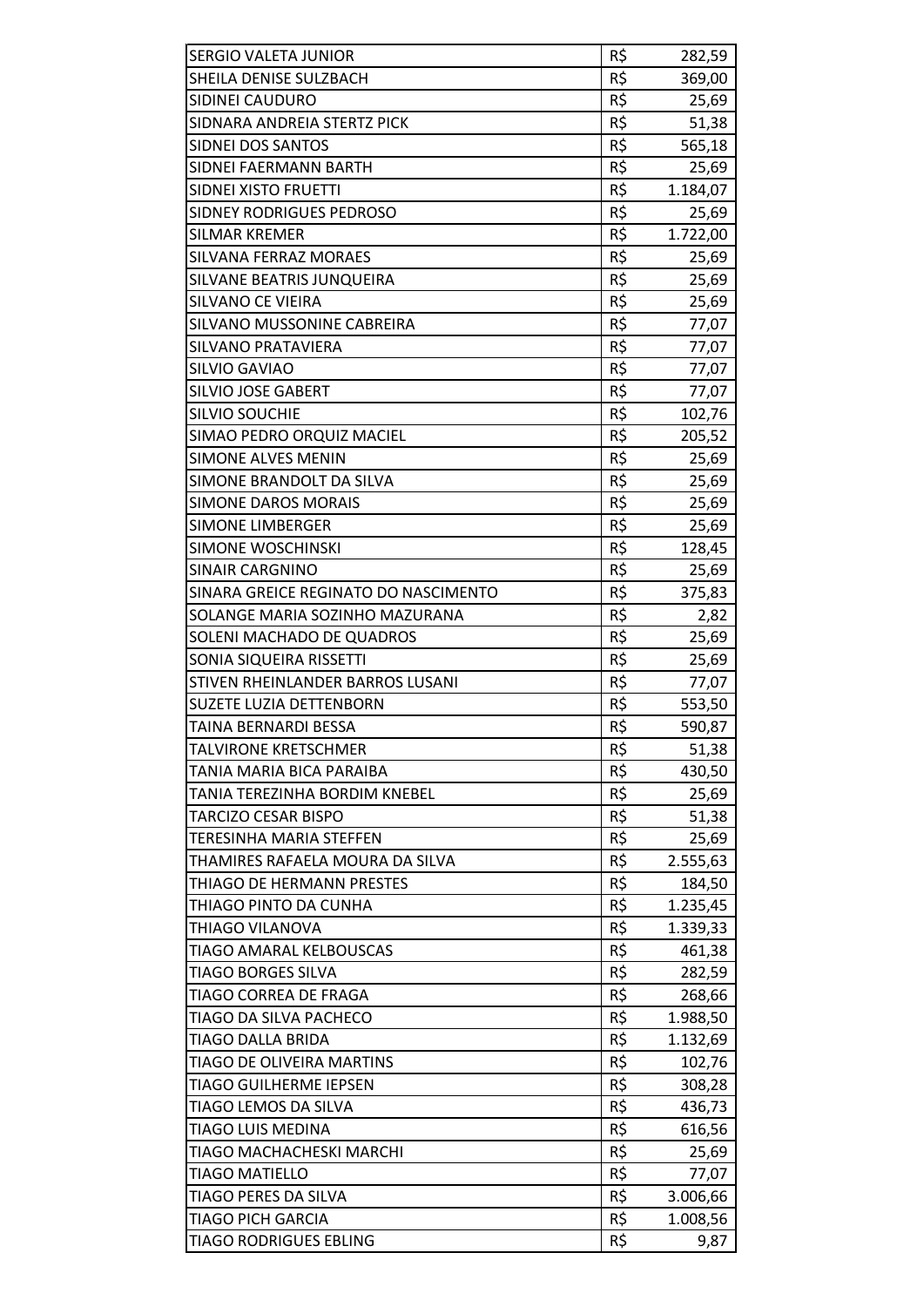| <b>TIAGO ROQUE</b>                    | R\$ | 984,00   |
|---------------------------------------|-----|----------|
| TOMAZ JAQUES DOS SANTOS               | R\$ | 25,69    |
| <b>TOVAR DALLEGRAVE</b>               | R\$ | 184,50   |
| UBIRAJARA JUSTO MENDONCA              | R\$ | 1.722,00 |
| UBIRATAN DA CUNHA GUILHERME           | R\$ | 102,76   |
| <b>UGLAIR MORAES MACHADO</b>          | R\$ | 411,04   |
| ULISSES SANTOS VAQUEIRO               | R\$ | 565,18   |
| <b>VAGNER CARDOSO DALENOGARE</b>      | R\$ | 51,38    |
| VAGNER FLORENTINO SILVA FERREIRA      | R\$ | 526,16   |
| VAGNER FRANCISCO DE AZEVEDO           | R\$ | 119,37   |
| VAGNER MACHADO DE FREITAS             | R\$ | 25,69    |
| VALDAIR PASTORIO                      | R\$ | 1.107,00 |
| VALDAIR VIEGAS FERREIRA               | R\$ | 205,52   |
| <b>VALDEMAR CAMARGO ATHAYDE</b>       | R\$ |          |
|                                       |     | 25,69    |
| VALDEMIR BORTOLANZA                   | R\$ | 25,69    |
| <b>VALDEMIR ROBERTO ZALESKI</b>       | R\$ | 48,56    |
| VALDEMIR VIERA                        | R\$ | 25,69    |
| VALDERI MARCOLIN                      | R\$ | 25,69    |
| <b>VALDESON MEDINA DE FREITAS</b>     | R\$ | 287,26   |
| VALDIR BALTAZAR FIGUEIREDO DOS SANTOS | R\$ | 487,33   |
| <b>VALDIR GRAEFF</b>                  | R\$ | 1.906,50 |
| VALDIR PEREIRA                        | R\$ | 1.537,50 |
| <b>VALDIR SCHMITT</b>                 | R\$ | 261,57   |
| <b>VALERIA CASSAL COSTA</b>           | R\$ | 25,69    |
| VALERIO MOREIRA DOS SANTOS            | R\$ | 154,14   |
| VALMIR DOS SANTOS FERREIRA            | R\$ | 51,38    |
| VALMOR ANTONIO FRIEDRICH              | R\$ | 14,10    |
| <b>VALMOR WEIRICH</b>                 | R\$ | 77,07    |
| VALNERI ARAUJO DA SILVA JUNIOR        | R\$ | 302,57   |
| VALTER BARBOSA JUNIOR                 | R\$ | 239,36   |
| VANDERLEI LOPES DIAS                  | R\$ | 77,07    |
| VANDERLEI MOREIRA DA SILVA            | R\$ | 25,69    |
| VANDERLEI VANAZZI                     | R\$ | 154,14   |
| <b>VANDERLEIA MARIA BACKES</b>        | R\$ | 25,69    |
| <b>VANESSA DE OLIVEIRA RODRIGUES</b>  | R\$ | 25,69    |
| VANESSA DE VARGAS BUZATTO KUPKA       | R\$ | 1.100,30 |
| VANESSA ROSA DA SILVA MACHADO         | R\$ | 2,82     |
| <b>VERA LOSEKANN GOLTZ</b>            | R\$ | 4,23     |
| <b>VERA LUCIA BARTH WARKEN</b>        | R\$ | 25,69    |
| <b>VERA LUCIA FONTANA</b>             | R\$ | 25,69    |
| VERA MARIA DA ROCHA RODRIGUES         | R\$ | 451,00   |
| VERIDIANA FLESCH                      | R\$ | 513,80   |
| <b>VERONICA CRISTIANE FERREIRA</b>    | R\$ | 1,41     |
| <b>VIANEI LUIS SEBASTIANY</b>         | R\$ | 25,69    |
| VICENTINA DOS SANTOS SIQUEIRA         | R\$ | 526,16   |
| VICTOR HUGO CAMPOS FERRUGEM           | R\$ | 1.870,69 |
| VILMAR GONCALVES DA SILVA             | R\$ | 492,00   |
| <b>VILMAR KOERBES</b>                 | R\$ | 430,50   |
| VILMAR SIRINEU MORAES DOS SANTOS      | R\$ | 128,45   |
| VILNEI MARIA RIBEIRO DE MORAES        | R\$ | 102,76   |
| VILSON DA SILVA ESCOBAR               | R\$ | 471,76   |
| <b>VILSON DOS SANTOS</b>              | R\$ | 98,53    |
| VILSON LUIZ ZIMMER                    | R\$ | 184,50   |
| VINICIUS PACZEK MACHADO               | R\$ | 51,38    |
|                                       |     |          |